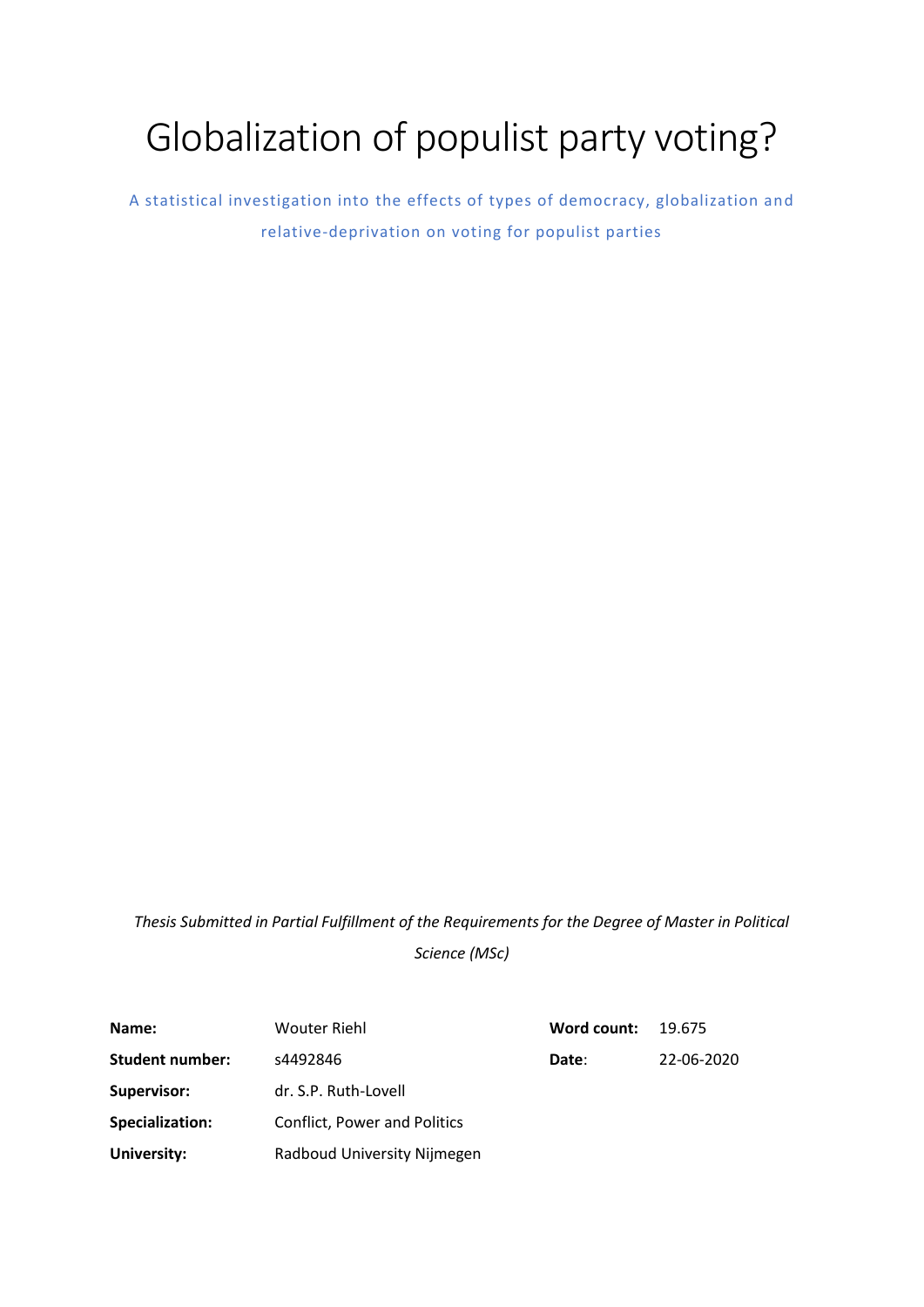# Abstract

Two theoretical debates form the basis of this thesis. One debate is about globalization and relative deprivation. The globalization thesis argues that globalization created winners and losers and the losers are more likely to vote for populist parties. Relative-deprivation on the other hand argues that people perceive their situation as being worse than others in society and this increases the likelihood of voting for populist parties. The second debate is about majoritarian versus consensus democracy. On the one hand it is argued that consensus democracies have less accountability and are therefore more prone to the rise of populist parties. On the other hand it is argued that consensus democracies use proportional representation and therefore populist parties can get elected more easily. This assumes a direct relationship, but research has shown that types of democracies can also have a moderator effect. This thesis investigates this perspective and analyzes to what extent the model of democracy influences the relationship between the losers of globalization/relatively deprived and voting for populist parties. This is investigated by conducting a multilevel logistic regression analysis on the European Social Survey of 2012. The outcome is that the type of democracy does not have a moderator effect on the losers of globalization/relatively deprived. Another important finding is that the globalization thesis mainly applies to populist far-right parties, whereas relative-deprivation mainly applies to populist far-left parties.

#### **Words:** 227

**Keywords:** globalization thesis, relative-deprivation theory, majoritarian democracy, consensus democracy, populism, far-right, far-left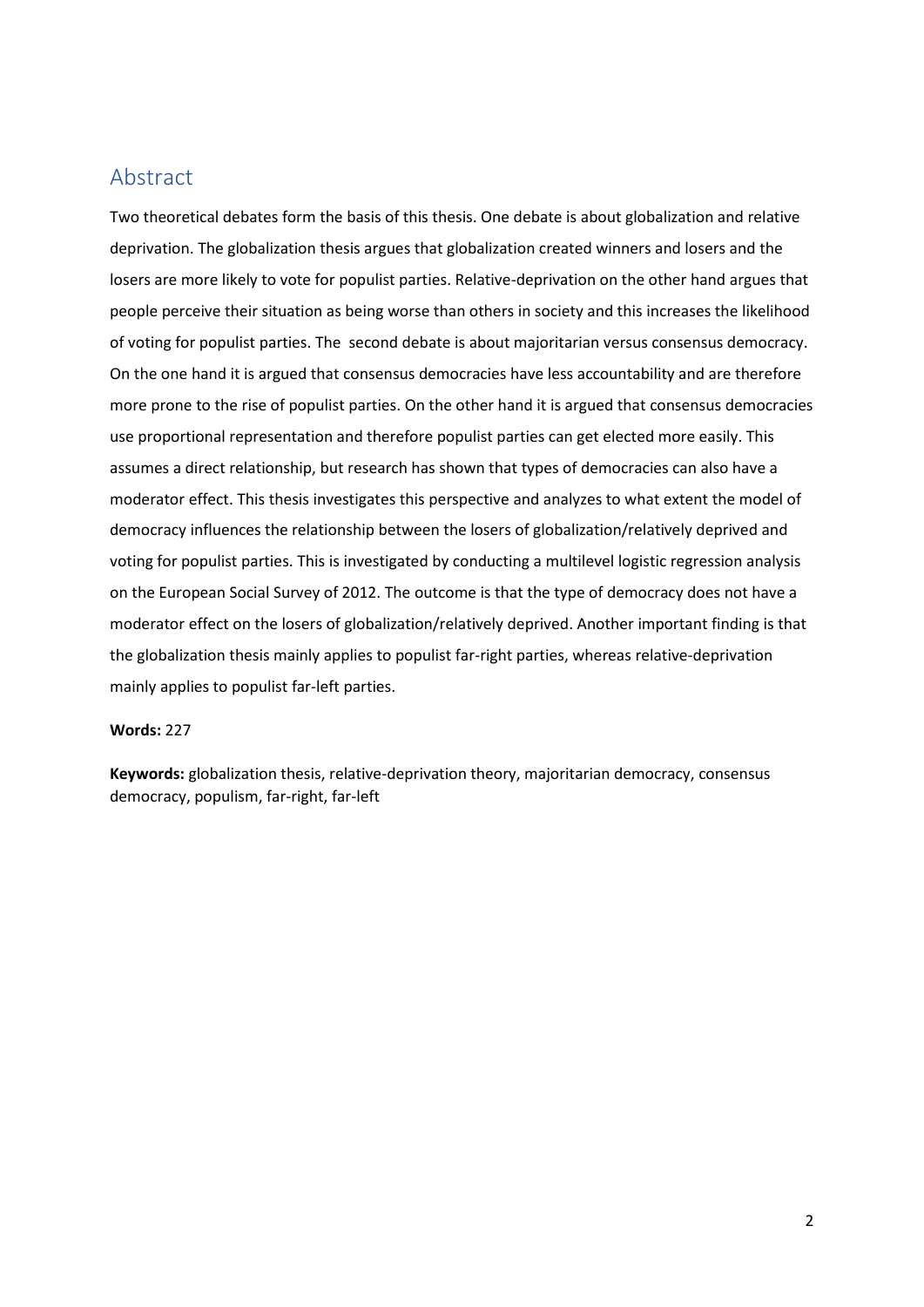# Table of contents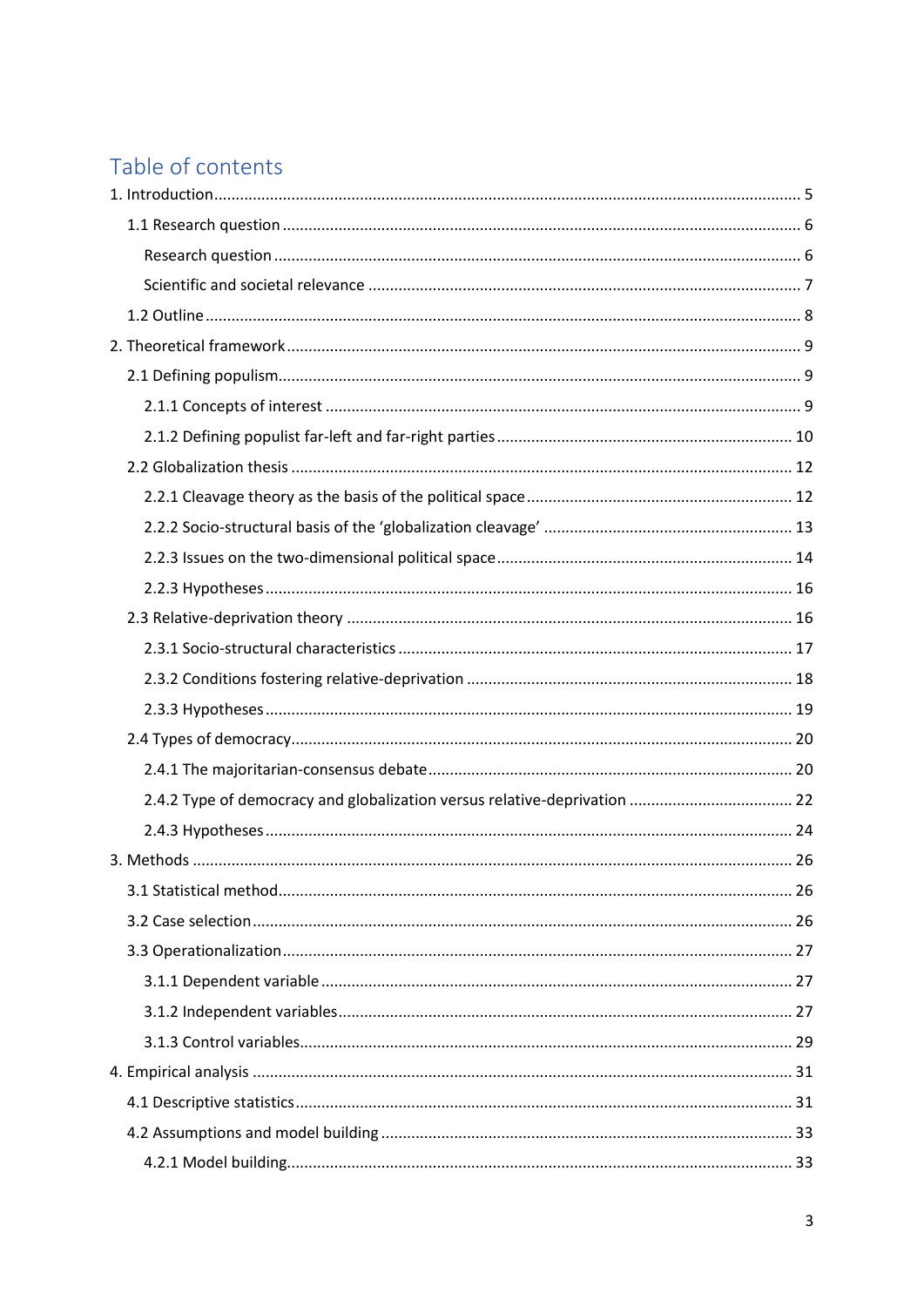| 2.5 |  |
|-----|--|
|     |  |
|     |  |
|     |  |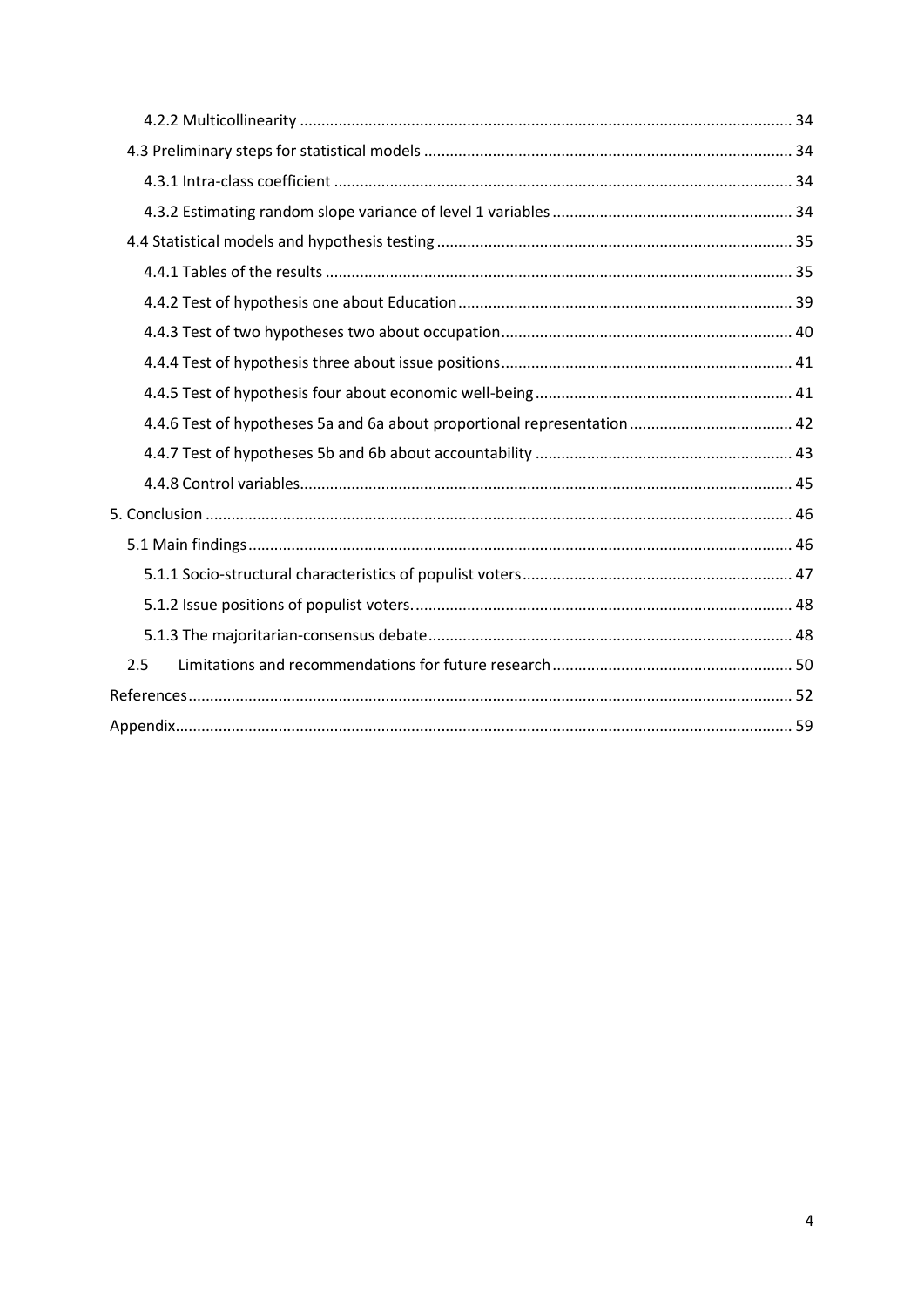# <span id="page-4-0"></span>1. Introduction

Marine le Pen, the leader of the French party Front National, made a declaration to her supporters after she reached the second round of the 2017 presidential election:

*It puts on me a huge responsibility to defend the French nation, its unity, its security, its culture, its prosperity and its independence. The main thing at stake in this election is the rampant globalisation that is endangering our civilisation (The Guardian, 2017).*

Le Pen clearly identifies globalization as a threat to French society. A 2016 survey on attitudes towards globalization in the European Union showed that 45 percent of the respondents also see globalization as a threat to society (De Vries, Hoffmann, 2016, p. 3). This study found a clear correlation between fear for globalization and the support for far-right populist parties. The same applied to far-left populist parties, albeit less pronounced (ibid.).

The theoretical framework underlying this analysis is the globalization thesis. This thesis claims that the forces of globalization profoundly transformed European societies. In short, globalization created two groups in society, the winners and the losers. These groups form potential for political parties and can serve as a major explanation for the recent rise of populist parties (Grande & Kriesi, 2012).

Other studies pointed to different explanatory factors for the rise of populist parties. One prominent theory is the relative-deprivation theory. Proponents of this theory argue that negative economic effects do not necessarily translate into feelings of resentment. Rather, the less well-off compare their own socioeconomic circumstances to other groups (Urbanska & Guimond, 2018). So, economic factors such as globalization can have an impact on that judgement, however it is not guaranteed that less well-off will have a degree of resentment, it depends on comparisons with other groups (Burgoon, Van Noort, Rooduijn & Underhill, 2018). Contextual factors are thus important for the relative-deprivation theory. This is in contrast with the globalization thesis, since it argued that the consequences of globalization are profound across Europe. For relative deprivation the national socioeconomic and sociocultural context in a certain country matters and influence the relationship between being less well-off and voting for populist parties (ibid.).

Two theories trying to explain rising support for populist parties have been discussed. Both theories looked at economic factors in explaining populist party voting. In this thesis it will be looked at whether another factor can explain this phenomena. In the literature on causes of populist voting a debate emerged on the merits of majoritarian and consensus democracies. The majoritarian model emphasizes the accountability of politicians to its voters, whereas the consensus model aims to represent a diverse range of groups in government (Thomassen, 2014). Some argued that the latter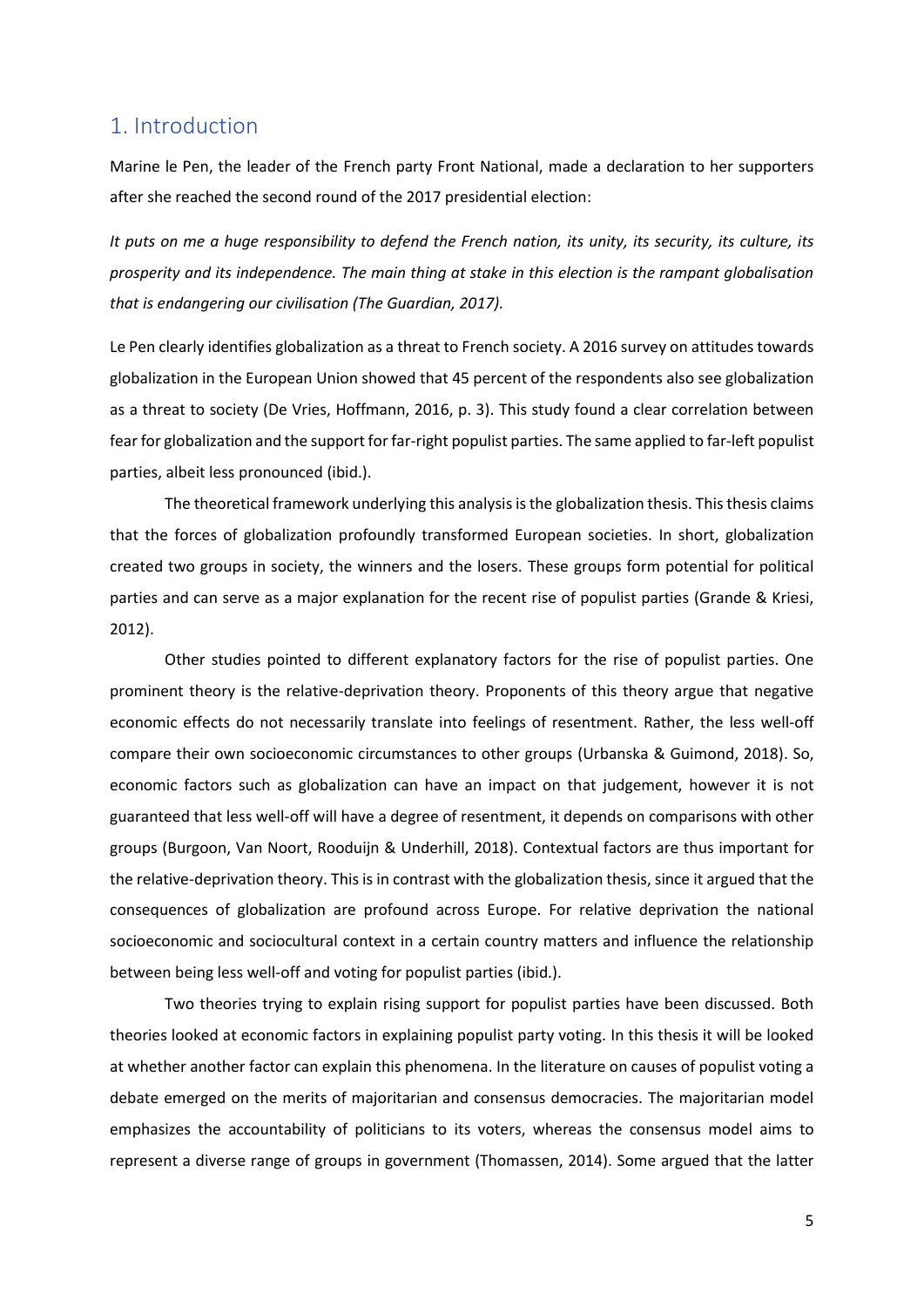model fuels the rise of populist parties due to a lack of accountability (e.g. Katz & Mair, 1995; Andeweg, 2001). Others argued that populist parties fare better in consensual systems because it uses proportional representation and therefore it is easier for populist parties to get elected and pointed to the supposedly superior performance of consensus democracies in terms of gender and minority rights among other things (Lijphart, 2001).

This debate directly linked the political systems to voting for populist parties. Other researchers have tried to bridge the gap between solely political explanations and economic explanations for the rise of populist parties. Research on the effects of globalization has shown for instance, that even though globalization contributed to the rise of populist far-right parties Europe, the consequences of globalization are shaped by national political institutions (Swank & Betz, 2003, p. 238). In this thesis this perspective will be looked at, it will be analyzed if and how the model of democracy of a particular country, influences responses to globalization and how it influenced relative deprivation.

#### <span id="page-5-0"></span>1.1 Research question

#### <span id="page-5-1"></span>Research question

The previous discussion leads to the following research question:

*To what extent did the model of democracy of a particular country influence the relationship between the losers of globalization/relatively deprived people and voting for populist parties in 2012 in the European Union?*

In order to answer this research question a statistical multi-level logistic regression analysis will be conducted. Several hypotheses, outlined in the theoretical framework, will be tested. The choice was made to analyze the year 2012. The reason why this year has been chosen is because in 2012 the European Union was at the height of the Euro crisis. Governments implemented several policies to combat the effects of the crisis, for instance through austerity measures. In southern-European countries this had as a side effect that inequality increased in this period. Research on the effects of austerity measures in southern-European countries of Greece, Italy, Portugal and Greece showed that people who were poor became even poorer and that the unemployed also became poorer (Perez & Matsaganis, 2017, p. 203). Other research confirmed that this findings also applied to the entire Eurozone. This suggested that the policies had on average the effect of a redistribution from the bottom to the top (Schneider, Kinsella & Godin, 2016). This is evidence that the economic difference between groups in society have increased in 2012. It would not be far-fetched to assume that relative deprivation to have increased in this period and that the loser group of globalization also increased in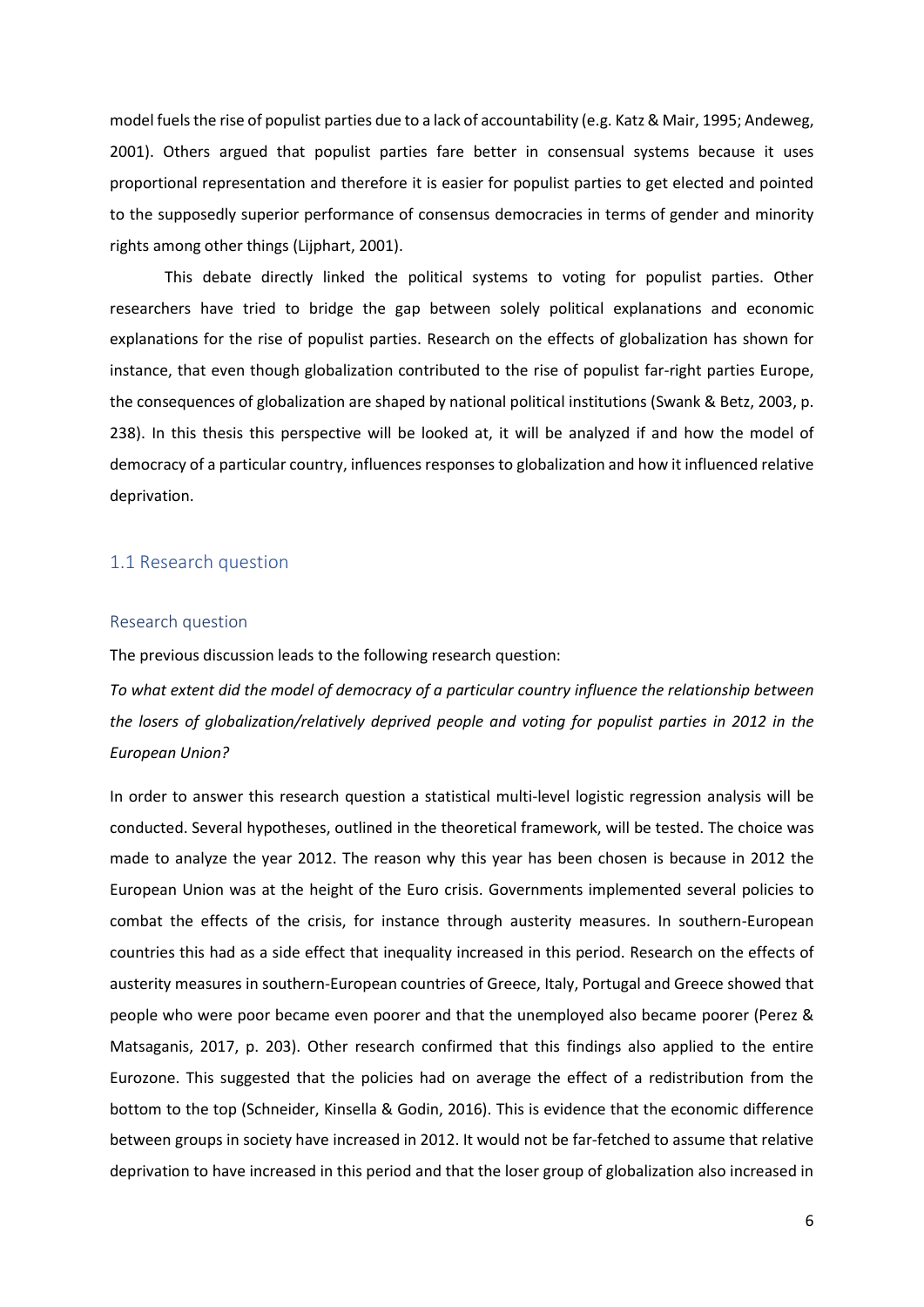this period. So, in 2012 it can be expected that a sizeable part of the population voted for populist parties in Europe.

#### <span id="page-6-0"></span>Scientific and societal relevance

Almost all of the earlier mentioned studies assumed a direct relationship between their explanatory concepts and the voting for populist parties. However, as Hayes & Rockwood (2016, p. 1) note: "*it is just as important to understand how such effects operate and the boundary conditions of those effects*". The boundary conditions refer to the context or types of people for whom an effect exists. How the effect operates, and boundary conditions are known as mediation and moderation analysis. This is what will be conducted in this thesis. It will be researched if the type of democracy can have a moderator effect on the globalization and relative-deprivation thesis. There are indications that this might be the case. For instance, it has been found that the type of welfare state influenced the relationship between globalization and populist voting (Swank & Betz 2003). Furthermore, research showed that electoral system matter for the success of populist parties (Golder, 2003). The scientific relevance of this thesis is that it tries to link two debates together. On the one hand there is debate between the globalization thesis and relative-deprivation theory. On the other hand there is debate about the majoritarian versus consensus democracy distinction. Conducting moderation research could link these two debates together and lead to a more complete explanation of populist voting.

The societal relevance of this study is found in its contribution to the research on types of democracy. In 2017 the Dutch government instituted a commission to investigate the performance of the parliamentary system. One of the conclusions of this commission was that significant groups in society are not represented in government. The supposed solution to this problem was a set of reforms of the political system, for instance it proposed establishing a binding referendum (State Commission on the parliamentary system in the Netherlands, 2018). This proposed reforms tried to address supposed flaws in the 'polder democracy', as the Dutch consensus system is often called. This Dutch example is just one of the instances where political reform is proposed as a solution to discontent in society. Research on the type of democracy could contribute to the question whether political reform is needed, by attempting to link the type of democracy to populist voting. Another part of the societal relevance is that research on the political effects of globalization can highlight whether more effort needs to be devoted to combat the supposedly negative effects of globalization on certain segments of society.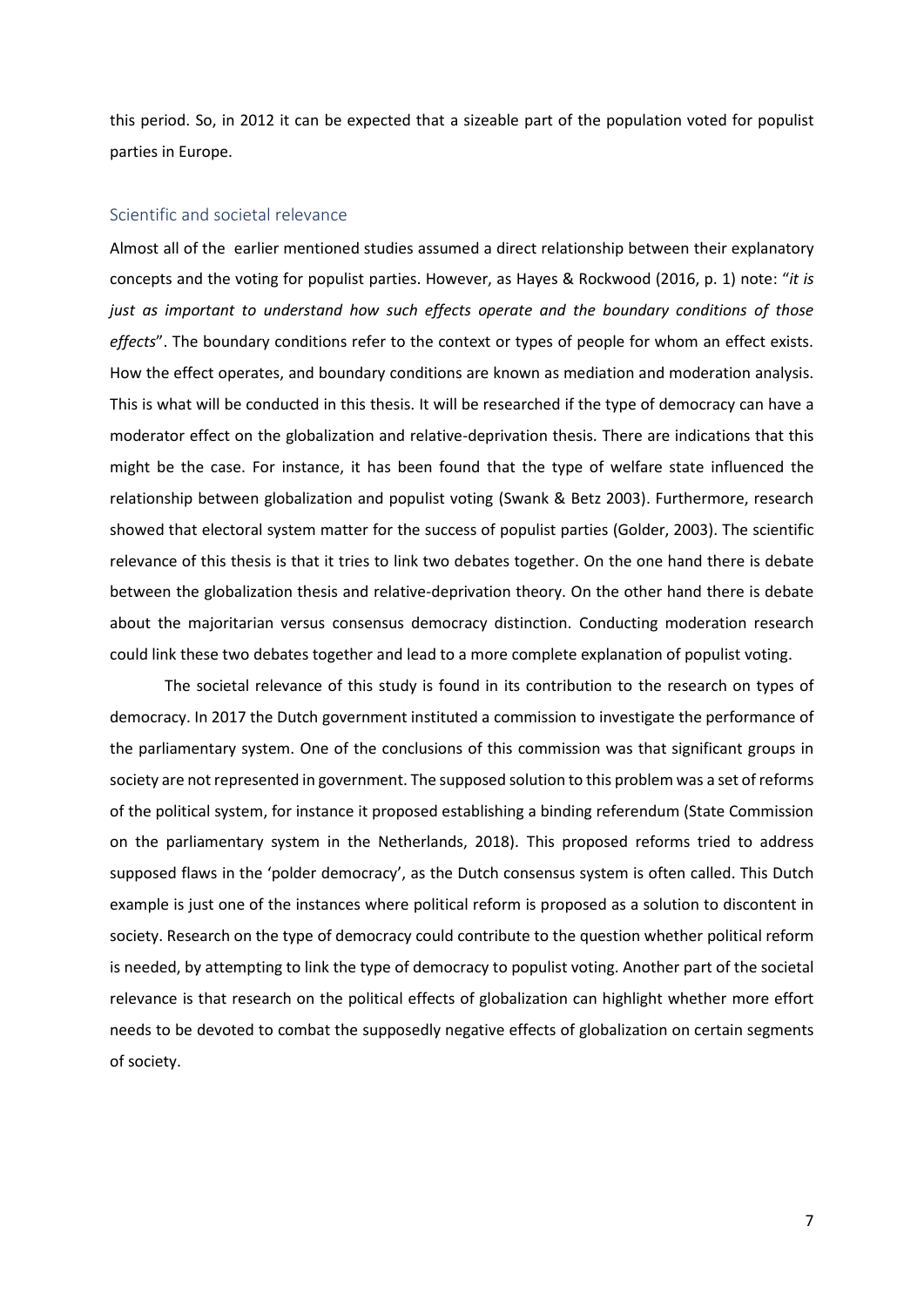#### <span id="page-7-0"></span>1.2 Outline

After this introduction, chapter two will further introduce the theoretical framework of this thesis. The globalization thesis, relative-deprivation theory and the consensus versus majoritarian democracy debate have been briefly introduced in the introduction, chapter two will build on that introduction and further address these three theses. Hypotheses will be derived from the consulted literature.

Chapter three will introduce the methodology of this thesis. It will explain further issues about case selection. Also, the different concepts outlined in the theoretical framework will be operationalized.

Chapter four outlines the results of the statistical analysis. It will discuss the various statistical assumptions that need to be fulfilled to have confidence in the results of the various models. Subsequently, multi-level statistical models will be used to test the various hypotheses.

Finally, the conclusion will reflect on what the results means for the different theories and the research question will be answered. The conclusion will also discuss the limitations of this thesis and provide recommendations for further study.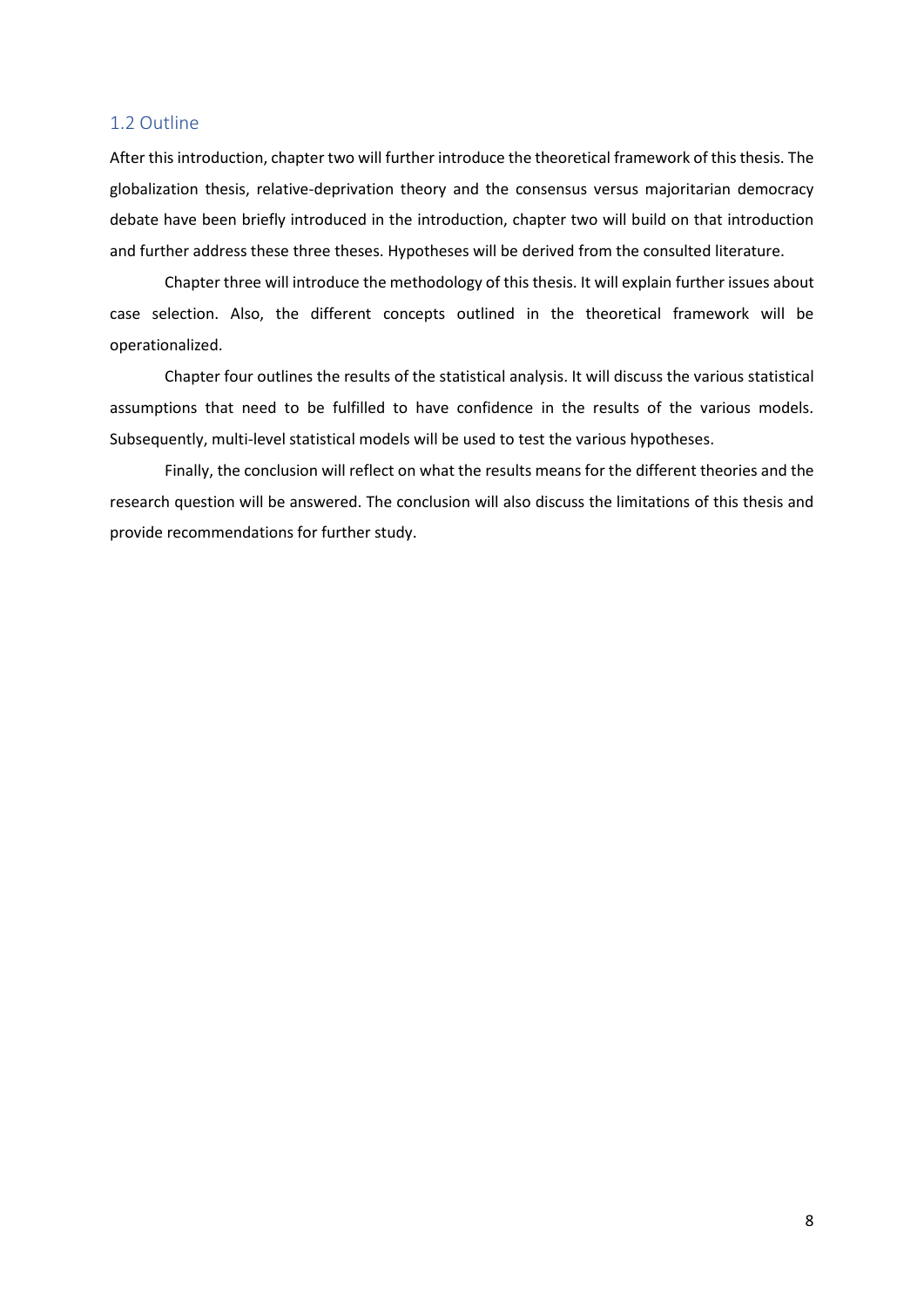# <span id="page-8-0"></span>2. Theoretical framework

#### <span id="page-8-1"></span>2.1 Defining populism

#### <span id="page-8-2"></span>2.1.1 Concepts of interest

Before outlining the different theoretical perspectives of this thesis it is important to properly define the phenomenon of interest. Populist party voting is the phenomenon that this thesis tries to explain and the theories that will be discussed also employed the term populism one way or another. Populist party voting in national parliamentary elections is used in this thesis, because most countries in the European Union have parliamentary systems and the national electoral arena is still the main venue for individuals to express their views about politics (Kriesi et al., 2006). This does not mean that other elections and arenas, such as protest politics, are per definition irrelevant. However, it is beyond the scope of this study to include them. Another important reason for the choice of populist party voting in national parliamentary elections is that the different theories that will be discussed later on all link their explanatory factors to populist party voting (e.g. Andeweg, 2001; Dolezal & Hutter, 2012, 2012; Lijphart, 2001; Kriesi et al., 2006; Rooduijn & Burgoon, 2018).

Before outlining the definitions that will be used in this thesis three issues with the studies on populism need to be discussed.

The first issue is that in the consulted literature there is some confusion on what terms should be used. Some studies did not define populism, even though it is used extensively (e.g. Kriesi et al., 2006; Grande & Kriesi, 2012). Other studies conflated populism with other terms. One study used antiimmigration parties as a synonym for far-right populist parties (Van der Brug, Fennema & Tillie, 2005), however these terms are not the same. An anti-immigration party is not necessarily a populist party and vice versa. Conflating populism with other terms leads to confusion and also increases the risk of drawing the wrong conclusions (Rooduijn, 2019, p. 369). Another issue of confusion is about the adjectives far, extreme and radical. These terms are confusing, because they are used interchangeably in some studies and are also attached to the term populism. However, when one looks at the parties different studies include in their statistical analyses, generally the same parties are used across different studies (e.g. Van der Brug et al., 2005; Hakhverdian & Koop, 2007; Burgoon et al., 2018). A consensus emerged that even though different terms have been used in the literature, these parties do indeed form one single party-family (Muis & Immerzeel, 2017, p. 910). For clarities sake, the terms that will be used in this thesis are populist far-right parties and populist far-left parties.

A second issue is that many studies only used populist far-right parties in their analysis and did not include populist far-left parties without clearly explaining why these parties should be excluded.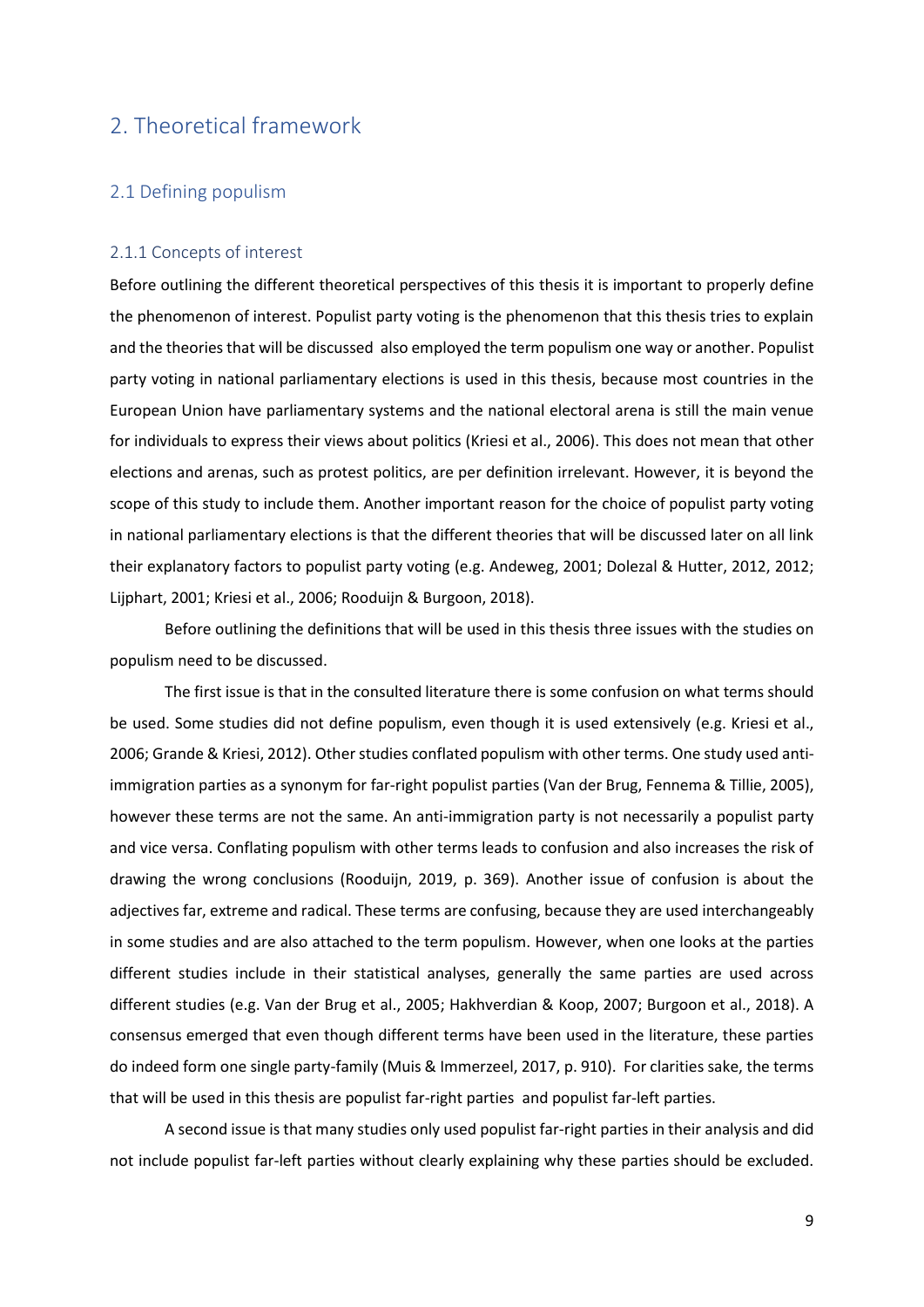The reason for the focus on the populist far-right parties seems to be because these parties have (had) more electoral success than populist far-left parties in Europe in the last twenty years. Several studies started their introduction highlighting the electoral success of populist far-right parties in Europe as a reason why they should be studied (e.g. Van der Brug et al., 2005; Golder, 2003). A research project by the Guardian (2018)<sup>1</sup> showed that this generally has been the case in the EU during the 2000s, however more recently populist far-left parties gained some traction in elections. In terms of vote-share, another study found that in the period 2000-2011 populist far-left and far-right parties had a similar average support (March & Rommerskirchen, 2015, p. 40). This study will include populist far-left parties, because they are a relevant electoral factor in contemporary Europe.

One final issue is about centrist populism and populist parties that cannot be properly defined using the left-right scale. These types of parties can be centrist because they hold mainstream positions, but on the other hand are anti-establishment (Hanley & Sikk, 2016, p. 522). This has also been called 'valence populism', this means that these types of parties focus almost exclusively on issues such as corruption, democratic reform and transparency (Zulianello, 2020, p. 329). One wellknown example of such a party would be the 5-star movement in Italy, which is often considered to be neither left- nor right-wing (Zulianello, 2020; Rooduijn et al., 2019). Explaining voting for this type of populist parties could be an interesting research topic, nevertheless they are excluded from the analysis for a number of reasons. First and foremost, the theories that will be discussed below attempted to explain the rise of parties that do take strong positions on the economic and cultural dimension and distinguished themselves based on these positions (e.g. Kriesi et al., 2006; Rooduijn & Burgoon, 2018; Andeweg, 2001; Lijphart, 2001). Since this thesis tries to evaluate these different theories it would be strange to judge these theories on a type of party that they have no hypotheses about. The issue of centrist or valence populist parties could well be an interesting avenue for research, however it is beyond the scope of this thesis. Secondly, the previously cited research project by the Guardian showed that centrist populism did not have the same electoral significance as populist farleft and far-right (the Guardian, 2018).

#### <span id="page-9-0"></span>2.1.2 Defining populist far-left and far-right parties

In the previous part it has been established that both populist far-left and far-right parties should be included in the analysis. However, it is also important to define the different terms, which is the goal of this section.

The term that unites both far-left and far-right parties is populism. Populism is defined "*as an ideology that considers society to be ultimately separated into two homogeneous and antagonistic* 

 $^1$  This study by the Guardian was conducted under supervision of Rooduijn, M. and peer-reviewed by several academics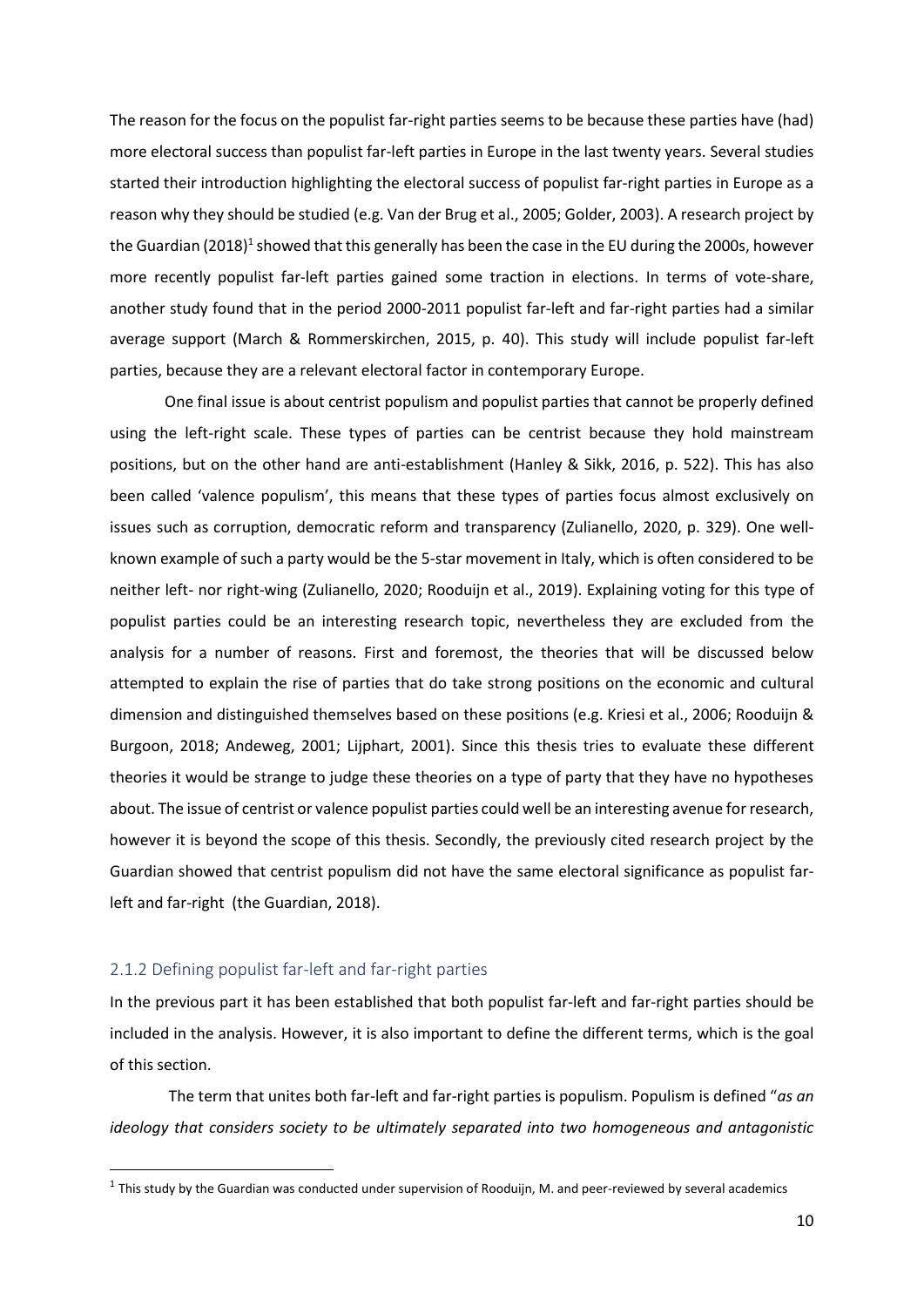*groups, 'the pure people' versus 'the corrupt elite', and which argues that politics should be an expression of the volonté générale (general will) of the people*" (Mudde, 2004, p. 543). This definition has been adopted by many researchers that will be discussed later on (e.g. Kriesi. 2014, p. 362). Research has shown the validity of this definition in prototypical cases of populist parties in different contexts. The lowest common denominator of these prototypical populist parties is people centrism, anti-elitism, homogeneity of the people and a proclamation of a crisis. Except for the proclamation of a crisis, all other lowest common denominators are captured in this definition (Rooduijn, 2014, pp. 591-592). This definition of populism is a valid and empirically tested concept, so therefore it is employed in this thesis.

Populism is defined as a thin-centered ideology and therefore it is almost always attached to a thick-centered ideology (Mudde & Kaltwasser, 2017, p. 6). In this thesis the distinction is made between populist far-right and far-left parties and both types of parties are included in the analysis. As mentioned before, the reason for this is the use of two theories, the globalization thesis and relativedeprivation theory, and they have expectations for both types of parties .

Populist far-right parties focus on ethnic and national issues (Hakhverdian & Koop, 406). Or in other words, populist far-right parties consider 'the people' from the above definition of populism as a nation (Kriesi, 2014, p. 362). Other studies pointed to immigration as the defining feature of these parties (Van der Brug et al., 2005). However, this definition of far-right as being anti-immigration reduces these parties to a single-issue. Moreover, it is also not suitable for countries which have significant ethnic minorities, such as the Roma people in eastern-European countries. These minorities are not always considered immigrants, so then the definition of anti-immigration does not apply to these parties (Muis & Immerzeel, 2017). Eastern-European populist far-right parties are included in the analysis, so it is important that its definition is also appropriate for that context. A definition that captures both the anti-immigration and the anti-ethnic minority sentiment is the concept of nativism. Mudde (2007, p. 19) defined nativism as " *an ideology, which holds that states should be inhabited exclusively by members of the native group ("the nation") and that nonnative elements (persons and ideas) are fundamentally threatening to the homogenous nation-state*". This definition captures the core ideology of populist far-right parties. It is a broader definition than anti-immigration party, because it allows parties that are anti-immigration or anti-ethnic minority to be included.

Populist far-left parties focus on socio-economic insecurities (Hakhverdian & Koop, 2007, p. 406). 'The people' in the above definition of populism is conceived as a class by populist far-left parties (Kriesi, 2014, p. 362), or as the common man, the poor (Kriesi & Pappas, 2015, p. 5), as opposed to 'the people' as a nation for populist far-right parties. However, these definitions are not complete, they only define what the people entails. It does not identify what kind of ideology these parties adhere to. Only one study mentions an explicit definition on what far-left entails (Rooduijn & Burgoon, 2018, p.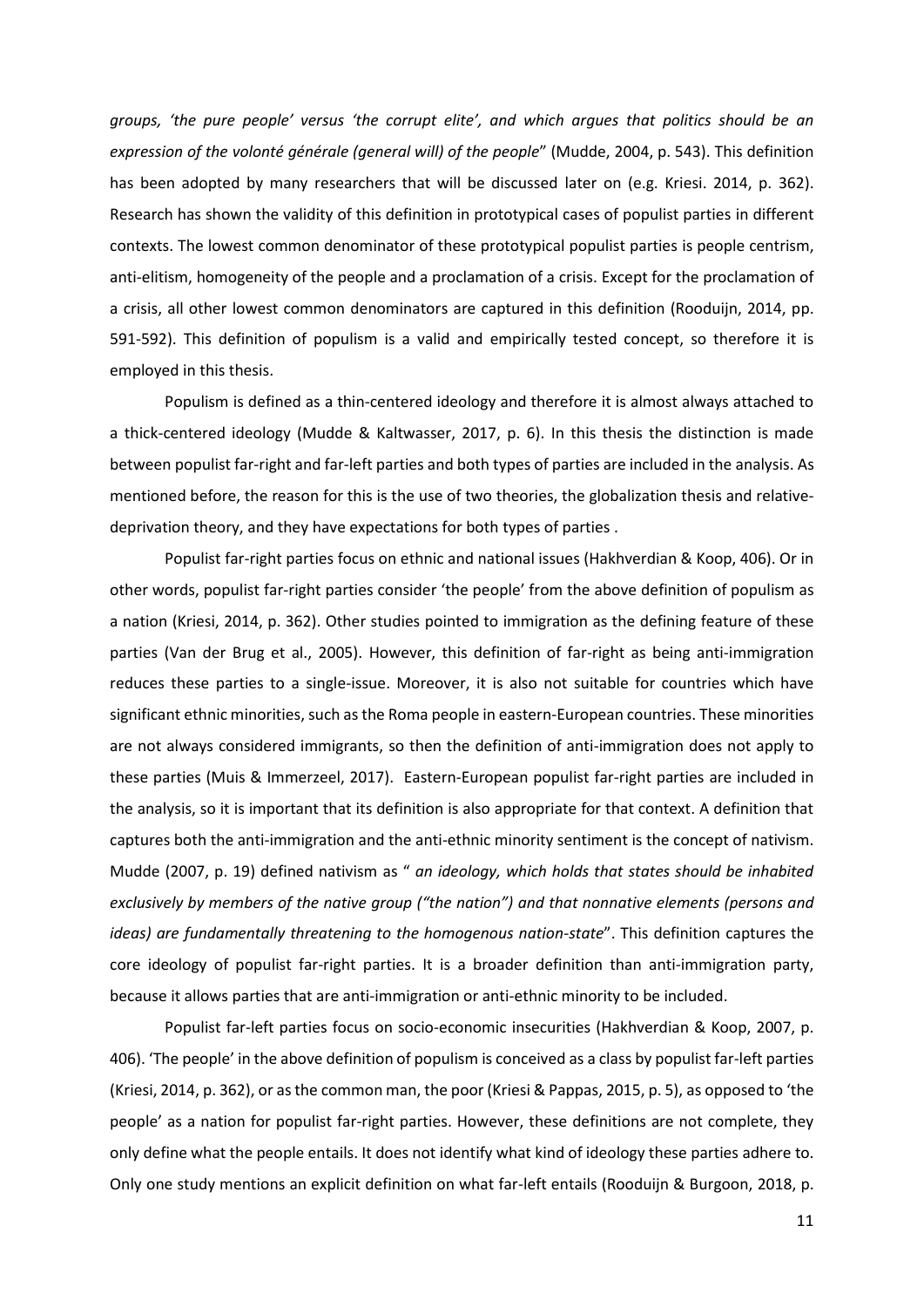1723). This definition is the definition that will be used: populist far-left parties are parties that are opposed to the structure of capitalism and see inequality as a major issue which needs to be addressed in the form of an alternative economic structure (ibid.). This definition goes beyond just defining 'the people' element of the definition of populism, it also captured the underlying ideology, so therefore this definition will be used.

#### <span id="page-11-0"></span>2.2Globalization thesis

In this part the globalization thesis will be discussed in more detail. Based on the discussion several hypotheses will be outlined.

#### <span id="page-11-1"></span>2.2.1 Cleavage theory as the basis of the political space

Several assumptions guided the analysis of the globalization thesis. First, the political consequences of globalization will mainly be felt at the national level. The national level is still the main venue for political mobilization and is considered the most consequential (Kriesi et al., 2006, p. 921). This assumption is backed up when looking at the turnout of national elections compared to European elections for instance. In all EU members states turnout has been much higher in national elections than in European elections since 1979 (Clark, 2013, p. 350). Citizens attach more value to national elections and these elections also generate much more publicity than local elections (Morlan, 1984).

Secondly, the globalization thesis framework of analysis is based on the idea that societies are divided in cleavages. Cleavage theory assumes that national party systems represent societal conflicts (Hooghe & Marks, 2017). A cleavage exists when three conditions are fulfilled: people on either side of the cleavage share some characteristics, these people also have their own organizations and people are separated from the other side of the cleavage by having certain policy preferences (De Wilde, Koopmans & Zürn, 2014). Social revolutions are identified as the basis of the formation of societal cleavages (ibid.). This is what Lipset & Rokkan (1967) called critical junctures, revolutions that cause the party system to change. In the original formulation of cleavage theory, four cleavages were identified: center-periphery, state-church, land-industry and owner versus worker (ibid., p. 47). According to Kriesi et al. (2006) these four cleavages could be reduced to two: the cultural, based on religious conflict, and the economic dimension, based on class conflict. The rise of social movements in favor of cultural liberalism is thought to be another critical juncture which diminished the role of religion on the cultural cleavage, but added cultural liberalism on this dimension. It also reinvigorated the class cleavage, however it did not change the two-dimensional cleavage structure (ibid.). Globalization is also seen as a critical juncture and will have the same effect as cultural liberalism. It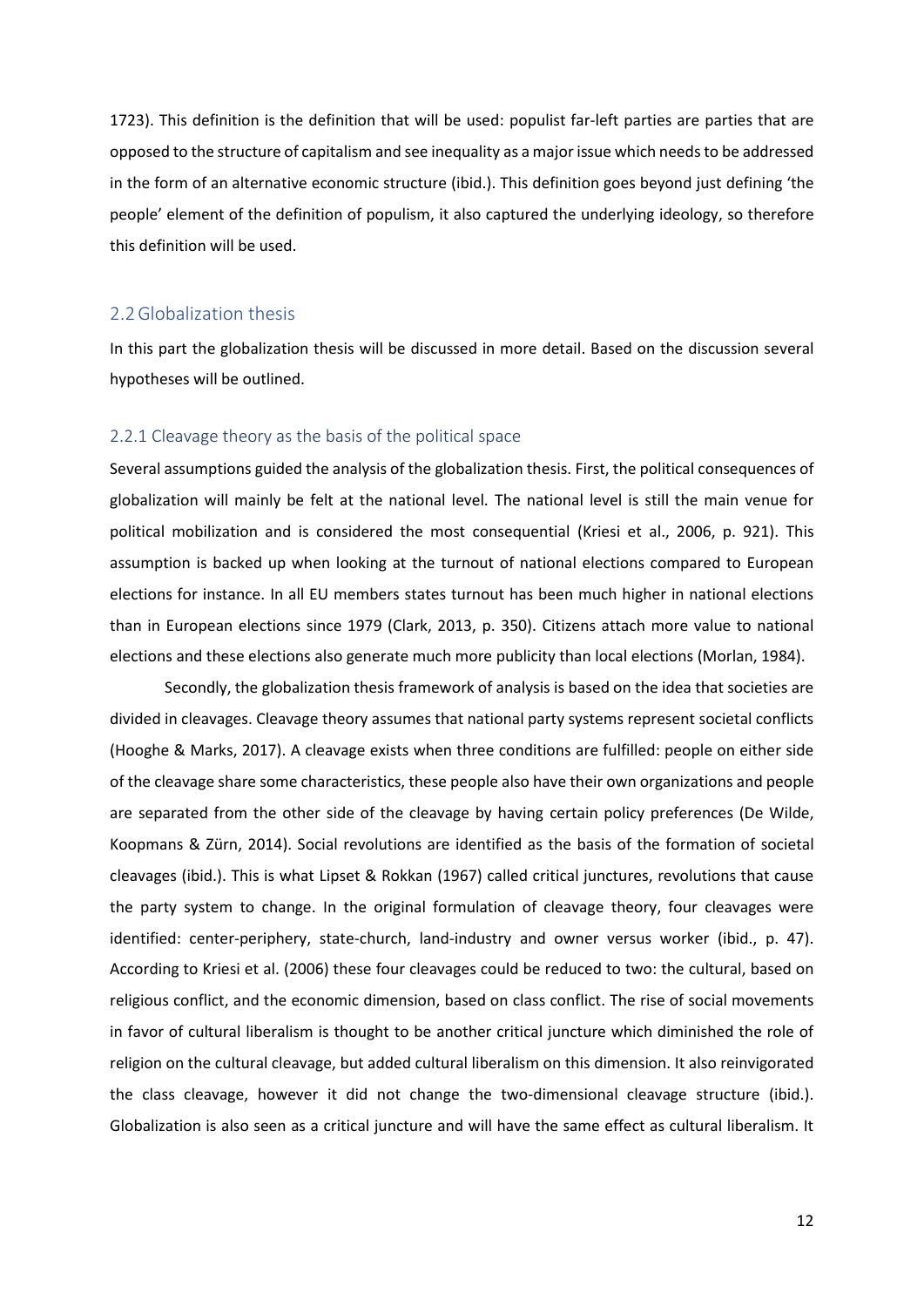will not change the two-dimensional cleavage structure, but it will change the issues associated with the two dimensions (Grande & Kriesi, 2012).

#### <span id="page-12-0"></span>2.2.2 Socio-structural basis of the 'globalization cleavage'

There are three requirements for a societal conflict. One of these requirements is that there needs to be a socio-structural basis for the cleavage. Each group on either side of the cleavage need to have certain structural features (De Wilde et al., 2014). This part will outline what the socio-structural basis of the globalization cleavage is.

It is assumed that increased economic and cultural competition transformed European societies in different groups of winners and losers, satisfying the requirement that each group on either side of the cleavage needs to have certain structural features. Kriesi et al. (2006, p. 922) define these two groups as:

*"The likely winners include entrepreneurs and qualified employees in sectors open to international competition as well as all kinds of cosmopolitan citizens. The expected losers, by contrast, include entrepreneurs and qualified employees in traditionally protected sectors, all unqualified employees and citizens who strongly identify themselves with their national community."*

These winners and losers of globalization are assumed to form voter potential for political parties. Research has been conducted to check whether this was actually the case and to see if the losers of globalization are actually part of the constituencies of populist parties, since they are the parties that focus on the losers of globalization (ibid.). Between these studies there are some differences as to what group are the main voters for populist parties. One the one hand, one study found that people who lose t the most due to globalization, measured in terms of class and education, do not vote at all and do not belong to the constituency of populist parties (Bornschier & Kriesi, 2013, p. 27). Their analysis on individual level characteristics showed that voters for populist parties have intermediate levels of education and belong to the manual working class, both skilled and unskilled workers. On the contrary, research on which positions on the cultural and economic dimensions in politics different groups occupy, found that low educated people and unskilled workers are opposed to cultural integration and economic liberalization (Dolezal & Hutter, 2012, p. 72). It could be that these differences in results are due to the fact the first study measured characteristics of voters of populist parties directly, whereas the second study measured the position of different groups in society on the political space. Nonetheless, the study of Dolezal and Hutter (2012) showed that people with intermediate education levels are much closer to the middle on both the cultural and economic level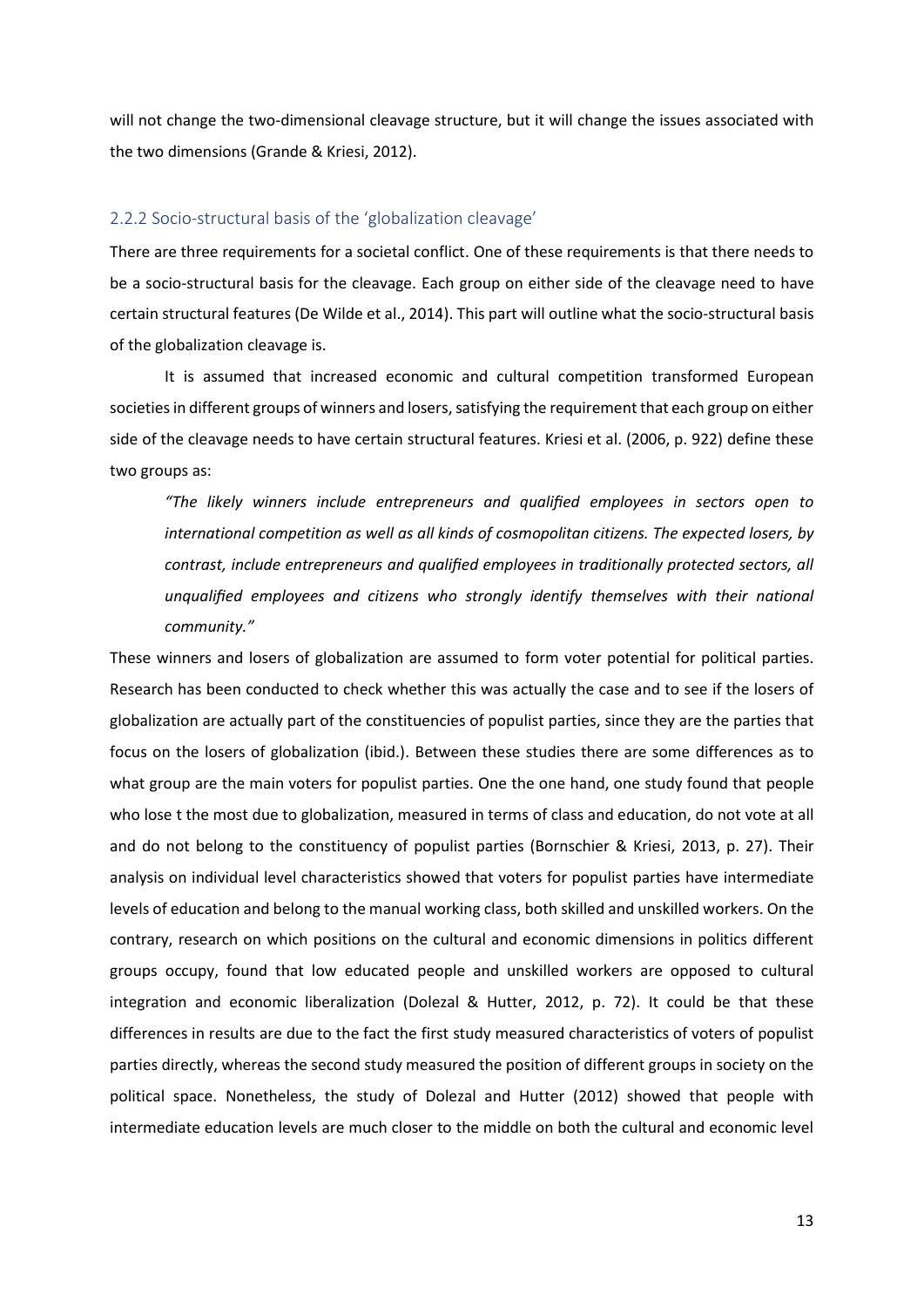than people with low levels of education. This is an indication that there are some discrepancies between the different globalization thesis studies which warrant further research.

#### <span id="page-13-0"></span>2.2.3 Issues on the two-dimensional political space

It has been established that according to the globalization thesis society is divided into two groups: the winners and losers of globalization. The losers, which is the group more likely to vote for populist parties, are people with either low or intermediate levels of education. In this section it will be explained what type of issues this group holds, which in turn explains their vote for a populist party. The expectations of the globalization thesis about the socio-economic and cultural dimension will be discussed in this section.

On the economic dimension it is expected that the integration-demarcation conflict will '*reinforce the classic opposition between a pro-state and pro-market position while giving it a new meaning'* (Kriesi et al., 2006, p. 924). The former position will become more protectionist, whereas the latter will be more open to competition on the international economic arena. It is also expected that there will be opposition between support for the welfare state and support for economic liberalism (ibid., p. 938). Factor analysis confirmed that the issues about the welfare state indeed form one dimension (Dolezal & Hutter, 2012). The change of issues associated with cleavages should also have an effect on vote choice since the second requirement of a cleavage is that people organized based on that conflict, for example in the form of political parties (De Wilde et al., 2014). The link between issue positions and vote choice has been investigated. One study conducted a statistical analysis on issue positions and party choice and came to the conclusion that issues about the welfare state has a significant effect on party choice in national elections, except for populist far-right parties (Dolezal & Hutter, 2012). The authors still came to the conclusion that the economic dimension remains salient. Another study also found that economic issues such as market liberalization and job insecurity are not significant in determining vote choice for populist far-right parties (Bornschier & Kriesi, 2013). This contradicts their own expectations that the integration-demarcation cleavage will reinforce the opposition between pro-state and pro-market positions. However, these two studies only examined populist far-right parties and not populist far-left parties. So, they might have underestimated the strength and salience of the economic dimension by not including populist far-left parties. It is worth remembering that the ideology of these parties is that they reject the capitalist structure and seek major redistribution (Rooduijn & Burgoon, 2018). So, it could be that economic issues play an important role in determining vote choice for populist far-left parties.

On the cultural dimension it is expected that the losers of globalization will oppose immigration. One of the consequences of globalization is the increase of immigration and therefore cultural diversity is increased, which the losers of globalization oppose (Kriesi et al., 2006). Another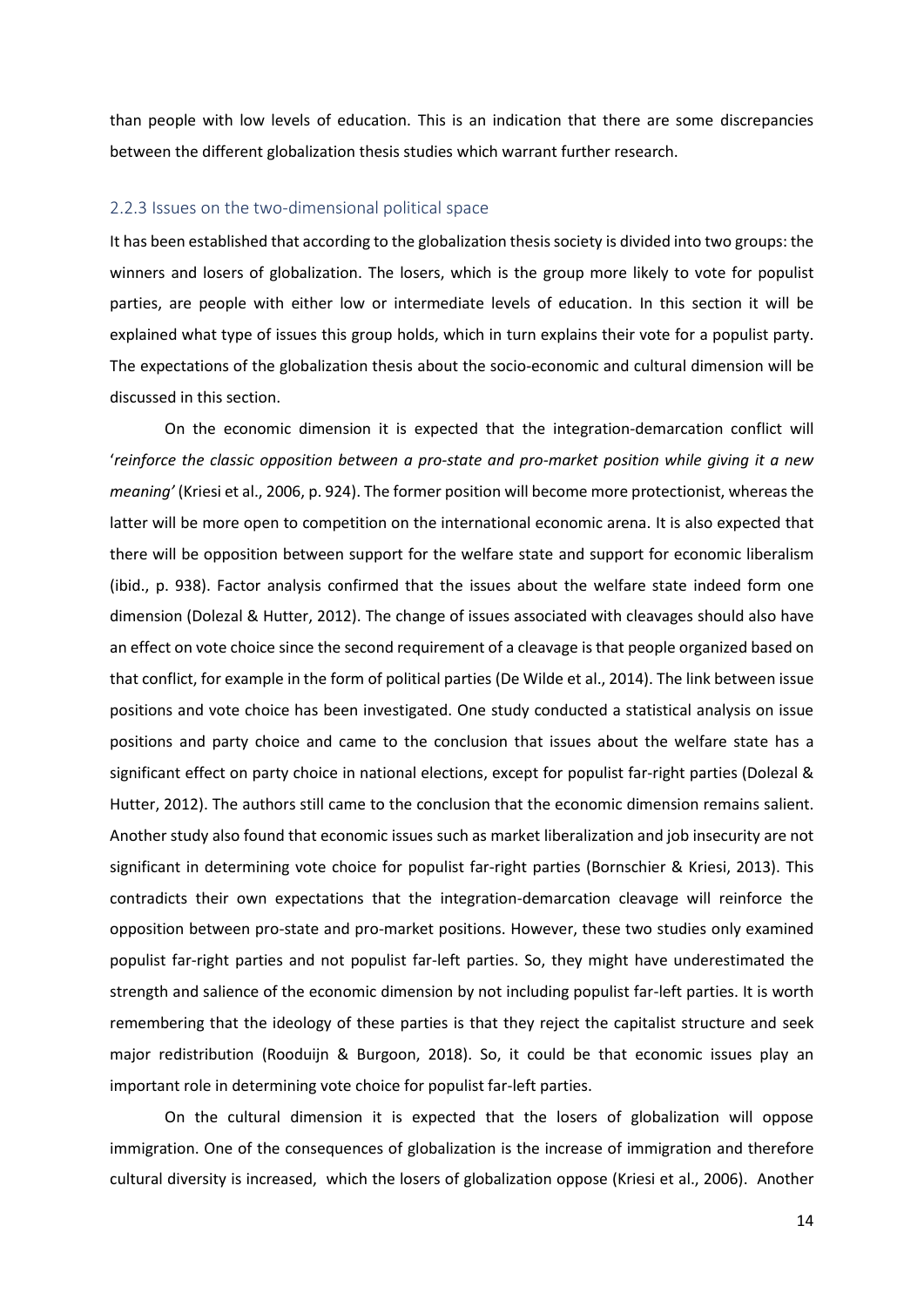perspective as to why immigration became an important issue is that migrants failed to integrate into their new societies and that there was increased conflict between a new Muslim minority and the majority population (Ivarsflaten, 2008). Immigration is one of the issues that is consistently linked to populist far-right voting (e.g. Van der Brug & Van Spanje, 2005; Kriesi, 2014; Rooduijn & Burgoon, 2018). A second issue is about cultural liberalism. This is about gender equality, racism, abortion rights and cultural diversity (Kriesi et al., 2006). The opposition to cultural liberalism is expected to take a nationalist character, which means that the people who defend tradition will mainly view multiculturalism or cultural diversity as a threat to their (national) identity (Oesch, 2008; Grande & Kriesi, 2012). A final issue that is expected to be added to the cultural dimension is the issue of European integration. It is expected that losers will oppose European integration. This makes sense since the process of European integration essentially increases globalization by providing even more linkages between countries within Europe. Factor analyses on the issue positions confirmed the expectations that the new issues of immigration and European integration load onto a cultural dimension which already consisted of cultural liberalism (Dolezal & Hutter, 2012). So far, the discussion has only been about the new issues added to the cultural dimension. However, in order to call this conflict a cleavage it is required that people organize based on that conflict, for instance in the form of political parties (De Wilde et al., 2014, p. 3). Several studies clearly confirmed the link between issues on the cultural dimension and votes for populist parties (e.g. Bornschier & Kriesi, 2013; Ivarsflaten, 2008; Dolezal, Hutter, 2012; Oesch, 2008).

In terms of issue positions of voters research on the globalization thesis showed that the political space remained two-dimensional and that both dimensions are relevant for party choice. Furthermore globalization added new issues to the two-dimensional structure (Kriesi, 2006). However, this has been called into question. Another study analyzed whether the two-dimensional structure could actually be observed. This study found that attitudes of citizens to certain issues could indeed be structured by the two dimensions. However, the attitude of political parties to certain issues could not be structured by two-dimensions, rather it was one left-right dimension (Van der Brug & Van Spanje, 2009). The consequence of this mismatch between parties and voters is that there are people with issue constellations that are not reflected by political parties. For example, there are almost no parties that combined left-wing socio-economic positions with right-wing cultural positions. Van der Brug & Van Spanje (ibid.) concluded that the second cleavage requirement about organizing on the basis of a cleavage is not fulfilled and therefore that the integration-demarcation 'cleavage' cannot be called a cleavage yet. This analysis can be an explanation for the finding that the worst-off in society do not vote at all (Bornschier & Kriesi, 2013), it might be the case that this group does not vote because they do not have a party that matches their preferences. This is an indication that the analysis of Dolezal & Hutter (2012) on the issue positions of the losers of globalization and their party choice only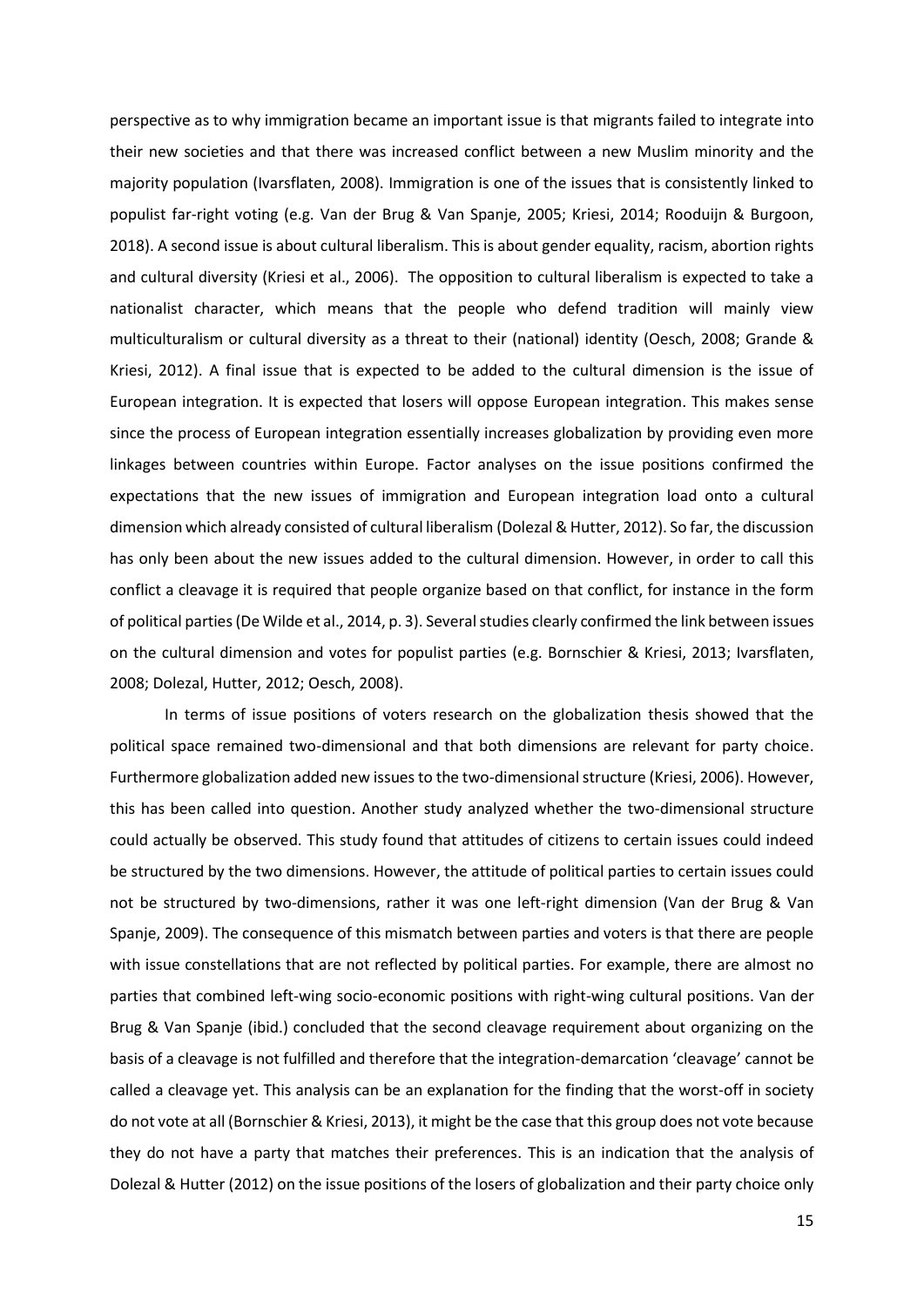applied to a part of the losers group and not in its entirety. It would have only applied to losers of globalization who hold issue positions similar to political parties, but not to voters whose issue constellation is not represented by political parties. As indicated before, these results might be explained by the fact that Dolezal & Hutter (2012) excluded populist far-left parties. Van der Brug & Van Spanje (2009, p. 329) also hinted at a possible future role for populist far-left parties that combine left-wing socio-economic attitudes with anti-immigration attitudes in order to match preferences of voters.

#### <span id="page-15-0"></span>2.2.3 Hypotheses

Before elaborating on the hypotheses it is important to note that the focus of this thesis will be on the core aspects of the globalization thesis. Two aspects of the thesis are considered to be a core aspect: the losers of globalization and the issue of immigration on the cultural dimension. The idea that globalization created a losers group is the foundation of the argument, it is the main explanatory factor of the thesis. The cultural dimension is also an important aspect, research showed that this dimension has become more relevant than the economic dimension (Bornschier & Kriesi, 2013). Furthermore, immigration is the factor on the cultural dimension that has been consistently linked to voting for populist far-right parties (e.g. Dolezal & Hutter, 2012; Van der Brug et al., 2005).

As mentioned one of the main arguments made in the globalization thesis is that globalization created a losers group of globalization. This losers group is deemed a major form of voter potential for populist parties (Kriesi et al., 2006). The losers have been hypothesized as people with low levels and education and belonging to the (unskilled) workers class. Based on this two hypotheses are derived: **H1**: People with low levels of education are more likely to vote for populist parties.

**H2**: Unskilled workers are more likely to vote for populist parties.

On the cultural dimension opposition to immigration is hypothesized to be a major factor in determining the likelihood of a vote for populist far-right parties (ibid.). This leads to the following hypothesis:

**H3**: People who are opposed to immigration are more likely to vote for populist far-right parties.

#### <span id="page-15-1"></span>2.3 Relative-deprivation theory

In the introduction the concept of relative-deprivation has been introduced. In this section relativedeprivation theory will be discussed in more detail. It will be contrasted with globalization theory and hypotheses about the expectations of relative-deprivation theory will be introduced.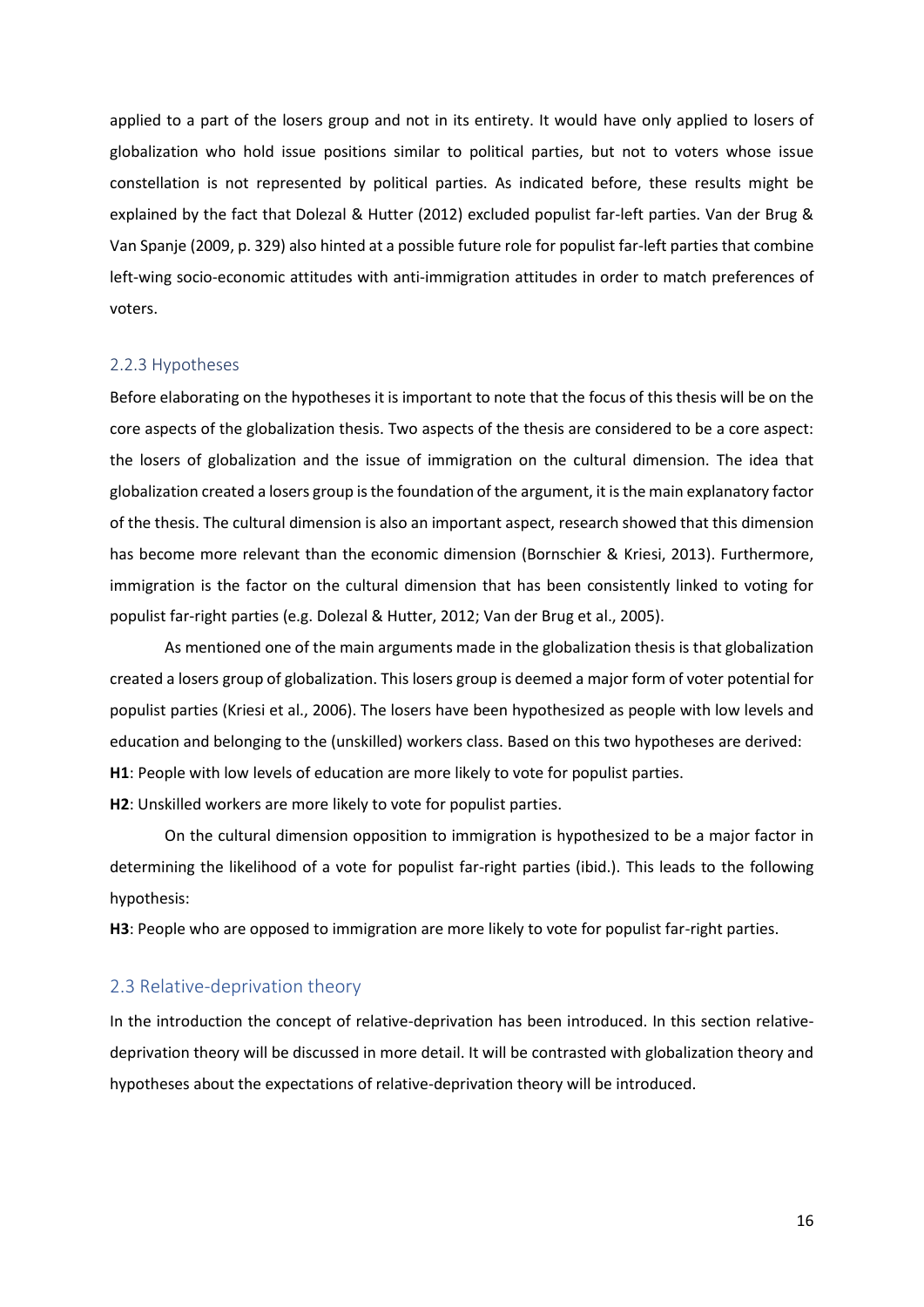#### <span id="page-16-0"></span>2.3.1 Socio-structural characteristics

Relative-deprivation theory takes the economy as a starting point. An important prediction of relativedeprivation theory is "that in the context of a well-performing economy, those who are less well-off might well be more inclined to vote radical because they perceive themselves as being relatively even more deprived" (Rooduijn & Burgoon, 2018). In other words, these people fear they are missing out vis-à-vis other groups in society (Burgoon et al., 2018). Runciman (1960, p. 10) proposed one of the first definitions of relative-deprivation, it is a situation where one person wants to have a certain good X, but does not have it. That person believes that other people do have X and that it is realistic to also obtain that good X. If that expectation is not satisfied it can lead to frustration. In short, people evaluate their own successes and failures against other people's successes and failures. The resentment of other groups can be expected to be linked to changes in household income of that person's group compared to other groups in society (ibid.). This emphasis on group specific performance of the national economy is a major departure from the globalization thesis which argued that cultural issues are the main explanatory factor of voting for populist far-right parties. For instance, one study found that job insecurity and economic marginalization (measured in terms of (relative) income) played no role in vote choice for populist far-right parties (Bornschier & Kriesi, 2013).

Relative-deprivation theory has expectations about which groups are more likely to experience resentment vis-à-vis other groups in society. Rooduijn & Burgoon (2018) found that people with low levels of education are more likely to vote for populist far-right parties, but this was not the case for populist far-left parties. Whereas economic difficulty spurs the vote for both populist far-right and farleft parties. So, the less well-off are generally the voters for both far-left and far-right populist parties, however in terms of education these two types of parties differ. Another study concluded that "*There is no consistent proof that the voter bases of populist parties consist of individuals who are more likely to be unemployed, have lower incomes, come from lower classes, or hold a lower education"* (Rooduijn, 2018, p. 364). Or in other words, there is no prototypical populist voter. This could be another explanation as to why different studies end up with different groups that are more likely to vote for populist parties. Depending on the countries that the researcher selected for the analysis you might end up with different results. It does seem to contradict the results of Rooduijn and Burgoon (2018), however experiencing economic difficulty is not the same as having a lower income, being from a lower class and being unemployed. People can have a high income and still experience economic difficulty. The globalization thesis firmly located the losers of globalization in one group: the lower or intermediate educated and manual workers or unskilled worker class. In contrast, for relativedeprivation the definition of being less well-off is much more fluid.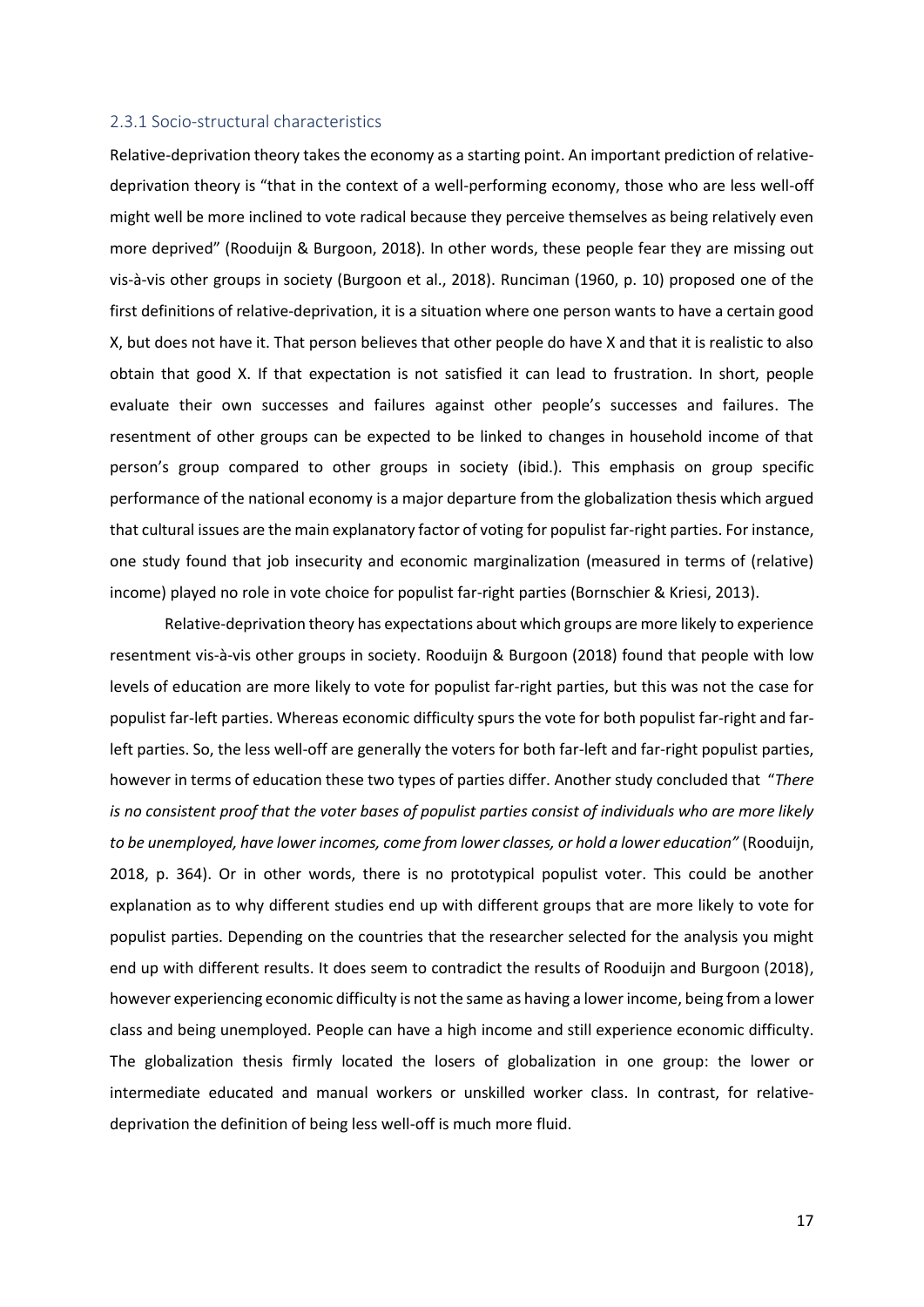#### <span id="page-17-0"></span>2.3.2 Conditions fostering relative-deprivation

In the previous part it was outlined that, in contrast with the globalization thesis, the socio-structural characteristics of populist voters are not set in stone. In this part the conditions under which relativedeprivation are more likely to occur will be outlined and will also linked to vote choice for populist parties.

On the role of economic issues/factors there are some differences between the globalization thesis and relative-deprivation theory. Kriesi et al. (2006) focused on the similarities of the political space between countries in Western-Europe in order to show that globalization had transformed European societies and therefore did not focus on contextual variables explaining differences between countries. In this study economic issue positions of voters were measured and not aggregate economic conditions. The literature on relative-deprivation, on the contrary, tried to explain differences between countries and also looked into the effects of aggregate economic circumstances. One finding is that populist parties are more likely to receive electoral support when the national economic context is favorable (Mols & Jetten, 2016; Rooduijn & Burgoon, 2018). The former study claimed that this is mainly due to the leaders of the populist parties who are able to *'shape voters' understanding of social reality and this to such an extent that perception of sociostructural conditions may no longer be aligned with 'objective' sociostructural conditions'* (Mols & Jetten, 2016). The latter study found that favorable aggregate economic conditions increases the likelihood that less well-off voters vote for radical right parties. Two competing explanations were offered, one the one hand it might be that people might experience even more relative-deprivation if they see that the economy is doing well and they still suffer economic hardship, on the other hand it might be the favorable aggregate economic conditions make it safe to experiment with voting for radical right parties (Rooduijn & Burgoon, 2018). This has to do with issue ownership, for example: radical-right parties 'own' the issue of immigration and often do not have clear ideas on the socio-economic dimension. In times of economic downturn, voters doubt if these parties are capable of handling the crisis and will not vote for them. However, in times of economic prosperity, this becomes less of an issue, so it is safe to experiment and vote for that party (ibid.). This mechanism was confirmed for both radical-right and -left parties, whereas favorable economic conditions only lead to a higher likelihood of voting for radical-right parties. It should be noted that this study used voting for radical parties as an outcome, rather than populist far-left or farright parties. This might alter the results, since there are parties that are radical but not populist.

Relative-deprivation theory is also relevant for the cultural dimension. Relative-deprivation can take place on a group level, people compare their groups status with certain, relevant out-group (Mummendey, Kessler, Klink & Mielke., 1999). This study showed that when people feel more deprived on a group level that they will try to compete with the out-group to improve their position (ibid., p. 234). Which out-group will be the main competitor for the group that felt relatively deprived can vary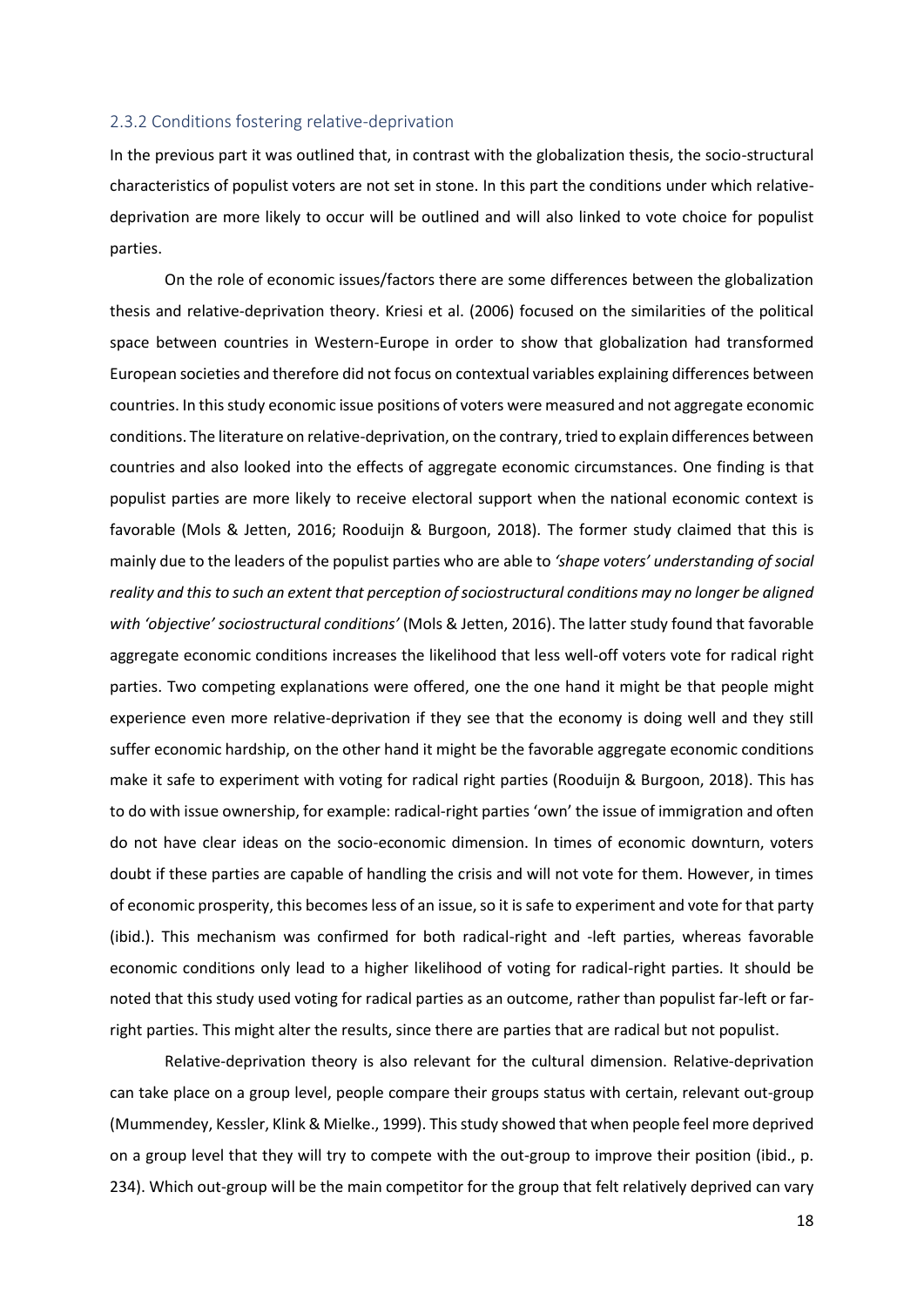across space and time (Burgoon et al., 2018). However, it is not hard to imagine that for some relatively deprived voters in the European Union the 'other' group would be immigrants. It would make sense that these people would be more likely to vote for populist far-right parties, because they feel relatively-deprived vis-à-vis immigrant groups. The populist far-right nativist ideology deems nonnative elements to be a threat to society which should be removed (Mudde, 2007). Clearly the nativist ideology sounds similar to the idea that people feel relatively deprived against an out-group. A study on voters in the 2012 French presidential election found that group relative-deprivation was a significant predictor of voting for Marine Le Pen, the populist far-right candidate (Urbanska & Guimond, 2018). However, as is the case with many studies on immigration and populist far-right parties (e.g. Dolezal & Hutter, 2012; Van der Brug etal., 2005), there were many other survey questions relating to immigration that were also significant. In this study anti-immigrant prejudice and the desire to dominate other groups were also significant predictors of voting for Marine Le Pen (Urbanska & Guimond, 2018). Perhaps all these theories contain one piece of the puzzle on why immigration is so strongly linked to populist far-right voting. Determining which factor is the most important might prove difficult, if not impossible.

#### <span id="page-18-0"></span>2.3.3 Hypotheses

The choice has been made to focus on the core aspects of relative-deprivation theory: the sociostructural characteristics of the relatively deprived and economic well-being. Socio-structural characteristics are discussed extensively in the literature and there are also differences in opinion which, if any, groups are relatively-deprived. The second core aspect is economic well-being, several of the mentioned studies all used this as indicators of relative-deprivation (e.g. Rooduijn & Burgoon, 2018; Urbanska & Guimond, 2018).

On the socio-structural characteristics of the relatively deprived it has been found that people with low levels of education are more likely to vote for populist parties (Rooduijn & Burgoon, 2018). On the other hand it was found that there is no consistent proof that the less-well off in terms of education and classes are more likely to vote for populist parties (Rooduijn, 2018). Hypothesis 1 and 2 in the part about the globalization thesis also covers these two aspects, so therefore no separate hypotheses have been made.

Research on relative-deprivation found that economic well-being, operationalized as income difficulty, is negatively associated with voting for populist parties (Rooduijn& Burgoon, 2018; Urbanska & Guimond, 2018).This leads to the following hypothesis:

**H4**: People with a negative score on economic well-being are more likely to vote for populist parties.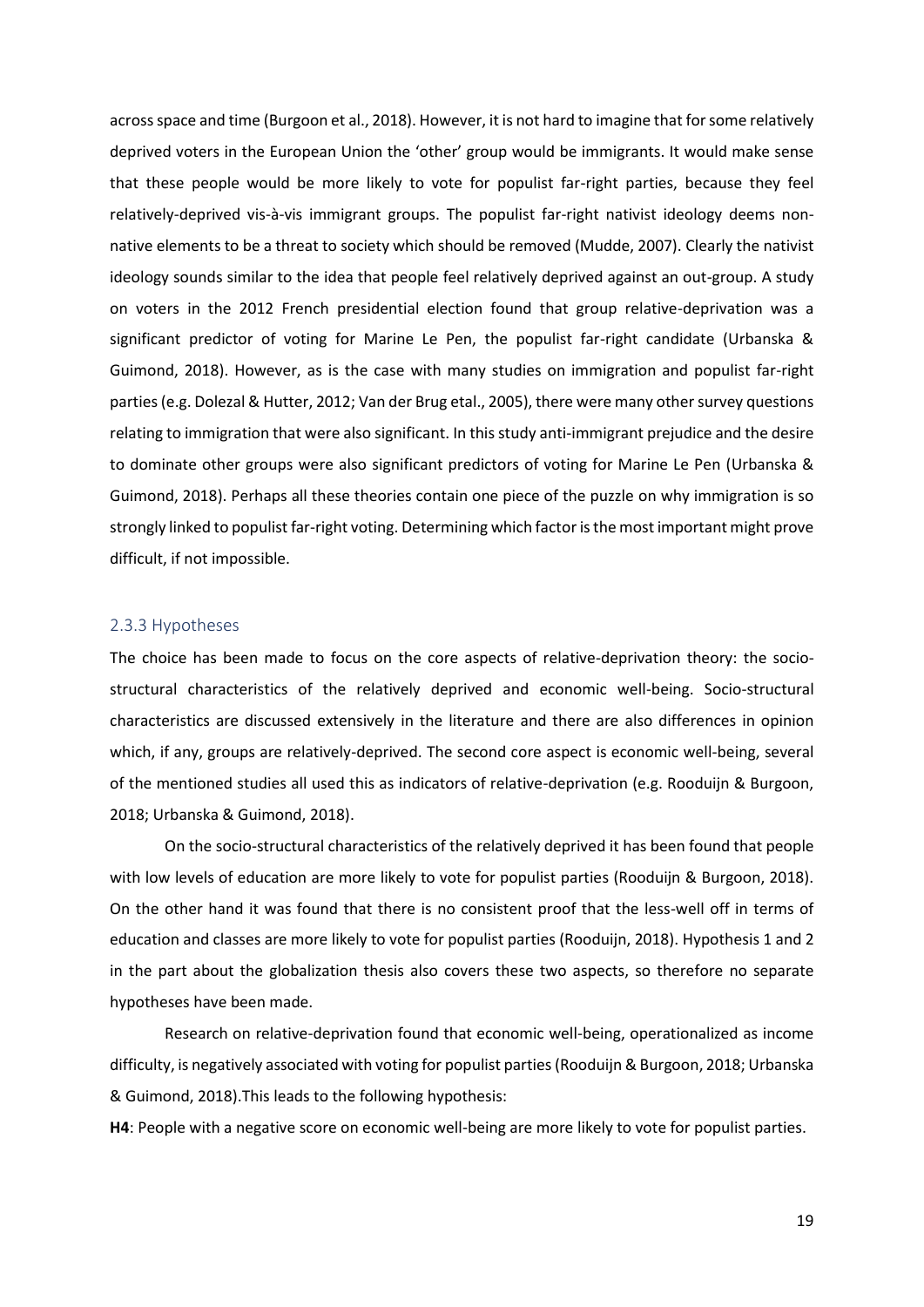#### <span id="page-19-0"></span>2.4 Types of democracy

#### <span id="page-19-1"></span>2.4.1 The majoritarian-consensus debate

Another debate about explaining the voting for populist parties is about which type of democracy is more conducive to populist voting. In this section this debate will be linked to the previously discussed theories and it will be hypothesized that this debate can help to explain different responses to globalization or relative-deprivation.

The two types of democracies that will be discussed here are majoritarian- and consensus democracies. It is important to denote what is actually meant with these two terms and the differences between them. The main feature of majoritarian democracy is that power is concentrated in the hands of the majority, this is in contrast with the consensus model which prevents the concentration of power in one group (Lijphart, 1999, p. 185). Basically, in the majoritarian model '*elections are an accountability mechanism, where the sanctions are to extend or not to extend the government's tenure*' (Thomassen, 2014, p. 2). In a consensus democracy the main aim is representation. So, both parliament and the government should be as representative of society as possible. Government coalitions are formed in order to achieve this goal (ibid., p.4) . Lijphart (1984, p. 214) identified ten variables that distinguished majoritarian and consensual models of democracy, which were clustered into two different dimensions. These two dimensions are the executive-parties and the federal-unitary dimension. The former refers power-sharing within political institutions, whereas the latter refers to power-sharing between political institutions (Hakhverdian & Koop, 2007, p. 410). Lijphart (2012, p. 274) argued that countries that are more consensual on these two dimensions are a 'kinder, gentler form of democracy' and are thus preferable over majoritarian democracies. His research showed that consensus democracy performs better than majoritarian democracies in terms of democratic quality, gender inequality, economic equality, political participation (ibid., pp. 274-285). Other research found that consensus democracy scores high on electoral turnout, but low on other forms of political participation, such as less group activities, less protests, less campaign activity (Weldon & Dalton, 2014, p. 126).

It has been questioned whether consensus democracy outperforms majoritarian democracy and is indeed the best option. One influential thesis is the idea that a new type of party has emerged, the cartel party. This type of party became an agent of state and uses its resources to ensure their own survival. The differences between parties are blurred and thus accountability to voters decreased (Katz & Mair, 1995). Voters no longer have the ability to reward or punish their representatives (Katz, 2016). According to Katz (2016, p. 21) several similarities exist between the consensus model and the cartel party: there are less policy differences between parties, distinguishing between winners and losers in elections becomes increasingly murky, the electorate is not able to exercise control over who is in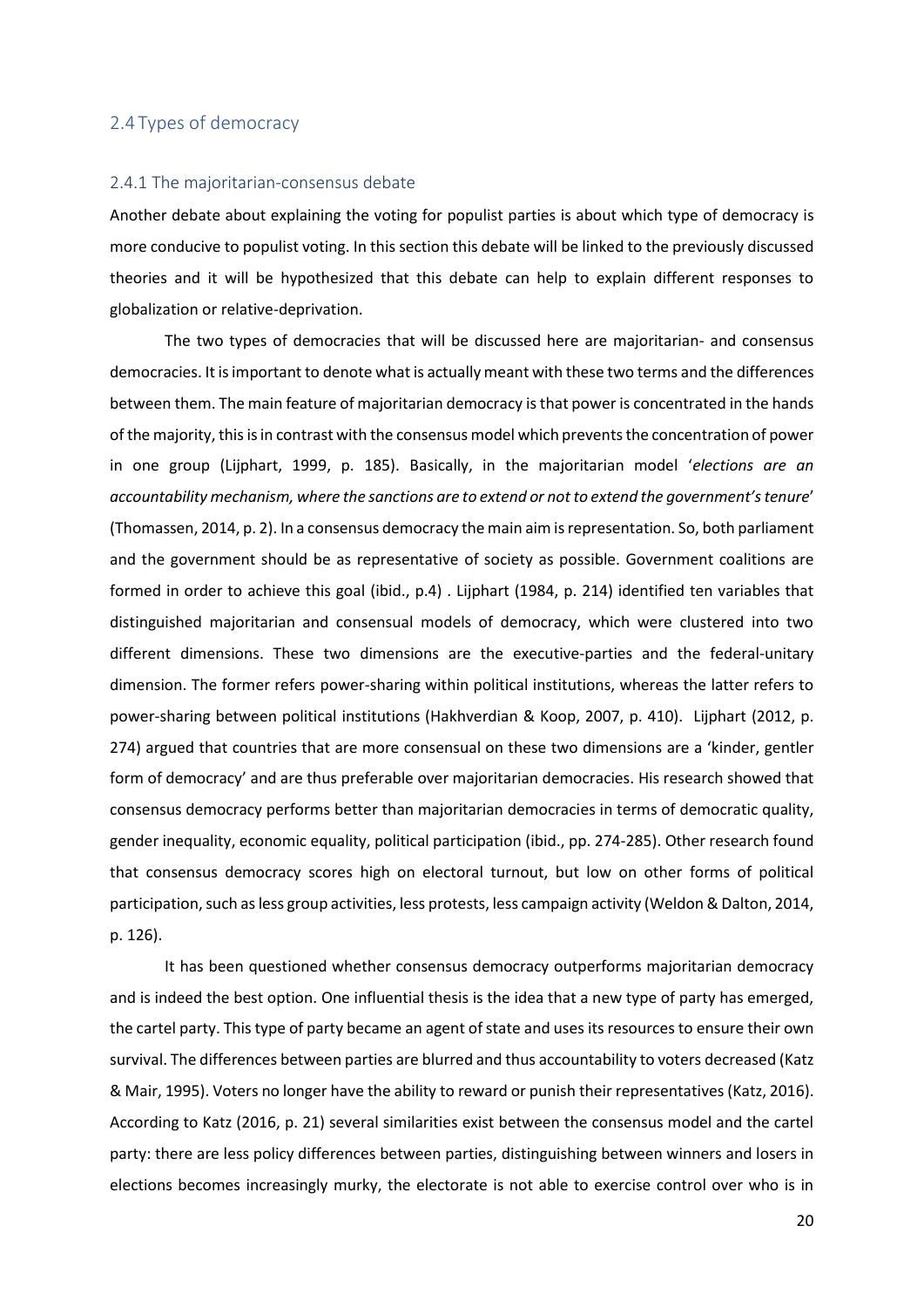government. Essentially, the cartel party and consensus democracy are two sides of the same coin, whereas the former is the negative portrayal and the latter the positive portrayal of the phenomena (ibid., p. 21). It should be noted that the concept of consensus democracy is broader than just the type of competition between political parties. For instance, Lijphart (2012, p. 3) also distinguished consensus and majoritarian systems on the basis of judicial review and the level of independence of central banks which are part of the federal-unitary dimension. The overarching theme of the cartel party and its link to the majoritarian versus consensus debate is accountability. It is argued that consensus democracies have less accountability to voters because there is too little competition between elites. This issue has been used to explain the rise of anti-system or populist parties. Andeweg (2001) pointed to the fact that in the 1990s right-wing populist parties were more significant in consensus democracies than in majoritarian democracies. In similar fashion Katz and Mair (2018, p. 151) pointed out that in their original formulation of the cartel party they predicted the rise of antisystem parties.

Lijphart (2001, p. 133) acknowledged that majoritarian democracies, per definition, are more accountability than consensus democracies. However, the primary purpose of accountability 'is to keep the government in line with voters preferences' (ibid.). Majoritarian governments fail to accomplish this aspect according to Lijphart in two aspects. First, on a left-right scale the position of a median voter is further away from the government in majoritarian democracies. Second, even though it is clear who comprises the government, it is in practice difficult to change to government. The reason why consensus democracies see more successful populist parties is because proportional representation made it easier for these parties to get elected. He went even further and argued that it does not matter that populist parties are on the rise, because they should be allowed to be represented and if they gain representation in government it might even moderate their views (ibid., p. 135). What is missing from this argument is the link with voters, it entirely focusses on political parties. So, even though representation of populist political parties might moderate their views if they are included in government, it does not automatically translate to moderated views of their electorate. It might even be that the electorate would vote for even extremer parties because the populist party moderated their views.

Statistical studies have been conducted to check these different arguments, the results of these studies have been mixed. One study confirmed that populist parties had more success in consensus democracies (Hakhverdian & Koop, 2007). Another study confirmed that proportional representation is indeed positively associated with support for radical-right parties (Swank & Betz, 2003). Other studies found no variation of levels of support for radical-right parties between electoral systems (e.g. Carter, 2002; Van der Brug et al., 2005). The first study only included variables related to the electoral system, such as district magnitude, legal thresholds, electoral formulae and how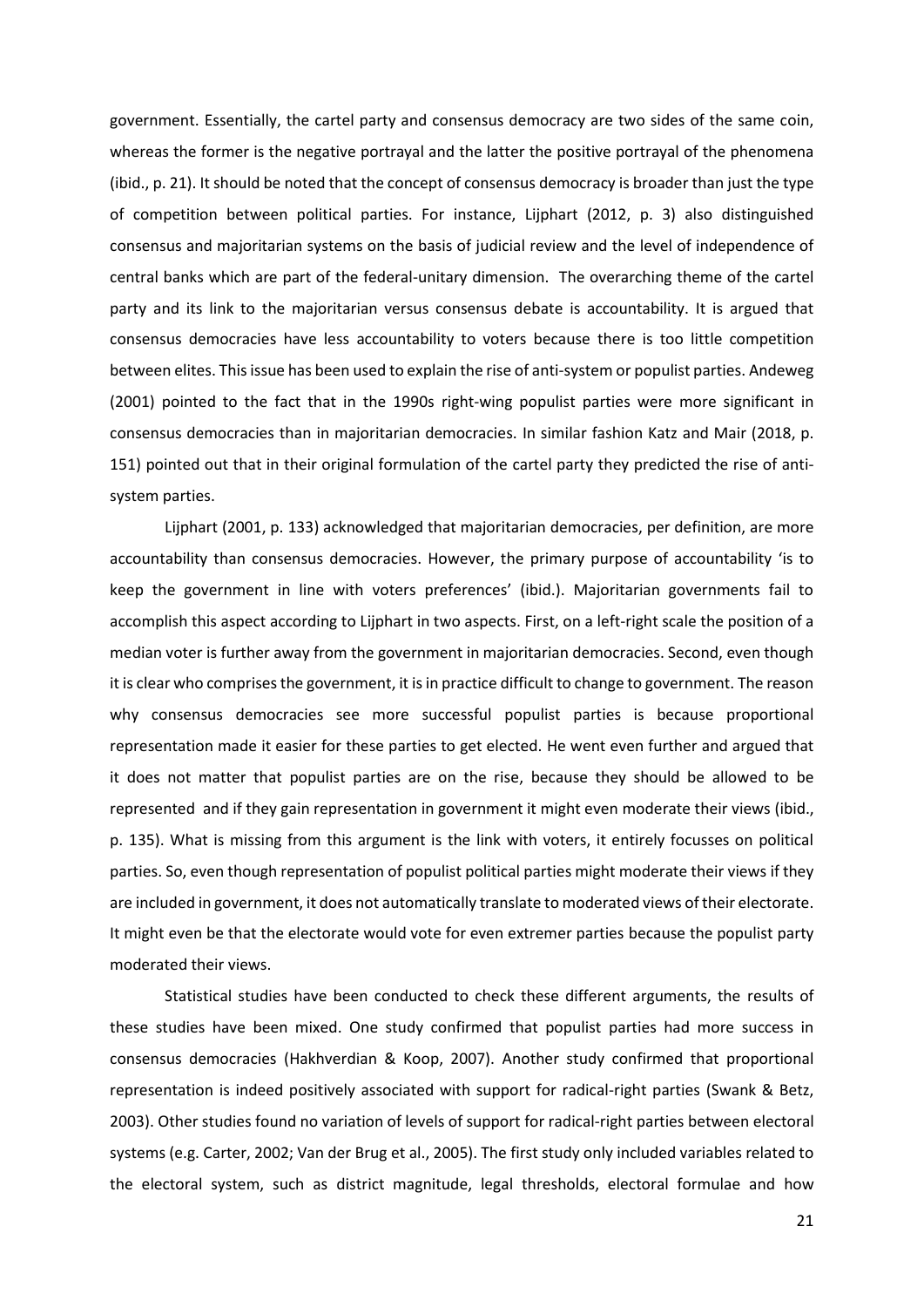disproportionate electoral outcomes are (Carter, 2002). However, this only shows the effects of proportional representation and it does not look at the accountability argument. The second study claimed that the executive-parties dimensions is essentially a measurement of proportionality (Van der Brug et al., 2005, p. 553). A higher score on this dimension should mean that the system is more proportional, however proportional representation is only one element of the executive-parties dimension. So, it is hard to disentangle which elements are the causal factors of vote choice for populist parties. In summary, the evidence about the type of democracy and support for populist parties is mixed and based on these studies it is hard to draw any conclusions on whether accountability or proportional representation explains the greater voting for populist parties in consensus democracies. If that is even the case, since some studies found that there is not more support for populist parties in consensus democracies (e.g. Carter, 2002; Van der Brug et al., 2005).

#### <span id="page-21-0"></span>2.4.2 Type of democracy and globalization versus relative-deprivation

It is important to explain why this debate is relevant for the debate between globalization and relativedeprivation.

First of all, the authors of the globalization thesis touched upon the consensus versus majoritarian democracy debate. Their claim is that proportional representation greatly facilitates the rise of populist parties (Kriesi & Grande, 2012, p. 23). The studies on the effects of globalization did not pay close attention to the contextual factors, because the main interest of these studies is to provide an account of similarities between countries and not why there are differences (Kriesi et al., 2006, p. 929). However, factors that might play a role in explaining differences between countries are, among other things, electoral systems and types of democracy (ibid.). Those two factors are discussed extensively in the majoritarian versus consensus democracy debate. Lijphart (2001) argued that consensus democracy is the best mode of democracy, the emergence of populist parties could be explained by the permissiveness of the electoral system. The counterargument is that consensus democracy suffers from accountability problems fueling the rise of populist parties (e.g. Andeweg, 2001; Katz & Mair, 1995; Katz & Mair, 2018). There are some indications as to what position the authors of the globalization thesis take in the consensus-majoritarian debate. Kriesi (2014, pp. 364- 365) explicitly mentioned the cartel-party thesis and claimed that the European Union influenced a shift to 'non majoritarian forms of representation'. Echoing the idea of cartel parties it is argued that this leads to less accountability and therefore served as a precondition for the rise of populist parties (ibid.). There are also some hypotheses about what effects the effects of the national context on the transformative power of globalization are. Again, properties typically associated with consensus democracies are deemed favorable characteristics for the breakthrough of populist parties. Properties such as proportional representation, convergence between mainstream parties and the presence of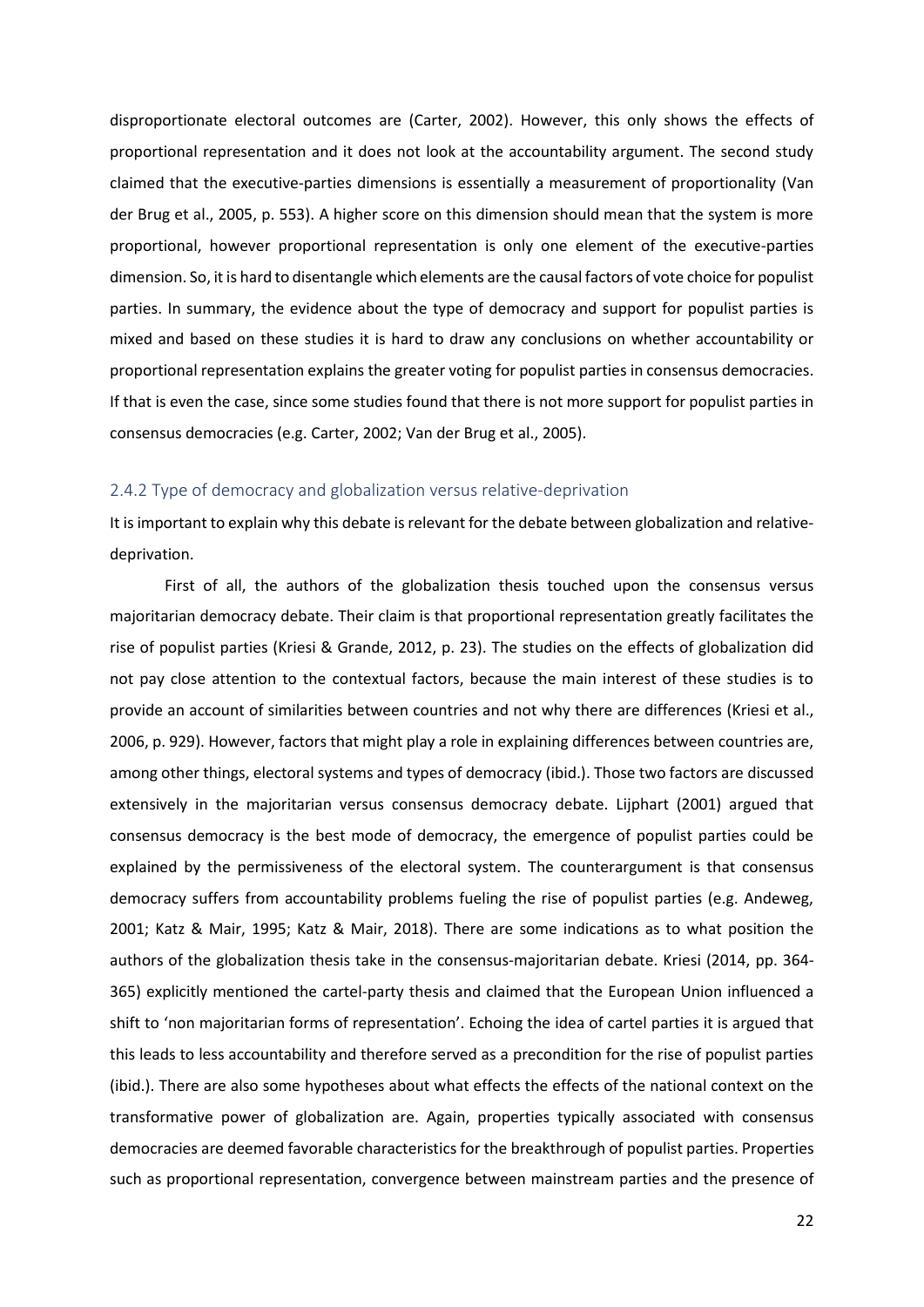grand coalitions (Kriesi et al., 2008, p. 50). However, subsequent analysis on six cases in Western Europe showed that these hypotheses did not hold up in all cases which lead the conclusion that important elements of the national political contexts were missed. The results of the empirical analysis on the transformative power of globalization showed that the national political contexts mattered more than expected. For example, the electoral success of the populist parties was not as sweeping as was expected, there were significant differences between countries. It should be noted that this is mainly attributed to strategic responses by political parties and that these responses are not guided by type of democracy and electoral law (Grande, 2012, pp. 283-283). This does show that contextual factors and differences between countries with regard to the transformative power of globalization are more important than originally thought.

The connection between types of democracy and the relative-deprivation theory is less clear than for globalization theory. The consulted literature on relative-deprivation does not explicitly mention types of democracy as a factor that might play a role in voting for populist parties. One study supporting relative-deprivation as an explanation for populist parties mentioned that electoral system in Spain amounted to a sort of majoritarian rule and that this makes success for populist parties more difficult (Voss, 2018, p. 33). The idea that consensus democracies are more open to populist parties than majoritarian democracies is widely accepted, however that does not offer clues about supposed accountability issues in consensus democracies. Another study focusses on the less well-off and investigated whether the relationship between well-being and voting for populist parties is affected by the socioeconomic and sociocultural context of a particular country. This study found this to be the case and emphasized the relevance of different national contexts (Burgoon & Rooduijn, 2018). It also found a risk-aversion mechanism, this means that people only vote for a particular kind of populist parties if either cultural or economic issues that party does not focus on are not important at that time (ibid.). Suggesting , that people 'experiment' with voting for populist voting parties only in certain favorable conditions. Perhaps this logic can apply to the majoritarian-consensus democracy debate as well. In a consensus democracy a parties percentage of seats will roughly correspond to the percentage of votes they get, whereas in a majoritarian democracy the party with the most vote in a district will get the seats and all the other votes are lost. So, in a consensus democracy votes are less lost then in majoritarian democracies. Perhaps people vote more often for populist parties in consensus democracies because there is less risk that your vote is wasted. So, even though relative-deprivation literature does not posit any clear-cut hypotheses about the role of the type of democracy in the relationship between the less well-off and populist parties, it does not exclude types of democracies as a relevant variable and certain mechanisms identified by the literature might play a role in this debate as well.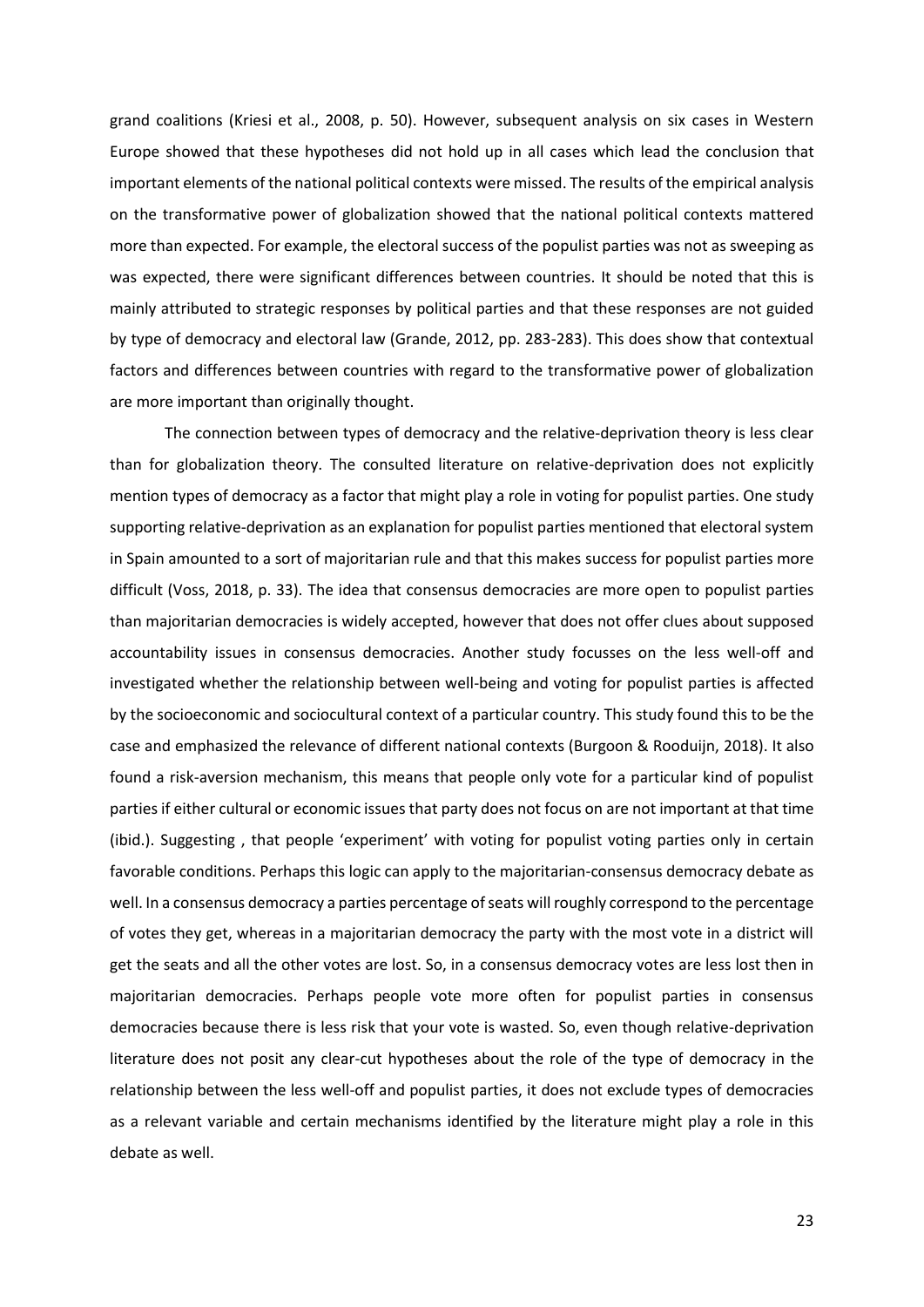The previous debate about majoritarian versus consensus democracies assumed a direct relationship between the type of democracy and voting for populist parties. However, as Burgoon & Rooduijn (2018) showed, contextual factors might not just have a direct effect on the voting for populist parties, but can also moderate the relationship between other concepts. In this study the socioeconomic and sociocultural context of a particular country is a moderating factor. However, there are indications that the same might be the case for the national-political context of a particular country. One statistical analysis found that the permissiveness of the electoral system mediates the effect of immigration on populist voting (Golder, 2003). Another study about the effects of globalization on the national level found that '*domestic consequences of international integration are themselves shaped by national political institutions*' (Swank & Betz, 2003). This study also noted that some features of consensus democracies caused policy convergence between parties and therefore created an opening for populist parties. Only proportional representation is mentioned explicitly as one of the features of consensus democracy, the other features are not defined. The observed variation between countries in terms of the effects of globalization was explained by looking at different welfare regimes. Even though welfare regimes are not a defining distinction between majoritarian and consensus democracies, it does show that contextual variables can have a moderating effect on the relationship between the chosen independent and dependent variable. As was mentioned in the introduction, contextual variables mediating or moderating the relationship between variables is also important in order to more fully understand how effects operate and what limits it has (Hayes & Rockwood, 2017, p.1). This thesis will attempt to shed some light on these contextual variables and their effect in shaping effects of globalization and relative-deprivation.

#### <span id="page-23-0"></span>2.4.3 Hypotheses

Two core aspect of the majoritarian versus consensus debate are the focus of this thesis: accountability and proportionality. On the one side it is argued that consensus democracies are less accountable and therefore are more likely to see the rise of populist parties. On the other side it is argued that consensus democracies have proportional electoral systems, which makes it easier for populist parties. This leads to two hypotheses:

**H5a**: In an electoral system of proportional representation people are more likely to vote for populist parties

**H5b**: in a less accountable political system people are more likely to vote for populist parties.

As mentioned before there are indications that the type of democracy might moderate the relationship between the losers of globalization and voting for populist parties. One study found that effects of globalization on populist party voting are moderated by welfare state regimes (Swank & Betz, 2003). One study that argued in favor of relative-deprivation theory as an explanatory factor for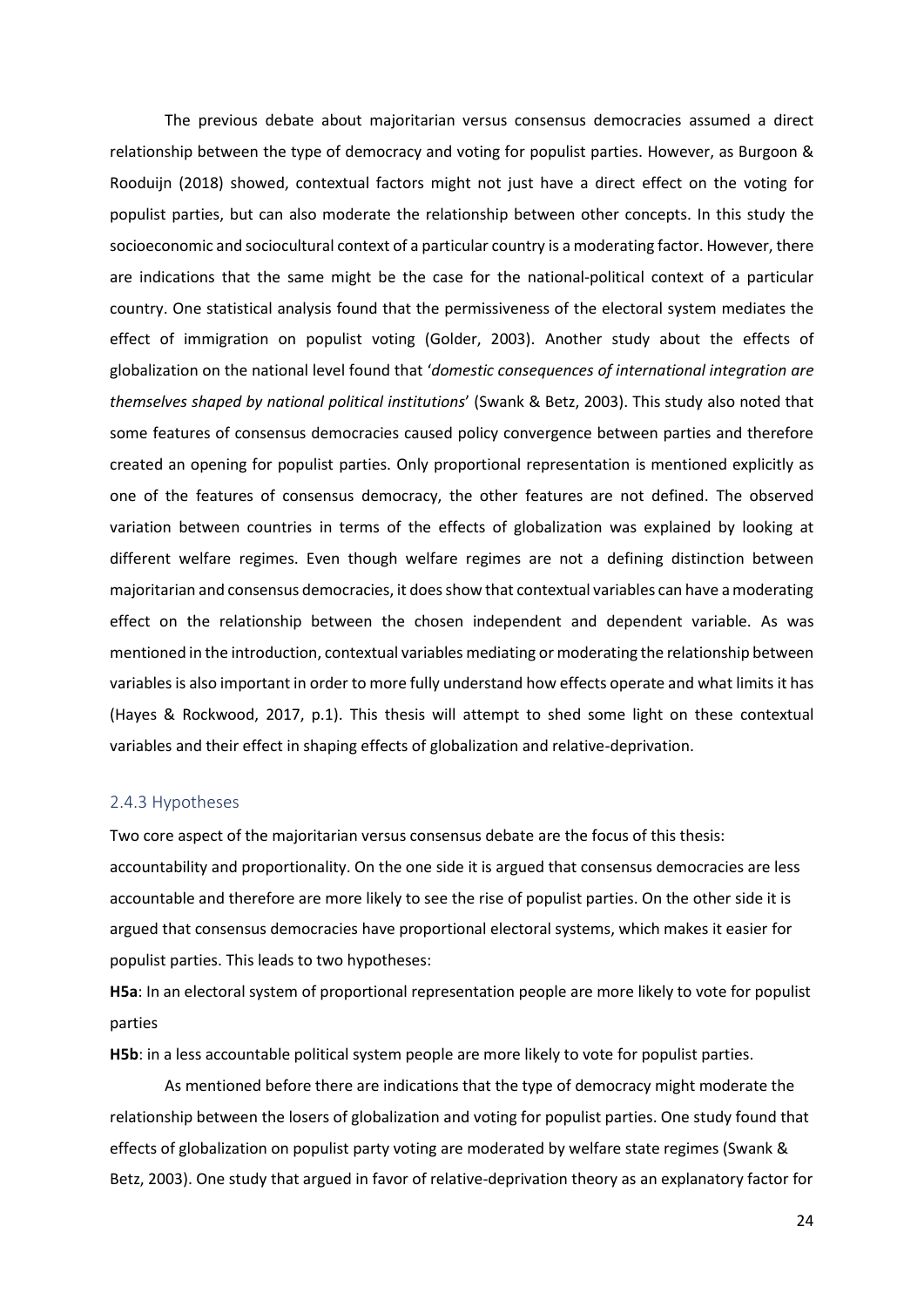populist voting found that proportional representation makes it easier for populist parties to get elected (Voss, 2018). Although the literature on the majoritarian-consensus debate mainly focused on direct effects of the model of democracy it still provides some clues as to how the moderator effect might look like. Andeweg (2001) thought that people are more likely to vote for populist parties due to accountability issues. Lijphart (2001) argued that accountability does not account for the higher likelihood of success of populist parties in consensus democracies, but rather proportional representation is the reason why consensus democracies see more successful populist parties. The globalization thesis also linked consensus democracies to accountability issues and mentioned the role of proportional representation in the success of populist parties, whereas the relativedeprivation thesis only linked proportional representation to the success of populist parties. This leads to the following hypotheses.

**H6a**: The losers of globalization as well as the relatively deprived are more likely to vote for populist parties in proportional electoral systems.

**H6b**: The losers of globalization are more likely to vote for populist parties in a less accountable political system.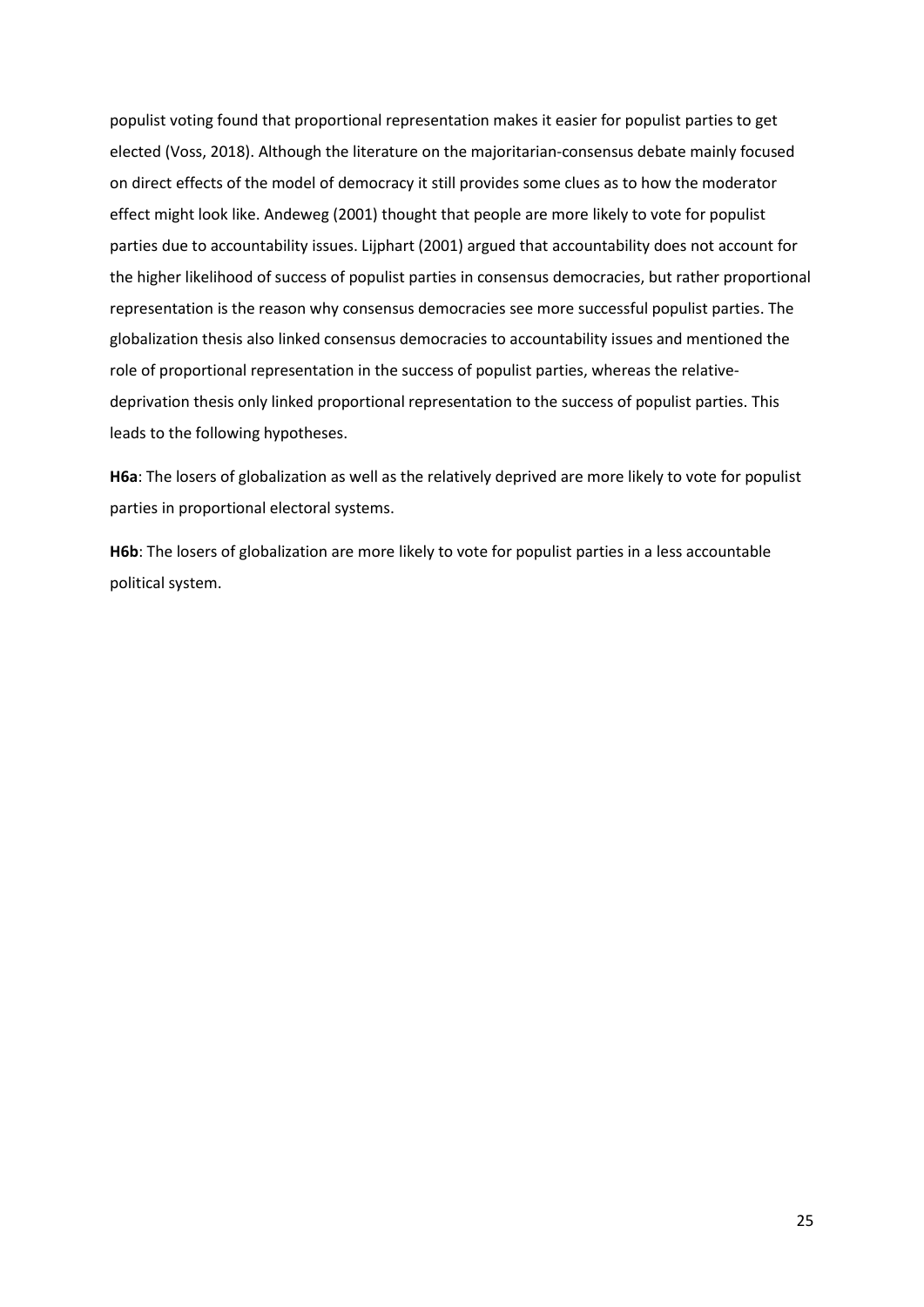### <span id="page-25-0"></span>3. Methods

In this chapter the methods of this thesis will be discussed. First, it will be explained which cases are selected for the statistical analysis. Second, the different concepts of the theoretical framework will be operationalized.

#### <span id="page-25-1"></span>3.1 Statistical method

The main method of this thesis is multi-level logistic regression. Multilevel means that individuals (level 1) are nested within a higher unit such as a country (level 2). Normal regression models cannot be used when the data is multilevel, because it will violate the independence of errors assumption (Sommet & Morselli, 2017). Multilevel models can account for variation between level 2 units. Since the main aim of this study is to explain differences between countries in voting for populist parties it is appropriate to use multilevel modelling. Logistic regression is used because, as will be explained further in the operationalization of the dependent variable, the outcome variable is dichotomous.

#### <span id="page-25-2"></span>3.2 Case selection

As mentioned before, countries from the European Union serve as the cases for the analysis. The selection of which countries to include is based on data availability, since the European Social Survey 2012 edition did not include data on all EU members and not all countries that were included had populist parties (a full list of selected countries is available in Appendix Table 1). All in all, less than 20 countries have been included in the analysis, which is problematic for multi-level modelling. It can lead to biased estimates, for instance the standard errors are underestimated with a lower level of level 2 cases (Maas & Hox, 2005). This increases the chance that the reported p-value is too high. Therefore it might be that the statistical models do not find a significant effect, while in reality there is an effect. Although it should be noted that another study mentioned that a small-sample size does not always lead to biased estimates (Schmidt-Catran, Fairbrother & Andreß (2019).

Choosing most EU countries as cases also makes sense from a theoretical standpoint. Some authors limit themselves to six western-European countries (e.g. Kriesi et al., 2006; Grande & Kriesi, 2012). Other authors use a more broad selection of cases that also includes countries from eastern-Europe (e.g. Rooduijn & Burgoon, 2018; Lijphart, 1999). Since this thesis tries to explain vote choice for populist parties it makes sense to also include eastern-European countries and not to restrict the analysis to western-Europe. Populist parties are a phenomenon in eastern-Europe as well, as can be seen in Appendix table 1. This table shows the populist parties included in the analysis and a significant amount of the populist parties come from countries like Slovenia and Hungary. Theoretically there is no reason to assume that globalization does not affect countries in eastern-Europe to the same degree as western-Europe. Research on globalization in eastern and central Europe showed that since the fall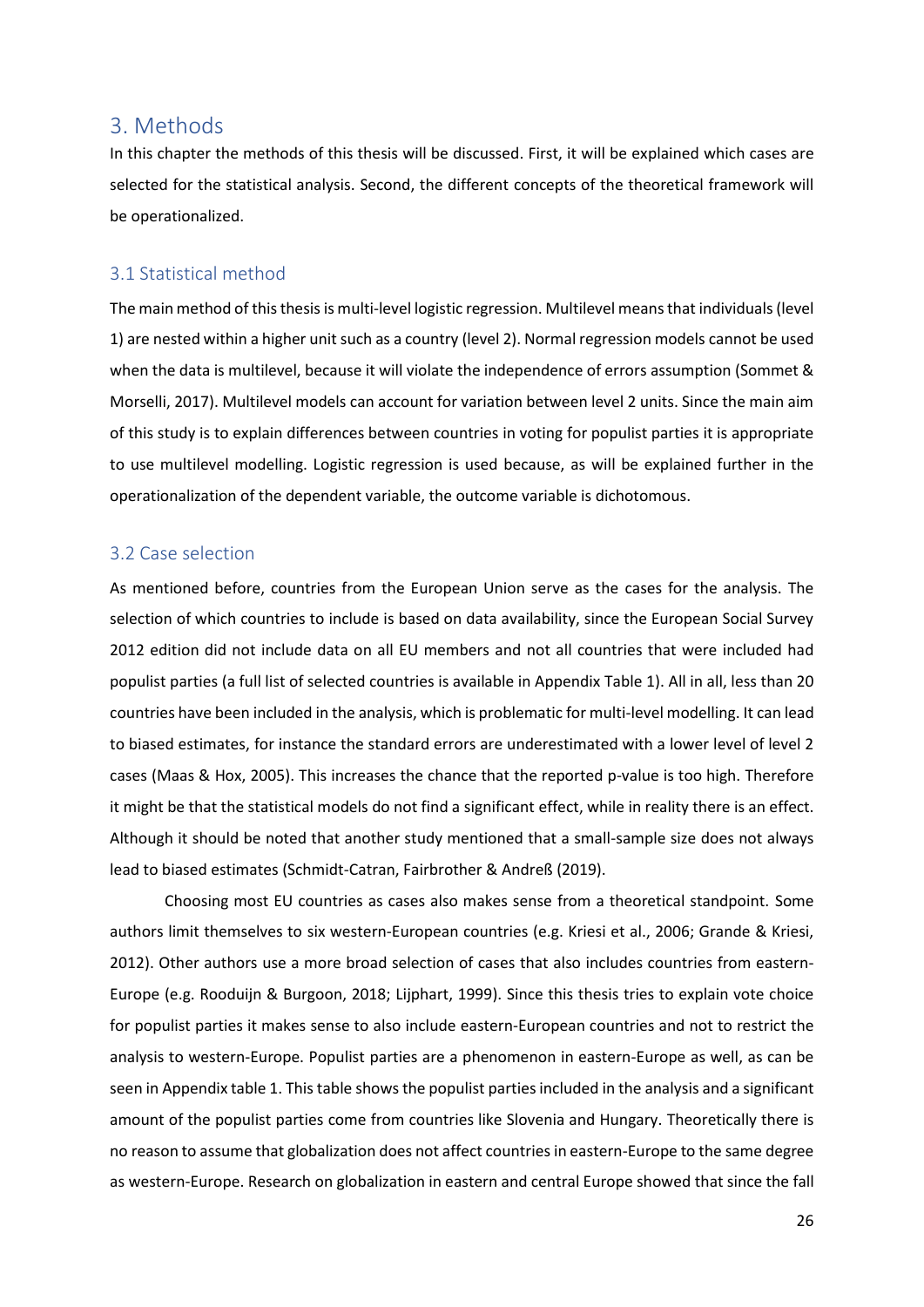of communism and the opening of the markets in this region social and economic integration occurred in a significant degree (Capello & Perucca, 2013).

The 2012 edition of the European Social Survey has been selected to evaluate the arguments made by the different theories. This edition has been chosen because the Euro crisis was at its height in 2012. Research has shown that the Euro crisis had significant economic effects on society in the EU. For instance, one study came to the conclusion that the severe austerity measured in Greece, Portugal, Italy and Spain increased inequality (Perez & Matsaganis, 2017, p. 203). Another study confirmed that this was the case for the entire Eurozone (Schneider, Kinsella & Godin, 2016). So, it can be expected that there will be a high level of voting for populist parties in this year.

#### <span id="page-26-0"></span>3.3 Operationalization

#### <span id="page-26-1"></span>3.1.1 Dependent variable

The main dependent variable of this thesis is voting for populist parties. As mentioned in the theoretical framework both populist far-left and far-right parties will be included in the analysis. The selection of populist parties based on the classification of Rooduijn et al. (2019). They classified parties based on the definitions of populism, far-right and far-left parties outlined in the theoretical framework. All parties that are both populist and are either far-right or far-left from the countries present in the 2012 edition of the European Social Survey are included in the analysis (For a full list of the parties included in the analysis view the appendix , Table 1). Unfortunately only four populist farleft parties were present in the European Social Survey of 2012. So no specific populist far-left variable has been made, since the statistical power of such a model would be too limited. In the analysis differences between the models that include or exclude populist far-left parties will be discussed with the caveat that a sample size of four is too little to be able to draw valid conclusions.

So, based on the European Social Survey and the list of populist parties two dichotomous variables have been constructed: populist far-right parties and populist parties (both far-left and farright parties). A score of 0 indicates that the party is not populist far-right or populist. A score of 1 indicates that this is the case.

#### <span id="page-26-2"></span>3.1.2 Independent variables

#### *The majoritarian versus consensus democracy debate*

The main argument against consensus democracy is that these countries have less accountability, because people are not able to change governments, if they deem their performance to be inadequate. This makes consensus democracies more vulnerable for the rise of populist parties (Andeweg, 2001).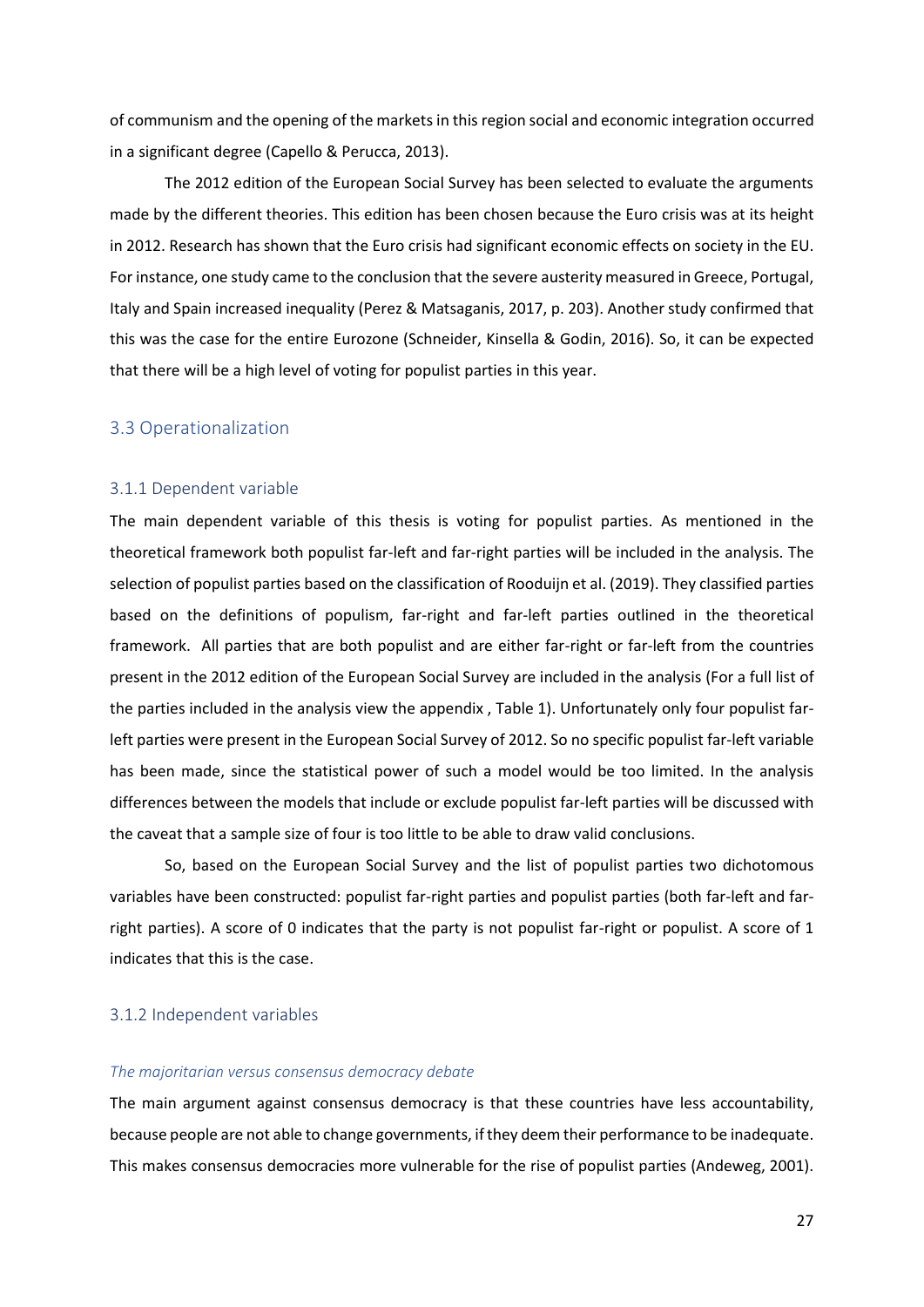Lijphart conceded that consensus democracies see more populist parties, however argued that this is due to the effects of proportional representation.

The level of proportionality of a political system (level 2 variable) is measured by the so-called Gallagher index. This index is one of the most favored indexes measuring proportionality (Carter, 2002). It measures the level of (dis)proportionality of a certain election '*by taking the vote-seat share differences for each party, squaring them and then adding them. This total is then divided by 2. Finally the square root of this value is taken as the measure of disproportionality'* (ibid., p. 146). A low score on this index indicates that the election outcome is proportional, whereas a high score on this index indicates the opposite. The average score for each country included in the analysis in the last three elections before 2012 have been calculated and these averages are included in the dataset (based on Gallagher, 2019).

Generally it is held that voters should be able to hold the government accountable and should be able to change the government (Andeweg, 2001; Lijphart, 2001). Or in other words accountability can be measured through changes in government. There are disagreements in the literature about which system allows more change of government. Lijphart (1999, p. 289) argued that in consensus democracies governments change more often. Another view is that these changes in the cabinets composition are usually only partial and there is often only a weak link between election outcomes and government composition in consensus democracies (Andeweg, 2001). A variable that accounts that accounts for partial changes in government is the so-called government turnover index (GTI). This index calculated an average score for government turnover in the period 1945-2010. In this index government turnover occurs one of the three events: Prime-minister change, resignation of government after elections and change in the composition of a coalition. This index measured '*the government turnover as a ratio between the percentages of the party Government changes in the governments (percentages of parliamentary seats) and the percentages of the parliamentary support of the governments in the set*' (Ieraci, 2012, pp. 533-534). The scores range from 0 (no government alternation) to 1 (complete government alternation). These scores have been multiplied by 100 to make the coefficients more interpretable. This index accounts for the propensity of consensus democracies to only have partial changes of government, rather than wholesale alternation of government.

#### *Losers of globalization and relatively deprived*

One of the main concepts of the theoretical framework is losers of globalization and people who are relatively deprived. To measure these concepts three independent variables in the European Social Survey are used: education, occupation and economic well-being.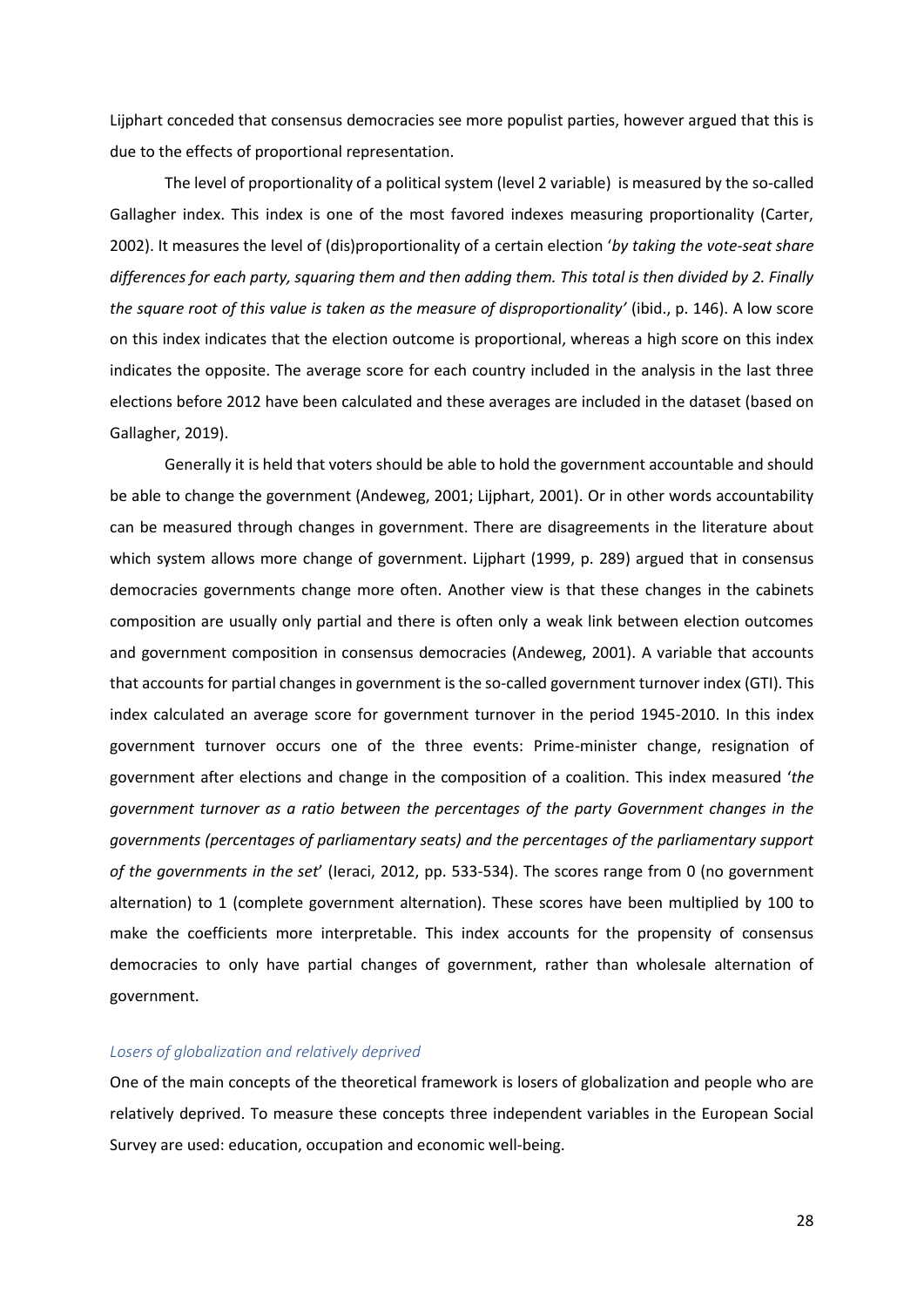The first level 1 (individual level) variable is variable education, the European Social Survey 2012 version measured education using seven levels, but this variable has been recoded into three categories following Bornschier & Kriesi, 2013. The values ranged from 1 (low education) to 3 (high education). Dummy variables will be created with high education as the reference category.

The second level 1 (individual level) independent variable is occupation. This thesis adopts a 5 class schema which distinguished between higher-grade service class, lower-grade service class, small business owners and skilled and unskilled workers (Oesch, 2006). This scheme allows a test of the hypotheses that unskilled workers are more likely to vote for populist parties. Dummy variables will be created with the higher-grade service class as the reference category.

The third level 1 (individual level) independent variable is about economic well-being. This variable asked respondents how they feel about their current household income on a scale of 1 (Living comfortably on present income) to 4 (Very difficult on present income). This variable allows a test of the relative-deprivation hypothesis that economic well-being negatively affects the likelihood of voting for populist parties. Other studies on relative-deprivation have also used feelings on household income as a proxy variable for economic well-being (e.g. Rooduijn & Burgoon, 2018; Urbanska & Guimond, 2018). So, it makes sense to use this variable as well. This variable is treated as a scale variable, even though it only has four categories. Rooduijn & Burgoon (2018) included the same variable and their analysis showed that treating this variable as a scale or dummy variable made no difference.

#### *Issue positions on the cultural dimension*

The globalization thesis argued that on the cultural dimension three issues would become dominant: immigration, European integration and cultural liberalism. As mentioned in the theoretical framework, only immigration will be analyzed.

Attitudes towards immigration are measured by constructing a scale that consists of three variables that were measured with the following statements: Immigration is good for country's economy, countries cultural life is enriched by immigrants and immigration make country better place to live. This variable is recoded so that a value of 1 indicates a favorable attitude to immigration and 10 indicates a unfavorable attitude to immigration (Cronbach alpha = 0,865).

#### <span id="page-28-0"></span>3.1.3 Control variables

The decision has been made to focus on the core aspects of the different theories, because of data limitations. This study only has a maximum level two sample size of 17 countries, which can lead to biased estimates (Haas & Hox, 2005). Including many variables will only strain the statistical model even further. So, that is why this thesis omitted hypotheses about issues on the economic dimension, the issues of cultural liberalism and European integration and aggregate economic circumstances.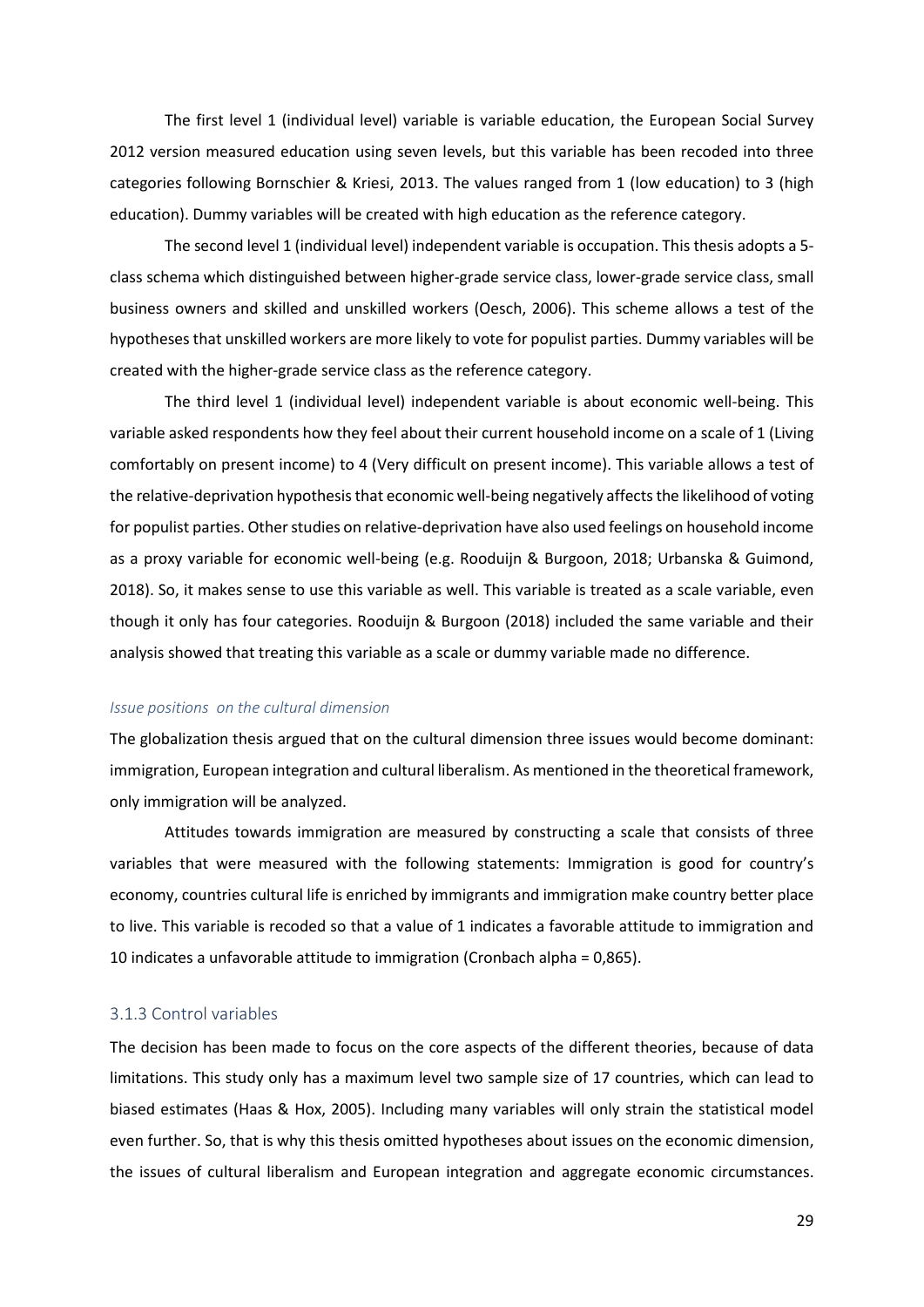However, these factors still might play a role in explaining populist voting. That is the reason why control variables for two of these issues are included: the economic dimension and aggregate economic circumstances.

First, attitudes on the economic dimension are measured by an individual's placement on the left-right scale. The ESS measured the self-reported left-right placement on a scale ranging from 0 (Left) to 10 (Right). The left-right dimension will be used as proxy for economic attitudes so that perhaps a few inferences about the role of the economic dimension can be made. It would be preferable to use better indicators of economic attitudes, however adding more variables to the model decreases its statistical power, so that is why only left-right placement has been included. It should be noted that this variable is far from a good proxy of economic attitudes. Research in the Netherlands has shown that left-right placement is increasingly viewed in cultural terms. Especially immigration was found to be an important factor in left-right identification, whereas economic issues became less important (De Vries, Hakhverdian & Lancee, 2013). So, the inferences about the economic dimension based on this variable should not be seen as strong evidence for the effects of economic issues.

The second control variable, which measures aggregate economic circumstances, is the unemployment rate of a particular country. This is measured as the percentage of people that are unemployed compared to the total workforce. This variable is included in the models is because the argument has been made in the literature that economic circumstances have an effect on the likelihood that people will vote for populist parties (Rooduijn & Burgoon, 2018).

A final control variable is satisfaction with government. The ESS measured this on a scale of 0 (Extremely dissatisfied) to 10 (extremely satisfied). This values have been reversed for ease of interpretation. The reason why this variable has been included is because voting for populist party might well be seen as a protest vote voicing discontent for the government. So, this variable might explain a significant level of variation of populist voting.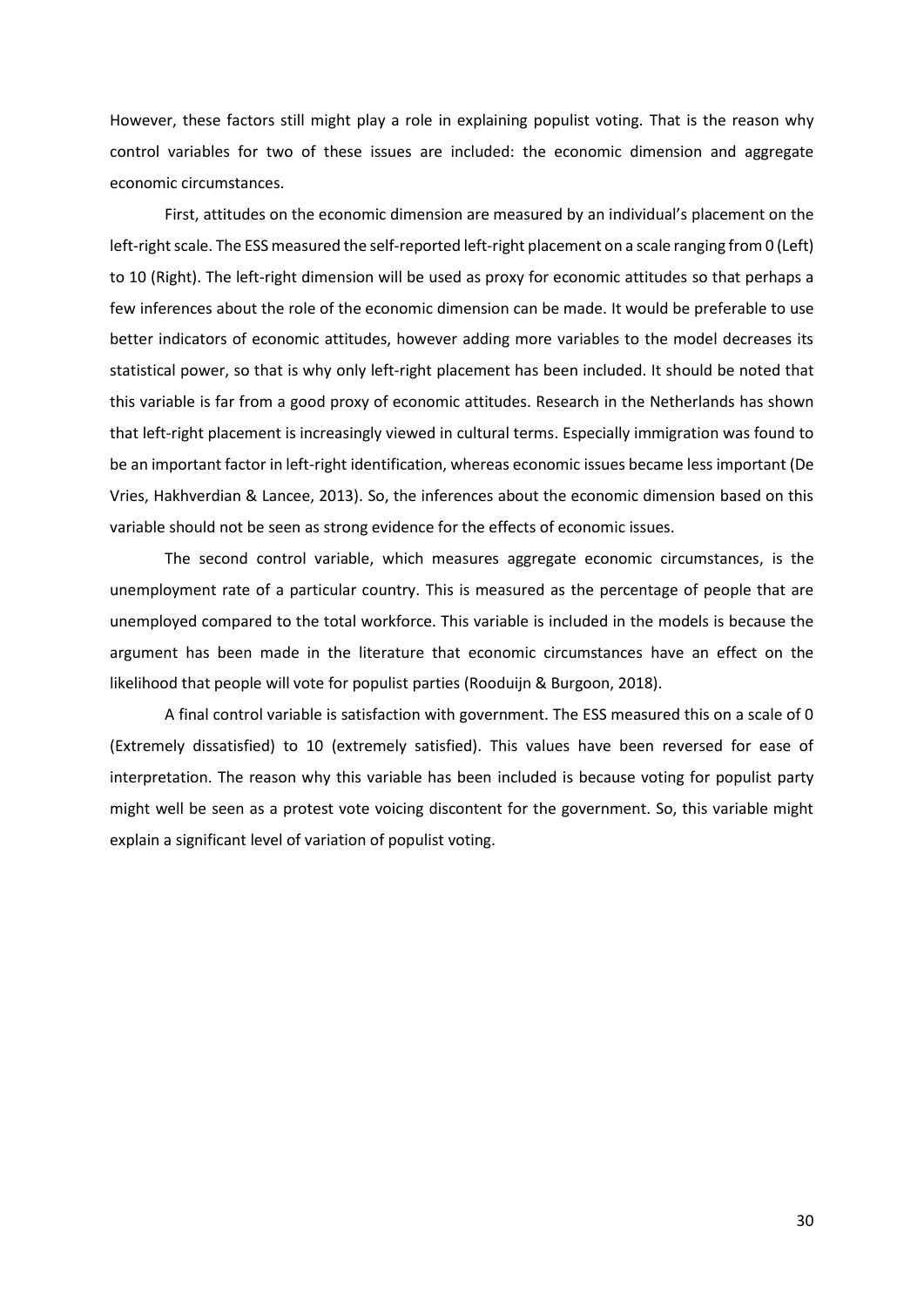## <span id="page-30-0"></span>4. Empirical analysis

In this chapter the results of the empirical analysis will be reported. The chapter starts with the descriptive statistics of the different dependent- and independent variables. Then then the analysis moves to the statistical models. First, it will be explained the model building procedure and the different statistical assumptions will be tested. Second, the models will be estimated and the different hypotheses will be tested.

#### <span id="page-30-1"></span>4.1 Descriptive statistics

In this part the descriptive statistics of the dependent- and independent variables will be discussed (the descriptive statistics can be found in table 1 below).

The case selection of 2012 is based on the expectation that due to the Euro crisis support for populist (far-right) parties would be at a decent level. The mean of both the dependent variables, populist parties and populist far-right parties reveal that despite this expectation voting for other parties is still the preferred option of the electorate with means of 0.07 and 0.08 respectively. This suggests that, for 2012, populist voting is not as relevant, electorally speaking, as it was expected to be.

As mentioned in the methods chapter having a low country level sample size can affect the results in the sense that it might lead to underestimated standard errors ( 2019). So as an addition to the statistical models with the level 2 independent variables, two graphs showing the mean score on the populist parties dependent variable on the Y-axis and the government turnover index/proportionality score of each country on the X-axis are shown in figure 1 and 2, which can be found on the pages below. Both graphs show that there is no consistent pattern in levels of government turnover/disproportionality and support for populist parties. A higher score on either of these two variables does not consistently lead to a higher mean for populist parties. Although for the government turnover index generally the countries that score the highest on government turnover index (scores higher than 46) are the countries with the highest populist voting mean. With disproportionality, this pattern cannot be observed. Both low and high scoring countries have can have a higher mean score on populist parties. These patterns are actually contrary of what was expected from the different theories. Generally, it was expected that the more proportional a country is, the higher likelihood of success for populist parties (e.g. Andeweg, 2001; Lijphart, 2001). From these graphs, this does not seem to be the case. There seems to be no relationship between the level of proportionality and voting for populist parties.

Government turnover was used as a proxy for government accountability and it was expected that countries that score high on accountability (indicated by higher government turnover) would see less populist parties (e.g. Andeweg, 2001). However, from these graphs the relationship seems to be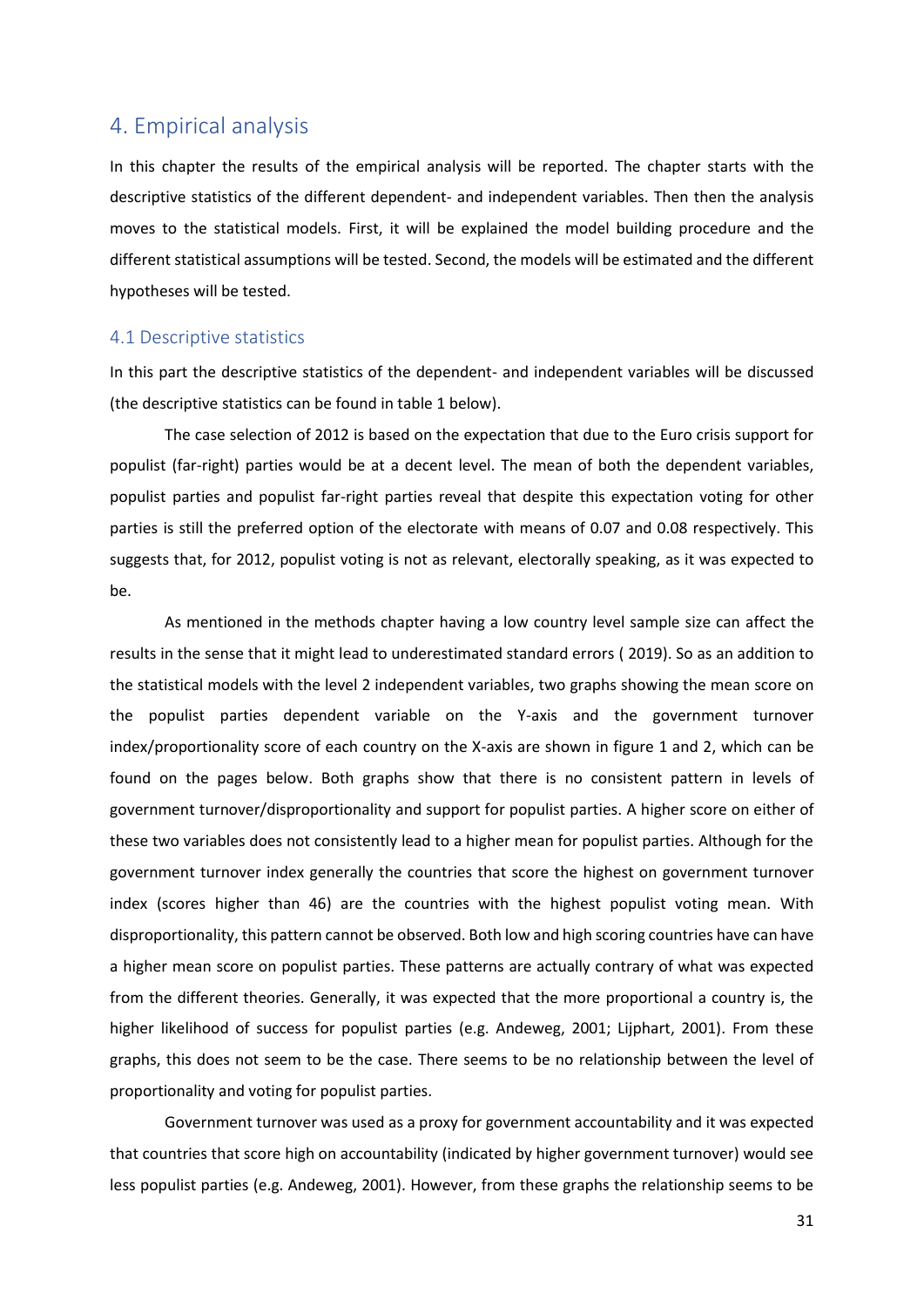the reverse: the countries that have higher scores on government turnover are the countries that see the highest number of votes for populist parties. As noted before, one should be cautious with this results, because it is not consistent.



**Figure 1.** *Government Turnover Index and mean score on populist parties*



**Figure 2.** *Disproportionality index and mean score on populist parties*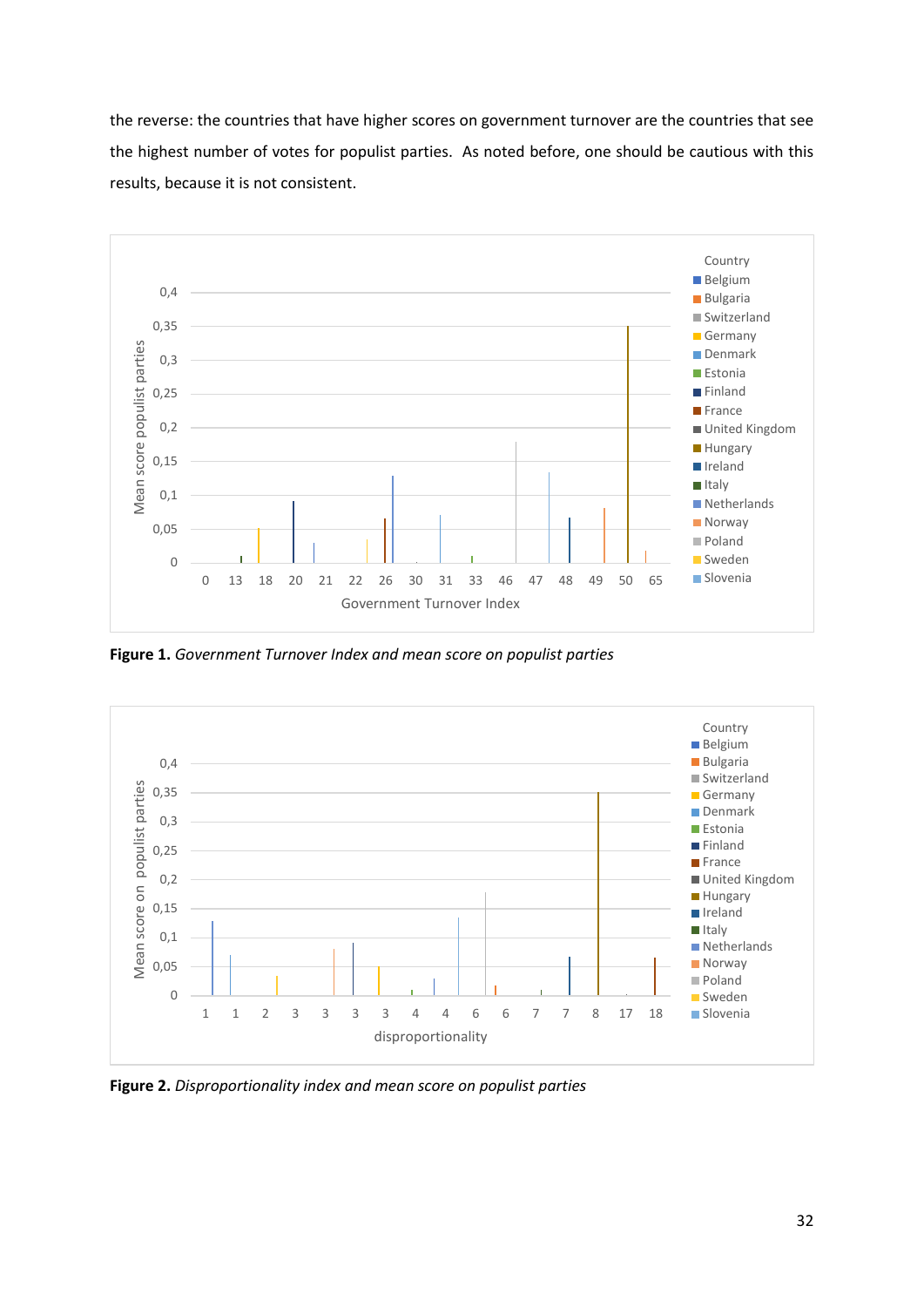| Variable           | Mean  | Standard  | Minimum      | Maximum      |
|--------------------|-------|-----------|--------------|--------------|
|                    |       | deviation |              |              |
| Populist voting    | .07   | .26       | 0            | $\mathbf{1}$ |
| Populist far-right | 0.08  | .27       | 0            | $\mathbf{1}$ |
| voting             |       |           |              |              |
| Education          | 1.93  | .70       | $\mathbf{1}$ | 3            |
| Class              | 3.23  | 1.41      | $\mathbf{1}$ | 5            |
| Anti-immigration   | 4.9   | 2.2       | $\mathbf{1}$ | 10           |
| scale              |       |           |              |              |
| Income difficulty  | 2.03  | 0.89      | $\mathbf{1}$ | 4            |
| Proportionality    | 5.88  | 4.74      | 0.95         | 17.74        |
| Government         | 33.19 | 16.58     | 0            | 65           |
| Turnover Index     |       |           |              |              |
| Left-right         | 5.20  | 2.18      | 0            | 10           |
| placement          |       |           |              |              |
| Dissatisfaction    | 5.67  | 2.48      | 0            | 10           |
| with government    |       |           |              |              |
| Unemployment       | 8.65  | 3.07      | 3.21         | 15.40        |
| percentage         |       |           |              |              |

**Table 1.** *Descriptive statistics of all the variables in the analysis*

### <span id="page-32-0"></span>4.2 Assumptions and model building

#### <span id="page-32-1"></span>4.2.1 Model building

The model building of this thesis is based on an article by Sommet & Morselli (2017). A preliminary phase is to decide whether to center the different independent variables, this will be shown in the section on multicollinearity. The first step is to run a multilevel model with only the intercept and no predictors in order to calculate the intra-class coefficient, which shows if there is variation of the outcome variable (voting for populist (far-right) parties) between the different countries included in the analysis (ibid.). The second step is to estimate for each level 1 independent variable two models that test whether the effects vary between countries (excluding cross-level interactions). This shows whether it is appropriate to include the random-slope variance of a level 1 variable. Finally, the different models are run including cross-level interactions, the results of which will be shown in the tables 1 and 2.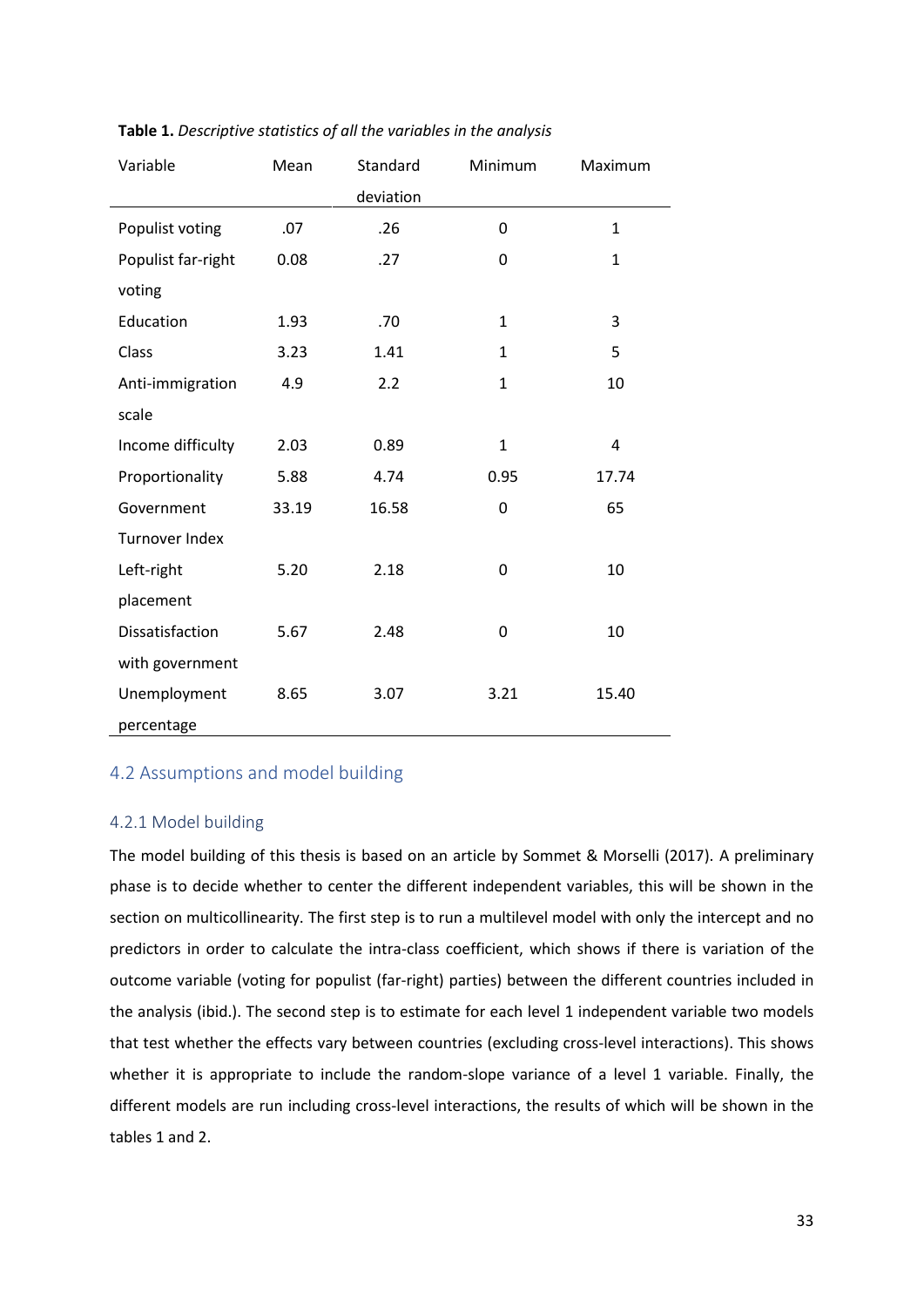#### <span id="page-33-0"></span>4.2.2 Multicollinearity

An important assumption of multi-level modelling is that the independent variables are not multicollinear. In order to check for multicollinearity VIF and Tolerance values have been calculated using a simple regression model that includes all the independent variables and the cross-level interactions. The lower limit for tolerance scores is 0,1 and the upper limit for VIF is 10 (Field, 2013). The results indicate a high level of multicollinearity between the cross-level interactions and their associated level 1 and level 2 independent variables. This was expected, because the cross-level interaction is a function of the associated level 1 and level 2 independent variables. In order to correct this issue the independent variables have been centered. For the level 1 variables group mean centering is used, since this is appropriate when using cross-level interactions (Field, 2013, p.830). The level 2 predictors can only be grand-mean centered (Summet & Morselli, 2017). Centering reduced the VIF and tolerance levels, however for three cross-level interaction (Education x disproportionality/government turnover index and class x government turnover index) the values still remained outside of the VIF and tolerance range. The decision has been made to include these interactions anyway and to be more cautious about the conclusions from the models.

#### <span id="page-33-1"></span>4.3 Preliminary steps for statistical models

In this section the main findings of the multilevel logistic regression models will be outlined using the three-step procedure outlined in the section on model building.

#### <span id="page-33-2"></span>4.3.1 Intra-class coefficient

The first step of the estimation of multilevel logistic regression models is calculating the Intra-class coefficient by estimating a model that includes only the intercept and no independent variables. The intra-class coefficient for the model with the dependent variable vote for populist far-right parties is 0,42. This indicates that 42% of the likelihood to vote for populist far-right parties can be explained by differences between countries. For the model with vote for populist parties the intra-class coefficient is slightly higher with a score of 0,44. So, 44 % of the likelihood to vote for populist parties can be explained by differences between countries. So, there is decent amount of variation in likelihood of voting for populist (far-right) parties between countries.

#### <span id="page-33-3"></span>4.3.2 Estimating random slope variance of level 1 variables

The second step of estimation of multilevel logistic regression models is to analyze whether the effects of level 1 independent variables varies between countries. This is done by running two models for each level 1 independent variable. One model without estimating the random slope variance and one model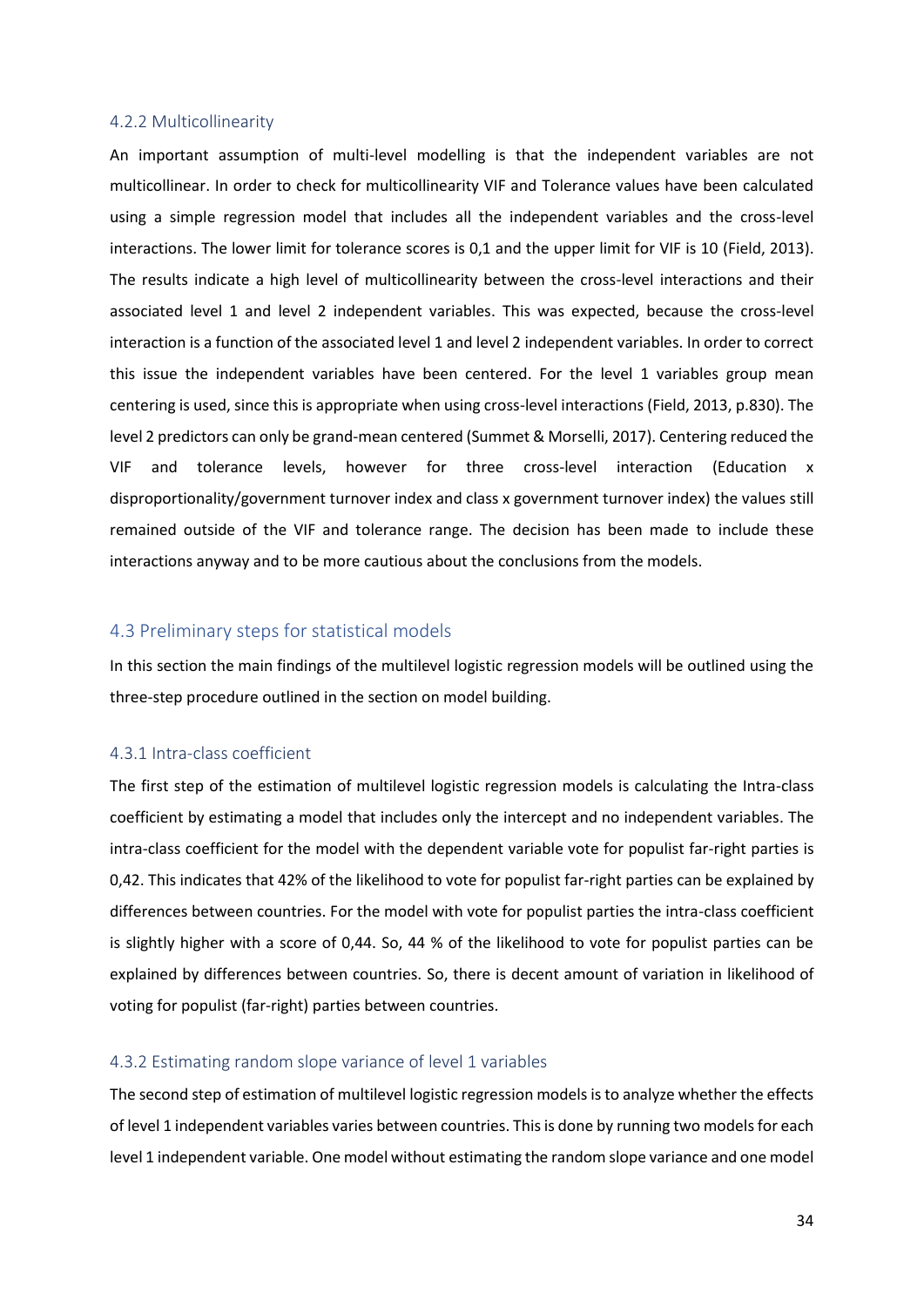that includes an estimation of the random slope variance. Then a likelihood ratio test is performed using the following formula (ibid.): LR *χ*2(1)=*deviance*(model without random slope variance)−*deviance*(model with random slope variance). The results showed a significant random slope variance for each of the level 1 independent variables in the cross-level interaction. However, including the random slope variance makes the results more difficult to interpret. So, the models are run without the random-slope variance. The trade-off is that in models without random slope-variance statistical significance is reached more easily than in models that include the random slope variance (Heisig & Schaeffer, 2019). So, caution is required in interpreting the results of the cross-level interactions.

#### <span id="page-34-0"></span>4.4 Statistical models and hypothesis testing

The third step is estimating the models with the cross-level interactions and interpreting the results. The results of the statistical models can be found below.

#### <span id="page-34-1"></span>4.4.1 Tables of the results

| Model                           | $\mathbf{1}$ | $\overline{2}$ | 3         | 4         | 5         | 6         | $\overline{7}$ | 8         |
|---------------------------------|--------------|----------------|-----------|-----------|-----------|-----------|----------------|-----------|
| <b>Education</b>                |              |                |           |           |           |           |                |           |
| Low Education (ref:             | $1.35**$     | $1.35***$      | $1.31**$  | $1.77***$ | $3.76***$ | $1.31**$  | $1.35***$      | $1.31**$  |
| high education)                 | (.134)       | (.134)         | (.136)    | (.281)    | (1.12)    | (.136)    | (.142)         | (.137)    |
| Intermediate                    | $1.49***$    | $1.49***$      | $1.44***$ | 1.85      | $3.58***$ | $1.43***$ | $1.48***$      | $1.44***$ |
| education (ref: high            | (.127)       | (.127)         | (.127)    | (.265)    | (.981)    | (.127)    | (.133)         | (.127)    |
| education)                      |              |                |           |           |           |           |                |           |
| Class                           |              |                |           |           |           |           |                |           |
| Lower-grade                     | 1.13         | 1.13           | 1.18      | 1.18      | 1.18      | 1.28      | $2.16*$        | 1.18      |
| service class (ref:             | (.117)       | (.117)         | (.128)    | (.128)    | (.128)    | (.227)    | (.768)         | (.128)    |
| higher-grade                    |              |                |           |           |           |           |                |           |
| service class<br>Small business | $1.35***$    | $1.35***$      |           |           |           |           |                |           |
| owners (ref: higher-            | (.157)       |                | 1.22      | 1.22      | 1.22      | 1.23      | 1.73           | 1.22      |
| grade service class)            |              | (.157)         | (.149)    | (.148)    | (.149)    | (.239)    | (.660)         | (.149)    |
| Skilled workers (ref:           | $1.31**$     | $1.31**$       | $1.34**$  | $1.33***$ | $1.34**$  | $1.54**$  | $4.87***$      | $1.34**$  |
| higher-grade                    | (.131)       | (.131)         | (.140)    | (.140)    | (.141)    | (.250)    | (1.53)         | (.140)    |
| service class)                  |              |                |           |           |           |           |                |           |
| Unskilled workers               | $1.24*$      | $1.23*$        | $1.42**$  | $1.42**$  | $1.44**$  | $1.58***$ | $5.14***$      | $1.42**$  |
| (ref: higher-grade              | (.113)       | (.133)         | (.161)    | (.161)    | (.164)    | (.280)    | (1.71)         | (.161)    |
| service class)                  |              |                |           |           |           |           |                |           |
| Immigration scale               | $1.26***$    | $1.26***$      | $1.24***$ | $1.24***$ | $1.24***$ | $1.24***$ | $1.23***$      | $1.24***$ |
| (centered)                      | (.016)       | (.016)         | (.018)    | (.018)    | (.018)    | (.018)    | (.018)         | (.018)    |
| Income difficulty               | .97          | .97            | 1.01      | 1.02      | 1.02      | 1.02      | 1.02           | 1.04      |
| (centered)                      | (.034)       | (.035)         | (.039)    | (.039)    | (.039)    | (.039)    | (.039)         | (.068)    |
| Disproportionality              |              | 1.04           | 1.04      | 1.08      | 1.04      | 1.05      | 1.04           | 1.04      |
|                                 |              | (.088)         | (.099)    | (.105)    | (.101)    | (.103)    | (.100)         | (.099)    |
| Government                      |              | $1.05*$        | $1.06*$   | $1.06*$   | $1.08**$  | $1.06**$  | $1.09**$       | $1.06**$  |
| turnover index                  |              | (.023)         | (.025)    | (.025)    | (.027)    | (.025)    | (.027)         | (.025)    |

**Table 2.** *Multilevel logistic regression models estimating populist far-right voting (Odds-ratios reported).*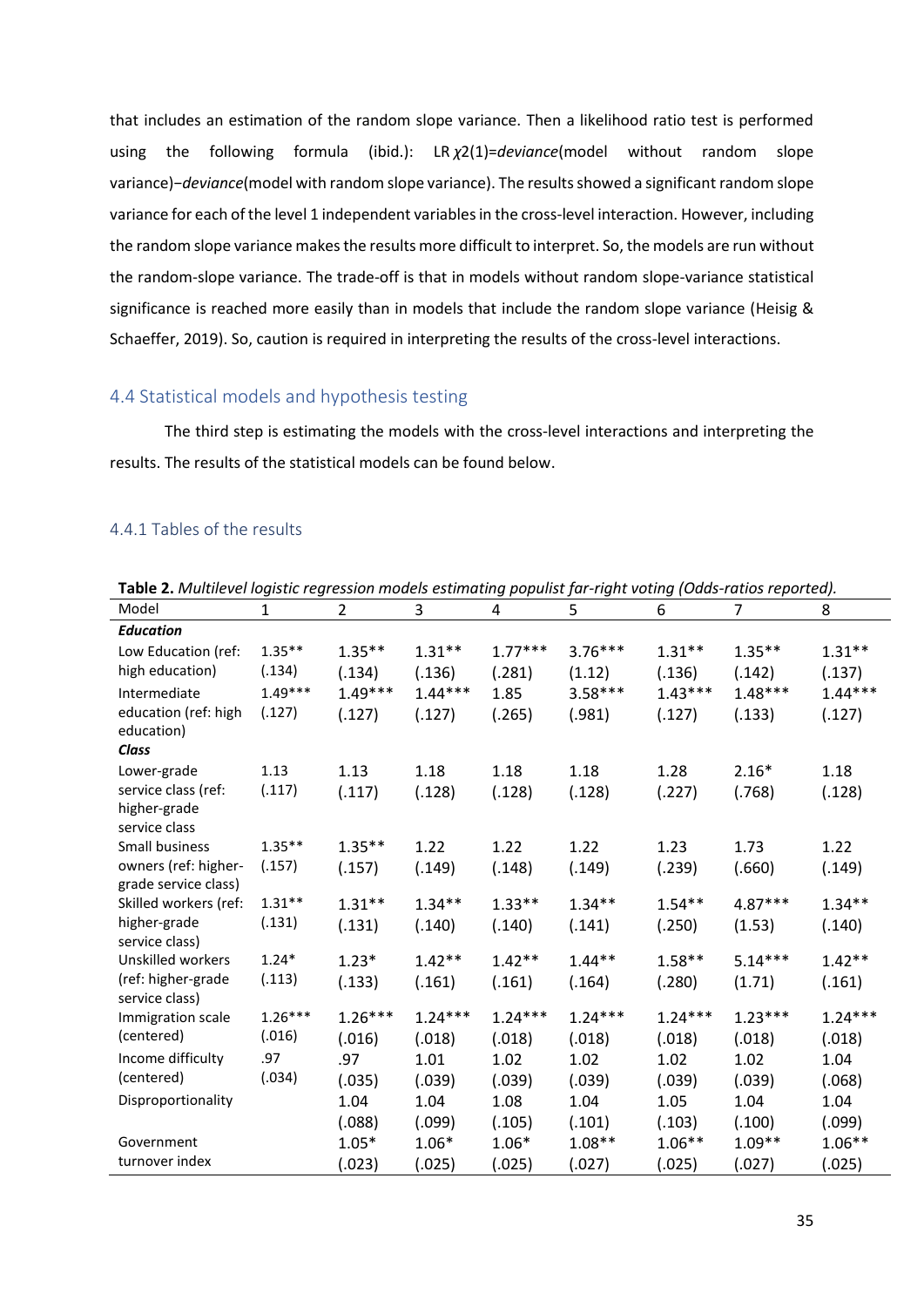| <b>Education x</b>                 |           |           |           |           |           |           |
|------------------------------------|-----------|-----------|-----------|-----------|-----------|-----------|
| proportionality                    |           |           |           |           |           |           |
| Low education (ref:                |           | $.94*$    |           |           |           |           |
| high education)                    |           | (.020)    |           |           |           |           |
| Intermediate                       |           | $.95*$    |           |           |           |           |
| education (ref: high               |           | (.018)    |           |           |           |           |
| education)                         |           |           |           |           |           |           |
| <b>Education x GTI</b>             |           |           |           |           |           |           |
|                                    |           |           | $.97***$  |           |           |           |
| Low education                      |           |           |           |           |           |           |
| (ref: high                         |           |           | (.006)    |           |           |           |
| education)                         |           |           |           |           |           |           |
| Intermediate                       |           |           | $.97***$  |           |           |           |
| education                          |           |           | (.006)    |           |           |           |
| (ref: high                         |           |           |           |           |           |           |
| education)                         |           |           |           |           |           |           |
| Class x                            |           |           |           |           |           |           |
| proportionality                    |           |           |           |           |           |           |
| Lower-grade                        |           |           |           | .98       |           |           |
| service class (ref:                |           |           |           | (.024)    |           |           |
| higher-grade                       |           |           |           |           |           |           |
| service class)                     |           |           |           |           |           |           |
| Small business                     |           |           |           | .99       |           |           |
| owners (ref: higher-               |           |           |           | (.026)    |           |           |
| grade service class)               |           |           |           |           |           |           |
| Skilled workers (ref:              |           |           |           | .97       |           |           |
| higher-grade                       |           |           |           | (.022)    |           |           |
| service class)                     |           |           |           |           |           |           |
| Unskilled workers                  |           |           |           | .97       |           |           |
| (ref: higher-grade                 |           |           |           |           |           |           |
| service class                      |           |           |           | (.023)    |           |           |
|                                    |           |           |           |           |           |           |
| Class x GTI                        |           |           |           |           |           |           |
| Lower-grade                        |           |           |           |           | .98       |           |
| service class (ref:                |           |           |           |           | (.008)    |           |
| higher-grade                       |           |           |           |           |           |           |
| service class)                     |           |           |           |           |           |           |
| Small business                     |           |           |           |           | .99       |           |
| owners (ref: higher-               |           |           |           |           | (.009)    |           |
| grade service class)               |           |           |           |           |           |           |
| Skilled workers                    |           |           |           |           | .96***    |           |
| (ref: higher-grade                 |           |           |           |           | (.007)    |           |
| service class                      |           |           |           |           |           |           |
| Unskilled workers                  |           |           |           |           | $.96***$  |           |
| (ref: higher-grade                 |           |           |           |           | (.007)    |           |
| service class                      |           |           |           |           |           |           |
| Income difficulty                  |           |           |           |           |           | .99       |
| (centered) x                       |           |           |           |           |           | (.008)    |
| proportionality                    |           |           |           |           |           |           |
| Left-right                         | $1.42***$ | $1.42***$ | $1.42***$ | $1.42***$ | $1.42***$ | $1.42***$ |
| placement                          |           |           |           |           |           |           |
|                                    | (.019)    | (.019)    | (.019)    | (.019)    | (.019)    | (.019)    |
| (centered)<br>Dissatisfaction with |           |           |           |           |           |           |
|                                    | $1.09***$ | $1.09***$ | $1.09***$ | $1.09***$ | $1.09***$ | $1.09***$ |
| government                         | (.013)    | (.013)    | (.013)    | (.013)    | (.013)    | (.013)    |
| (centered)                         |           |           |           |           |           |           |
| Unemployment                       | .97       | .97       | .98       | .97       | .98       | .97       |
| (grand mean                        | (.167)    | (.167)    | (.171)    | (.167)    | (.169)    | (.167)    |
| centered)                          |           |           |           |           |           |           |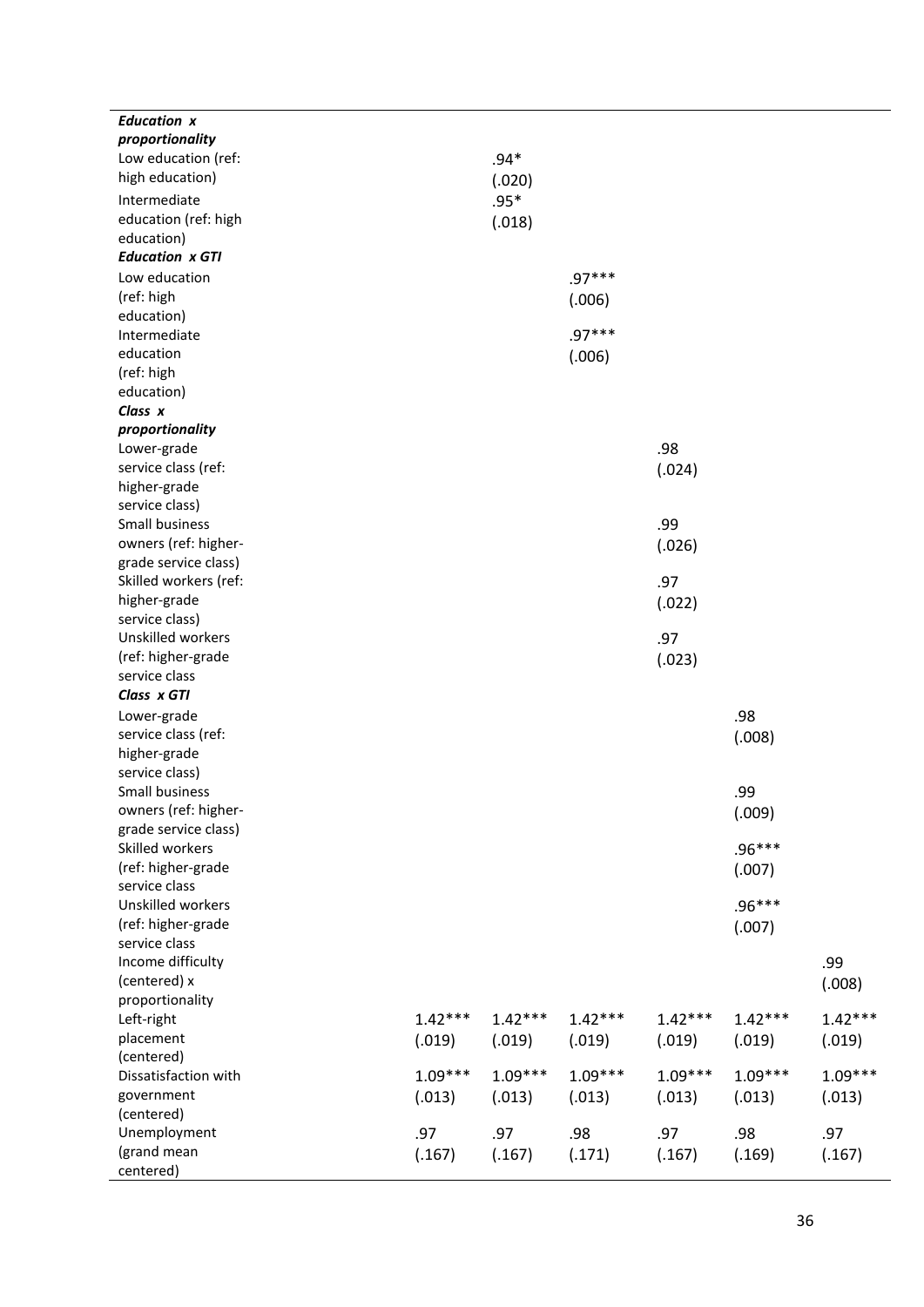| Constant              | $.025***$ | .003*** | .002***   | .001***   | .0009***  | $.002***$ | $.0008***$ | $.002***$ |
|-----------------------|-----------|---------|-----------|-----------|-----------|-----------|------------|-----------|
|                       | (.011)    | 003)    | .002)     | 0.001)    | .001)     | (.002)    | (.0009)    | (.002)    |
| Country-level         | 2.47      | 1.65    | 1.77      | 1.77      | 1.83      | 1.77      | 1.80       | 1.77      |
| variance              | (1.07)    | .709)   | .755)     | (.755)    | .782)     | (.756)    | .768)      | (.755)    |
| Wald chi <sub>2</sub> | 432 ***   | 438 *** | $1019***$ | $1023***$ | $1024***$ | $1020***$ | $1042***$  | $1019***$ |
| Individual $N =$      | 22698     | 22698   | 20483     | 20483     | 20483     | 20483     | 20483      | 20483     |
| Country level $N =$   | 14        | 14      | 14        | 14        | 14        | 14        | 14         | 14        |

Standard errors in parentheses; \*p<0.05; \*\*p<0.01; \*\*\*p<0.001 (two-tailed).

**Table 3.** *Multilevel logistic regression models estimating populist party voting (Odds-ratios reported).*

| Model                                 | 9                 | 10        | 11        | 12        | 13        | 14        | 15        | 16        |
|---------------------------------------|-------------------|-----------|-----------|-----------|-----------|-----------|-----------|-----------|
| <b>Education</b>                      |                   |           |           |           |           |           |           |           |
| Low Education                         | $1.24*$           | $1.24*$   | $1.23*$   | 1.24      | 1.30      | $1.23*$   | $1.23*$   | $1.23*$   |
| (ref: high                            | (.107)            | (.107)    | (.109)    | (.166)    | (.298)    | (.110)    | (.110)    | (.110)    |
| education)                            |                   |           |           |           |           |           |           |           |
| Intermediate                          | $1.36***$         | $1.36**$  | $1.31***$ | $1.33*$   | 1.25      | $1.31***$ | $1.32***$ | $1.31***$ |
| education (ref:<br>high education)    | (.101)            | (.101)    | (.099)    | (.160)    | (.255)    | (.100)    | (.100)    | (.100)    |
| <b>Class</b>                          |                   |           |           |           |           |           |           |           |
| Lower-grade                           | 1.04              | 1.04      | 1.06      | 1.06      | 1.06      | 1.07      | 1.06      | 1.05      |
| service class (ref:                   | (.093)            | (.093)    | (.097)    | (.097)    | (.097)    | (.159)    | (.283)    | (.097)    |
| higher-grade                          |                   |           |           |           |           |           |           |           |
| service class                         |                   |           |           |           |           |           |           |           |
| Small business                        | 1.10              | 1.10      | 1.04      | 1.03      | 1.04      | .86       | .66       | 1.03      |
| owners (ref:                          | (.113)            | (.113)    | (.109)    | (.109)    | (.109)    | (.144)    | (.203)    | (.109)    |
| higher-grade                          |                   |           |           |           |           |           |           |           |
| service class)                        |                   |           |           |           |           |           |           |           |
| Skilled workers<br>(ref: higher-grade | $1.20*$<br>(.103) | $1.19*$   | $1.19*$   | $1.19*$   | $1.19*$   | 1.21      | $1.63*$   | $1.19*$   |
| service class)                        |                   | (.103)    | (.106)    | (.106)    | (.106)    | (.165)    | (.384)    | (.106)    |
| Unskilled workers                     | 1.11              | 1.11      | 1.20      | 1.20      | 1.20      | 1.14      | 1.43      | 1.20      |
| (ref: higher-grade                    | (.105)            | (.105)    | (.117)    | (.117)    | (.117)    | (.171)    | (.367)    | (.117)    |
| service class)                        |                   |           |           |           |           |           |           |           |
| Immigration scale                     | $1.20***$         | $1.20***$ | $1.17***$ | $1.17***$ | $1.17***$ | $1.17***$ | $1.17***$ | $1.17***$ |
| (centered)                            | (.014)            | (.014)    | (.015)    | (.015)    | (.015)    | (.015)    | (.015)    | (.015)    |
| Income difficulty                     | $1.07*$           | $1.07*$   | $1.09**$  | $1.09**$  | $1.09***$ | $1.09***$ | $1.09***$ | $1.15*$   |
| (centered)                            | (.032)            | (.032)    | (.035)    | (.035)    | (.035)    | (.035)    | (.035)    | (.062)    |
| Disproportionality                    |                   | .92       | .93       | .93       | .93       | .92       | .93       | .93       |
|                                       |                   | (.068)    | (.071)    | (.072)    | (.071)    | (.072)    | (.071)    | (.071)    |
| Government                            |                   | $1.05*$   | $1.06*$   | $1.06*$   | $1.06*$   | $1.06*$   | $1.06*$   | $1.06*$   |
| turnover index                        |                   | (.023)    | (.025)    | (.025)    | (.026)    | (.025)    | (.026)    | (.025)    |
| <b>Education x</b>                    |                   |           |           |           |           |           |           |           |
| proportionality                       |                   |           |           |           |           |           |           |           |
| Low education                         |                   |           |           | .99       |           |           |           |           |
| (ref: high<br>education)              |                   |           |           | (.019)    |           |           |           |           |
| Intermediate                          |                   |           |           | .99       |           |           |           |           |
| education (ref:                       |                   |           |           | (.018)    |           |           |           |           |
| high education)                       |                   |           |           |           |           |           |           |           |
| <b>Education x GTI</b>                |                   |           |           |           |           |           |           |           |
| Low education                         |                   |           |           |           | .99       |           |           |           |
| (ref: high                            |                   |           |           |           | (.005)    |           |           |           |
| education)                            |                   |           |           |           |           |           |           |           |
| Intermediate                          |                   |           |           |           | 1.001     |           |           |           |
| education                             |                   |           |           |           | (.005)    |           |           |           |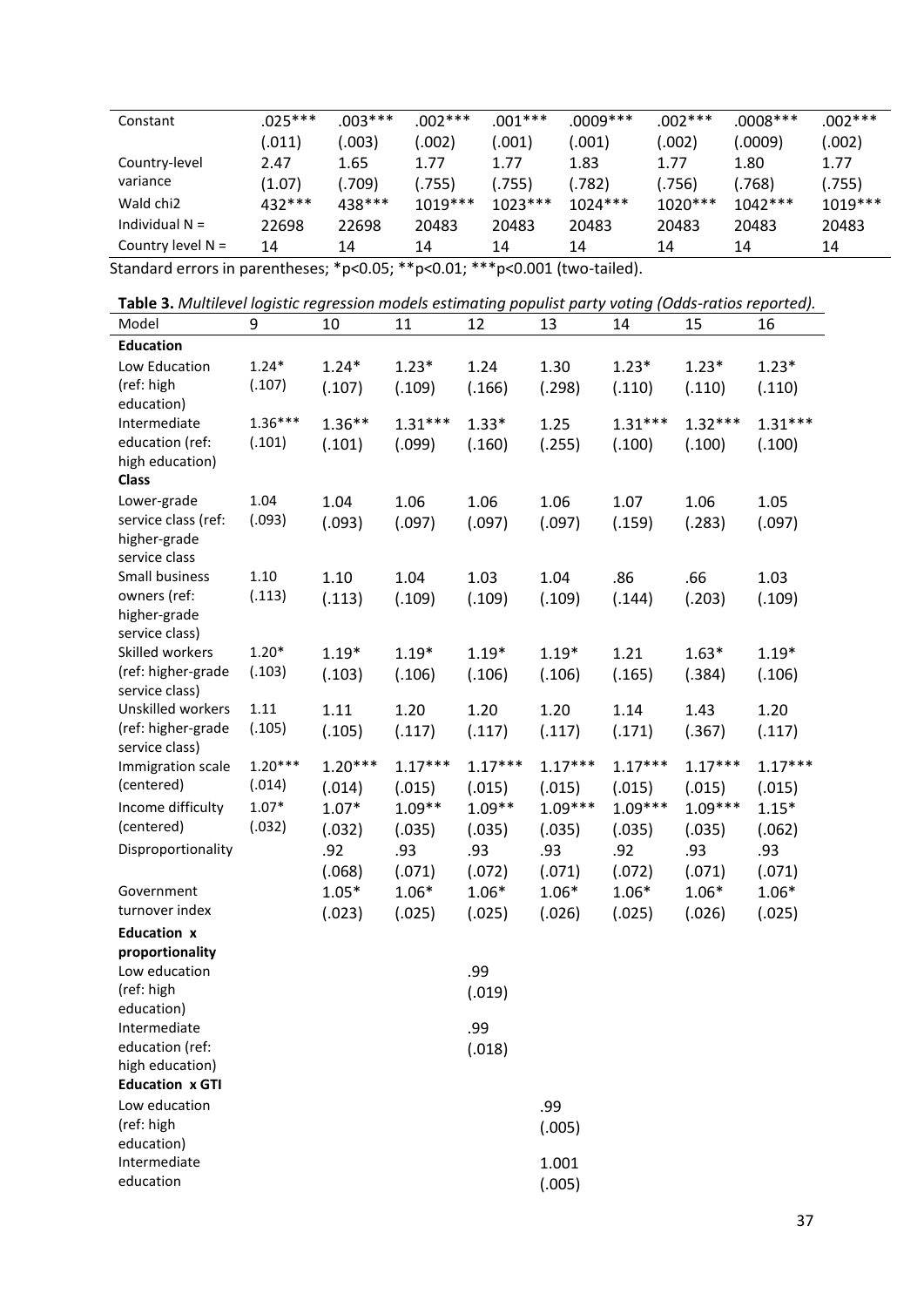| (ref: high<br>education)<br>Class x<br>proportionality                    |                             |                             |                             |                             |                             |                             |                             |                             |
|---------------------------------------------------------------------------|-----------------------------|-----------------------------|-----------------------------|-----------------------------|-----------------------------|-----------------------------|-----------------------------|-----------------------------|
| Lower-grade<br>service class (ref:<br>higher-grade                        |                             |                             |                             |                             |                             | .99<br>(.022)               |                             |                             |
| service class)<br>Small business<br>owners (ref:<br>higher-grade          |                             |                             |                             |                             |                             | 1.03<br>(.025)              |                             |                             |
| service class)<br>Skilled workers<br>(ref: higher-grade<br>service class) |                             |                             |                             |                             |                             | .99<br>(.020)               |                             |                             |
| Unskilled workers<br>(ref: higher-grade<br>service class                  |                             |                             |                             |                             |                             | 1.009<br>(.022)             |                             |                             |
| Class x GTI<br>Lower-grade<br>service class (ref:<br>higher-grade         |                             |                             |                             |                             |                             |                             | .99<br>(.006)               |                             |
| service class)<br>Small business<br>owners (ref:<br>higher-grade          |                             |                             |                             |                             |                             |                             | 1.01<br>(.007)              |                             |
| service class)<br>Skilled workers<br>(ref: higher-grade<br>service class  |                             |                             |                             |                             |                             |                             | .99<br>(.005)               |                             |
| Unskilled workers<br>(ref: higher-grade<br>service class                  |                             |                             |                             |                             |                             |                             | .99<br>(.006)               |                             |
| Income difficulty<br>(centered) x<br>proportionality                      |                             |                             |                             |                             |                             |                             |                             | .99<br>(.007)               |
| Left-right<br>placement<br>(centered)                                     |                             |                             | $1.22***$<br>(.014)         | $1.22***$<br>(.014)         | $1.22***$<br>(.014)         | $1.22***$<br>(.014)         | $1.22***$<br>(.014)         | $1.22***$<br>(.014)         |
| Dissatisfaction<br>with government<br>(centered)                          |                             |                             | $1.10***$<br>(.012)         | $1.10***$<br>(.012)         | $1.10***$<br>(.012)         | $1.10***$<br>(.012)         | $1.10***$<br>(.012)         | $1.10***$<br>(.012)         |
| Unemployment<br>(grand mean<br>centered)                                  |                             |                             | .98<br>(.134)               | .98<br>(.134)               | .98<br>(.134)               | .98<br>(.134)               | .98<br>(.134)               | .98<br>(.134)               |
| Constant<br>Country-level                                                 | $.029***$<br>(.011)<br>2.65 | $.007***$<br>(.006)<br>1.90 | $.006***$<br>(.006)<br>1.85 | $.006***$<br>(.006)<br>1.85 | $.006***$<br>(.006)<br>1.85 | $.006***$<br>(.006)<br>1.86 | $.005***$<br>(.005)<br>1.85 | $.006***$<br>(.006)<br>1.85 |
| variance<br>Wald chi2<br>Individual $N =$                                 | (1.02)<br>386***<br>27918   | (.730)<br>392 ***<br>29718  | (.712)<br>720***<br>26731   | (.712)<br>721 ***<br>26731  | (.712)<br>712 ***<br>26731  | (.713)<br>724 ***<br>26731  | (.712)<br>732 ***<br>26731  | (.712)<br>722 ***<br>26731  |
| Country level N =                                                         | 17                          | 17                          | 17                          | 17                          | 17                          | 17                          | 17                          | 17                          |

Standard errors in parentheses; \*p<0.05; \*\*p<0.01; \*\*\*p<0.001 (two-tailed).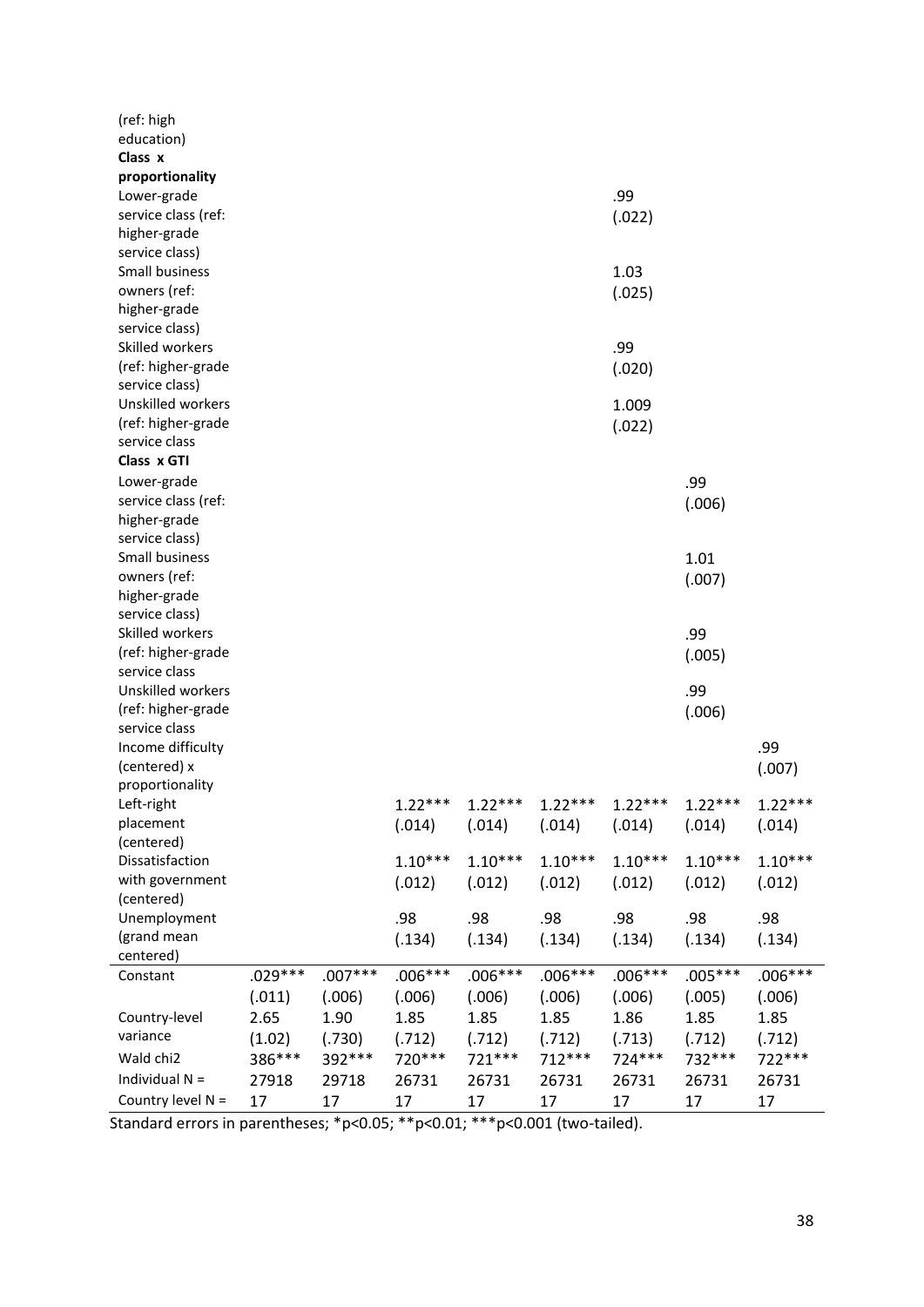#### <span id="page-38-0"></span>4.4.2 Test of hypothesis one about Education

Hypotheses 1 for both the globalization thesis and relative-deprivation theory predicted that people with lower levels of education are more likely to vote for populist parties. This was measured with a recoded variable education consisting of three categories: low, intermediate and high levels of education. In the statistical models dummies have been created with a high level of education as the reference group.

Models 1-8 show that people with a low level of education are more likely to vote for a populist far-right parties compared to people with high-levels of education, this effect is statistically significant in every model (p<0,05). The odds-ratios range from 1.31 to 1.77, this means that people with low levels of education are 31% to 77% more likely to vote for populist far-right parties compared to people with high levels of education (model 5 that includes the interaction GTI x Education has an odds-ratio of 3.76, but since the standard error is also much higher this odds-ratio is excluded from the analysis). The effect remained remarkably stable, even when controls about left-right placement and satisfaction with government were added to the model. This indicates that the propensity of people with low levels of education to be more likely to vote for populist far-right parties cannot be fully explained by the fact that they are right-wing and are dissatisfied with the government. The same picture generally holds for models 9-16, which have voting for populist parties as a dependent variable. In all models, except for the models that include the education cross-level interaction, the effect is statistically significant. Although the effect is less strong than in models 1-8 (OR range from 1.23 to 1.30). In these models four populist far-left parties are included. Even though four parties is not nearly enough to draw any valid conclusions, this could be an indication that in terms of education the electorate of populist far-left and far-right parties diverge.

The dummy variables to compare people with intermediate levels of education to people with high levels of education showed similar results as low education compared to high education. This dummy variable is statistically significant (p<0,05) in all models except for model 13 that includes the interaction GTI x education. The odds-ratios are slightly higher than for the lower education dummy, indicating that people with intermediate levels of education are even more likely to vote for populist (far-right) parties than people with low levels of education. Again, including control variables reduced the odds-ratios, but the effects still remain significant. Furthermore, the models that also include four populist far-left parties had reduced odds-ratios, pointing to a difference between populist far-left and far-right parties. Running models with low level of education as a reference group revealed that there is no statistically significant difference in likelihood of voting for populist (far-right) parties between people with low and intermediate levels of education.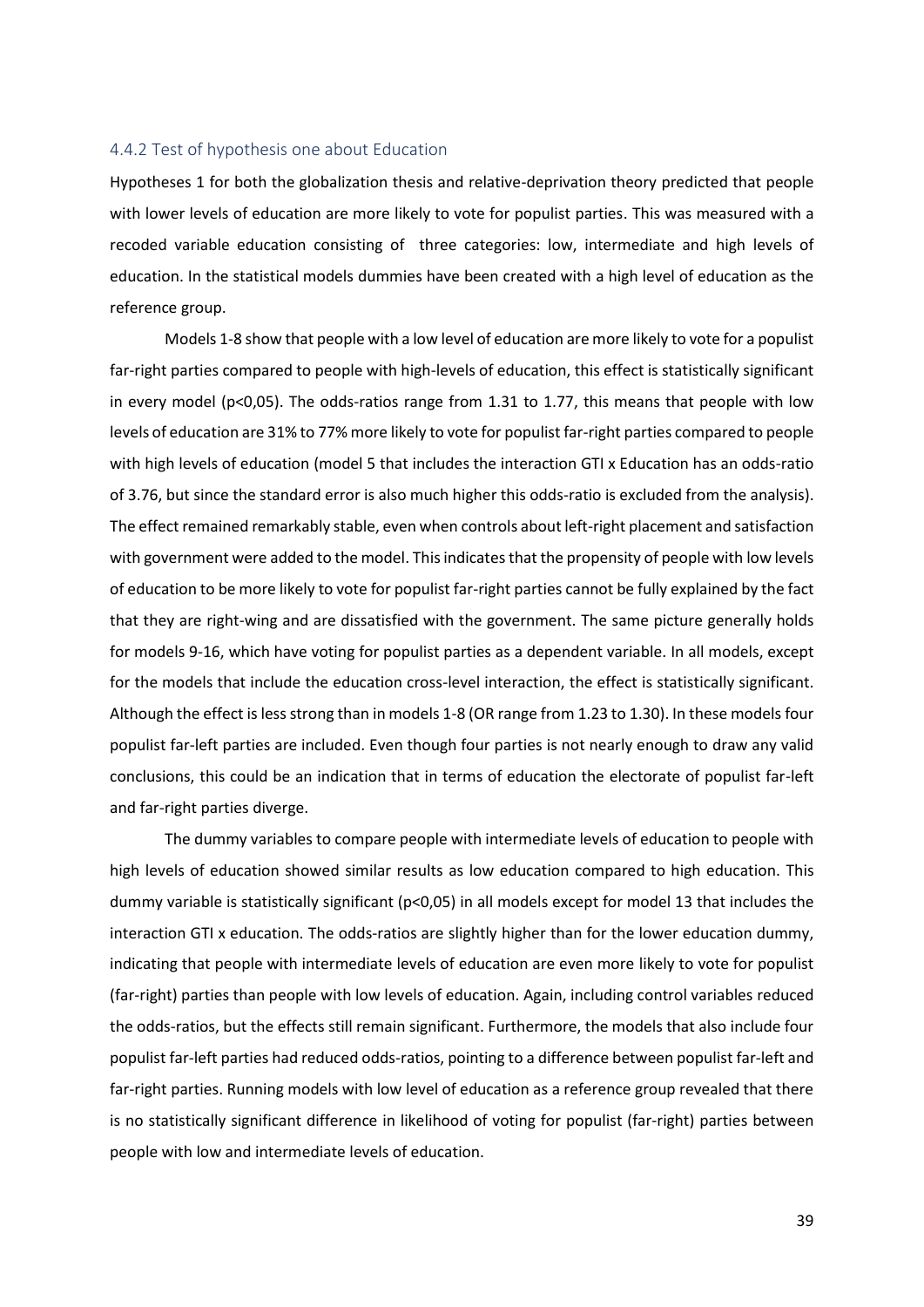In conclusion, hypothesis one predicted that people with low levels of education are more likely to vote for populist (far-right) parties. The statistical analysis showed that this was the case, however people with intermediate levels are also more likely to vote for populist (far-right) parties. Also, the effect decreased when populist far-left parties were included in the analysis. This is a small indication that the effect of education mainly applies to populist far-right parties. Although a sample size of four populist far-left parties is too small to draw any valid conclusions. All in all, hypothesis one has to be amended in the sense that people with low and intermediate levels of education are more likely to vote for populist (far-right) parties.

#### <span id="page-39-0"></span>4.4.3 Test of two hypotheses two about occupation

Hypotheses two for the globalization thesis predicted that unskilled workers are more likely to vote for populist parties. This was measured by a 5-class scheme, dummy variables were created with higher-grade service class as the reference category.

Models 1-8 reveals that unskilled workers are more likely to vote for populist far-right parties compared to the higher-grade service class, the effect is statistically significant in all the models (p<0,05). The odds-ratios range from 1.23 to 1.54 (except for model 7, but that model also has high standard errors, so that odds-ratio is excluded), or in other words unskilled workers are 23% to 54% more likely to vote for populist far-right parties compared to the higher-grade service class. The addition of control variables about left-right placement and satisfaction with government did not change the effect, it remained significant and stable. So the effect of unskilled workers is not entirely mediated by these attitudes. In the models 9-16 which included four populist far-left parties the effects are not significant anymore (p>0,05) and the effect also decreased. Although it should be noted that the effects were right above the p-limit of 0,05. This is a small indication that the unskilled workers are mainly more likely to vote for populist far-right parties as opposed to populist far-left parties. However, the caveat of small populist far-left party sample size still applies, so this should not be seen as a definitive conclusion.

Just like with the unskilled workers class the results showed that skilled workers are more likely to vote for populist far-right parties than the higher-grade service class, the effect is statistically significant in all the models (p<0,05). The odds-ratios are slightly higher for the skilled workers compared to the unskilled workers. This indicates that the skilled workers are even more likely to vote for populist (far-right) parties than unskilled workers compared to the higher-grade service class. However, if the unskilled workers are used as the reference category there are no significant differences between these two groups. The skilled workers dummy remained significant in the models with populist party voting as a dependent variable (except for models 14 and 16). This is an indication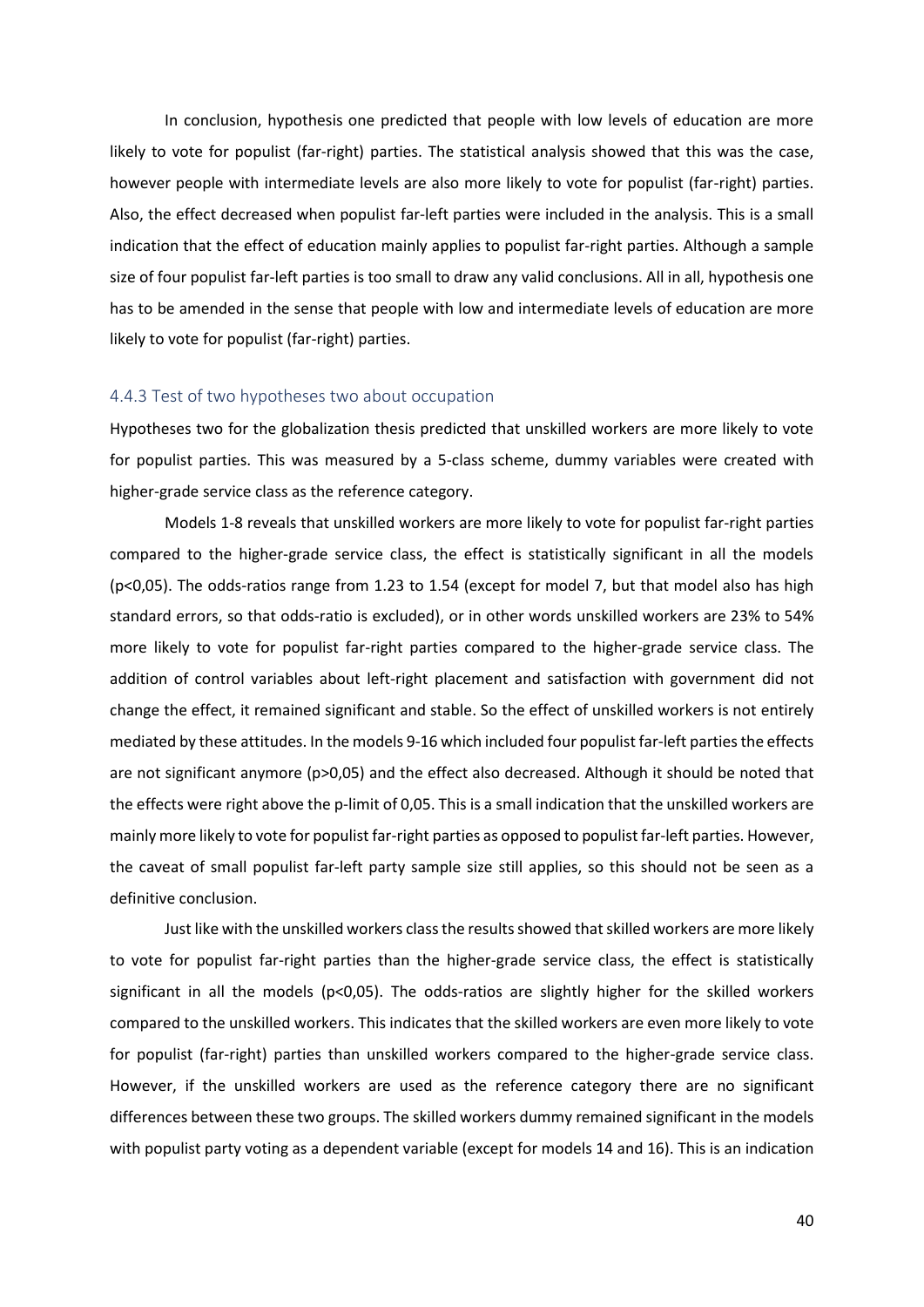that the skilled workers are also more likely to vote for populist far-left parties, although a sample-size of only four populist far-left parties is not enough to draw a valid conclusion on this issue.

In conclusion, hypothesis two predicted that unskilled workers are more likely to vote for (farright) populist parties. The statistical analysis showed that this is the case compared to the highergrade service class, however skilled workers are also more likely to vote for (far-right) populist parties. Furthermore, the analysis showed that unskilled workers are not significantly more likely to vote for populist parties (which included four populist far-left parties). So, the hypothesis should be amended: workers are more likely to vote for populist far-right parties and skilled workers are more likely to vote for (far-right) populist parties.

#### <span id="page-40-0"></span>4.4.4 Test of hypothesis three about issue positions

Hypothesis three predicted that people who are opposed to immigration are more likely to vote for populist far-right parties. This was measured by creating an immigration scale.

Models 1-9 with voting for populist far-right as a dependent variable shows strong support for this assertion. The odds-ratios range from 1.23 to 1.26, this means that a one unit increase of antiimmigration attitudes results in 23% to 26% increased likelihood of a populist far-right vote. The effect remains stable even when the control variables and the cross-level interactions are added to the model. The effect is also highly statistical significant (p<0,001) in all models, indicating that this effect is not due to chance. In the models that include four populist far-left parties the effect remains highly significant (p<0,001), however the odds-ratios are reduced. The values range from 1,17 to 1,20, showing a noticeable reduction when populist far-left parties are added. This indicates that the effect of immigration attitudes is indeed most applicable to populist far-right parties.

In conclusion, there is clear support for hypothesis three. Anti-immigration attitudes are a significant predictor for populist far-right votes. This effect applied less to the populist far-left parties included in the analysis.

#### <span id="page-40-1"></span>4.4.5 Test of hypothesis four about economic well-being

Hypothesis four for the relative-deprivation theory predicted that people who have a negative score on economic well-being are more likely to vote for populist parties. Economic well-being is measured by a variable about income difficulty.

In all except two models with populist far-right parties as a dependent variable have an oddsratio that would indicate that people who experience income difficulty are more likely to vote for populist far-right parties. However, in none of the models this variable is statistically significant. This shows that there is no statistical connection between income difficulty and voting for populist far-right parties. Models that include four populist far-left parties paint a different picture. The odds-ratios ratio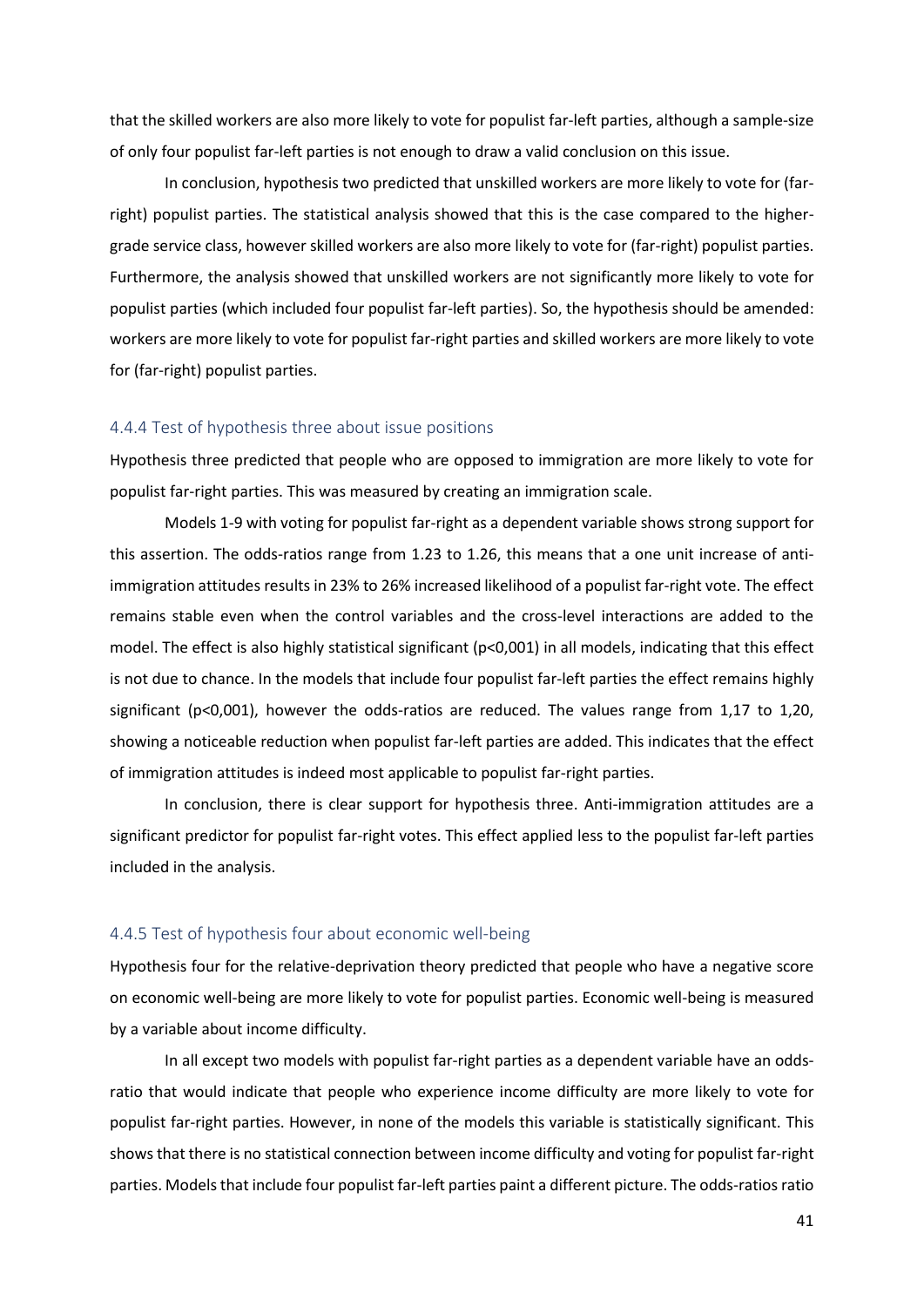of models 9-15 ranged from 1.07 to 1.15 and were statistically significant in all models. This means that a one units increase in income difficulty results in a 7% to 15% higher likelihood of voting for populist parties. Since these models include populist far-left parties it would be an indication that it especially applied to populist far-left parties, although a sample size of four parties is too small to draw any valid conclusions.

In conclusion, hypothesis four predicted that people who have a negative score on economic well-being are more likely to vote for populist parties. For populist parties in general this hypothesis is adopted. Since all the models (9-16) that include both far-right and far-left populist parties showed that income difficulty was a significant predictor of voting for populist parties. In the models with populist far-right parties this effect was not significant. This indicates that income difficulty is most applicable to populist far-left parties. In conclusion, hypothesis four is partially adopted.

#### <span id="page-41-0"></span>4.4.6 Test of hypotheses 5a and 6a about proportional representation

Hypothesis 5a predicted that in a system of proportional representation people are more likely to vote for populist (far-right) parties. Hypothesis 6a predicted that the level of proportionality moderates the relationship between the losers of globalization/economic well-being and voting for populist (far-right) parties. This was measured by the Gallagher index of proportionality of the last three elections before 2012. Cross-level interactions between this index and education, class and income difficulty were created.

Models 4, 6 and 8 for the dependent variable vote for populist far-right party and models 12, 14 and 16 for the dependent variable vote for populist party included proportionality as a direct effect.

Between the models with the two dependent variables there are differences as to how the effect looked like. However, in none of the models the effect are statistically significant. So, the differences between these models are most likely due to chance. This statistically backs up the finding from the descriptive statistics that there does not seem to be a (clear) relationship between proportionality and populist (far-right) party voting.

The cross-level interactions are not significant except in model 4. With populist far-right voting **figure 3.** *Marginal effects of education*



as a dependent variable, the cross-level interaction Education x proportionality is significant. The marginal effects can be found in figure 3. This graph also shows the 95% confidence interval. The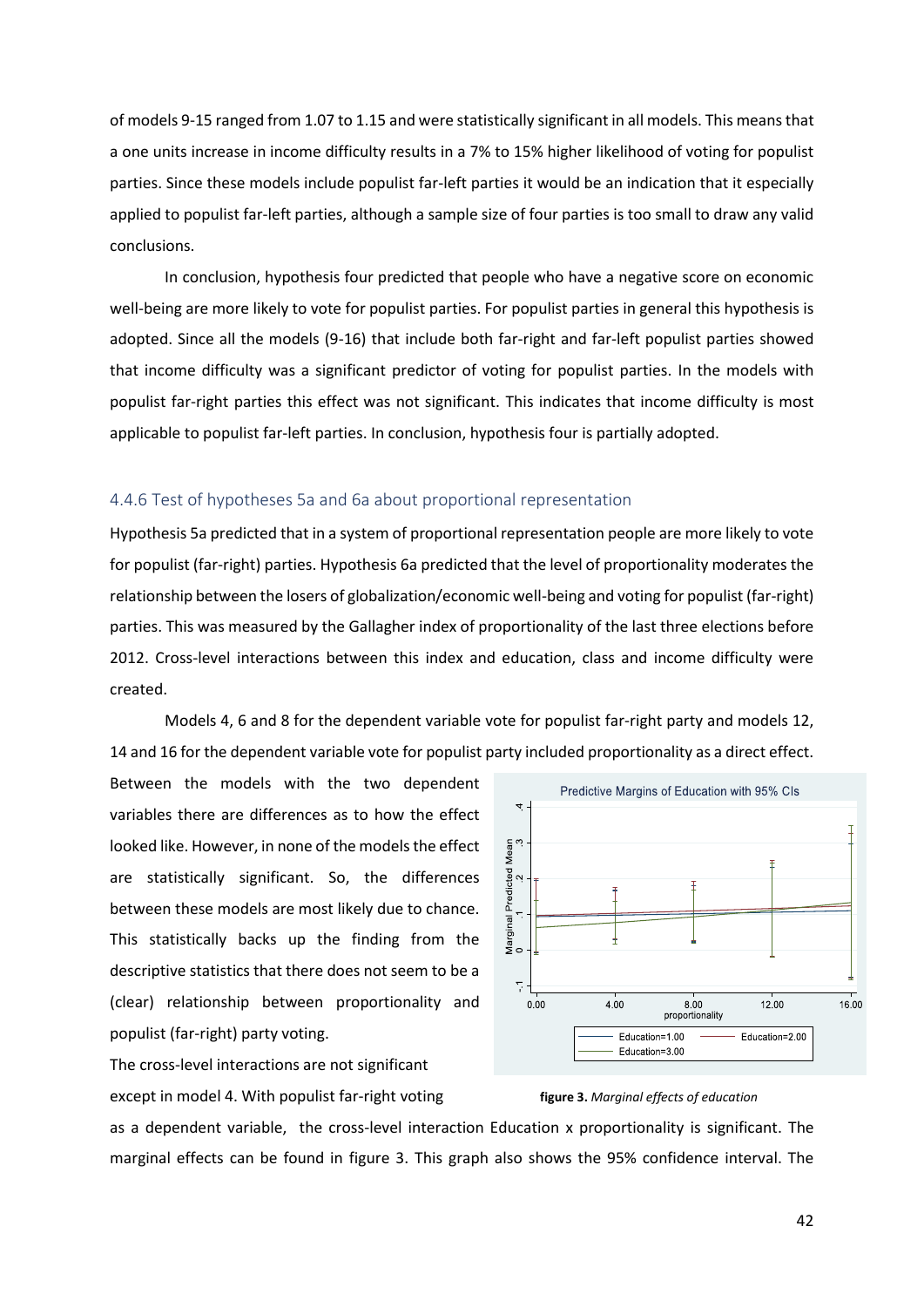marginal effects show that in disproportionate systems (indicated by a higher) score people are more likely to vote for populist far-right parties. However, since the effect is really small and has a large margin of error this cannot be stated with confidence. Further analysis confirmed that the slopes of the three educations levels do not significantly differ (p>0,05). If the random slope variance of education is added or robust standard errors are used the effect is not significant anymore. This is another indication that there most likely is no clear cross-level interaction effect between proportionality and education.

In conclusion, hypothesis 5a predicted that people are more likely to vote for populist parties in proportional electoral systems and hypothesis 6a predicted that the electoral system would moderate the effect of losers of globalization/economic well-being. The results from the statistical models show that hypothesis 5a should be rejected, no proof was found that people are more likely to vote for populist parties in a proportional electoral system. Hypothesis 6a should also be rejected, only the interaction education x proportionality was statistically significant. A closer look at that result shows that there most likely is not a moderator effect of proportionality.

#### <span id="page-42-0"></span>4.4.7 Test of hypotheses 5b and 6b about accountability

Hypothesis 5b predicted that people are more likely to vote for populist parties in a less accountable political system. Hypothesis 6b predicted that the losers of globalization are more likely to vote for populist parties in a less accountable political system. Accountability was measured by the government turnover index. Cross-level interaction between the government turnover index and education/class were made to test hypothesis 6b.

Models 5-8 for the dependent variable vote for populist far-right party and models 13-16 for the dependent variable vote for populist parties included the direct effect of the government turnover index. In all the models the direct effect is statistically significant (p<0,05). The odds-ratios range from 1.05 to 1.09, this means that a one units increase on the government turnover index increased the likelihood of voting for populist (far-right) parties by 5% to 9%. Or in other words, more government turnover increases the likelihood of voting for populist (far-right) parties.

Models 5, 7, 13 and 15 show the results of the cross-level interaction with government turnover. For the models with the dependent variable vote for populist parties the cross-level interaction is not significant, indicating that the effect of both education and class does not vary for different values of the government turnover index. For the models with the dependent variable populist far-right vote the cross-level interactions were significant. The interaction education x GTI was significant for both lower- and intermediate education (reference group: high education) and the interaction class x GTI was only significant for the skilled- and unskilled workers (reference group: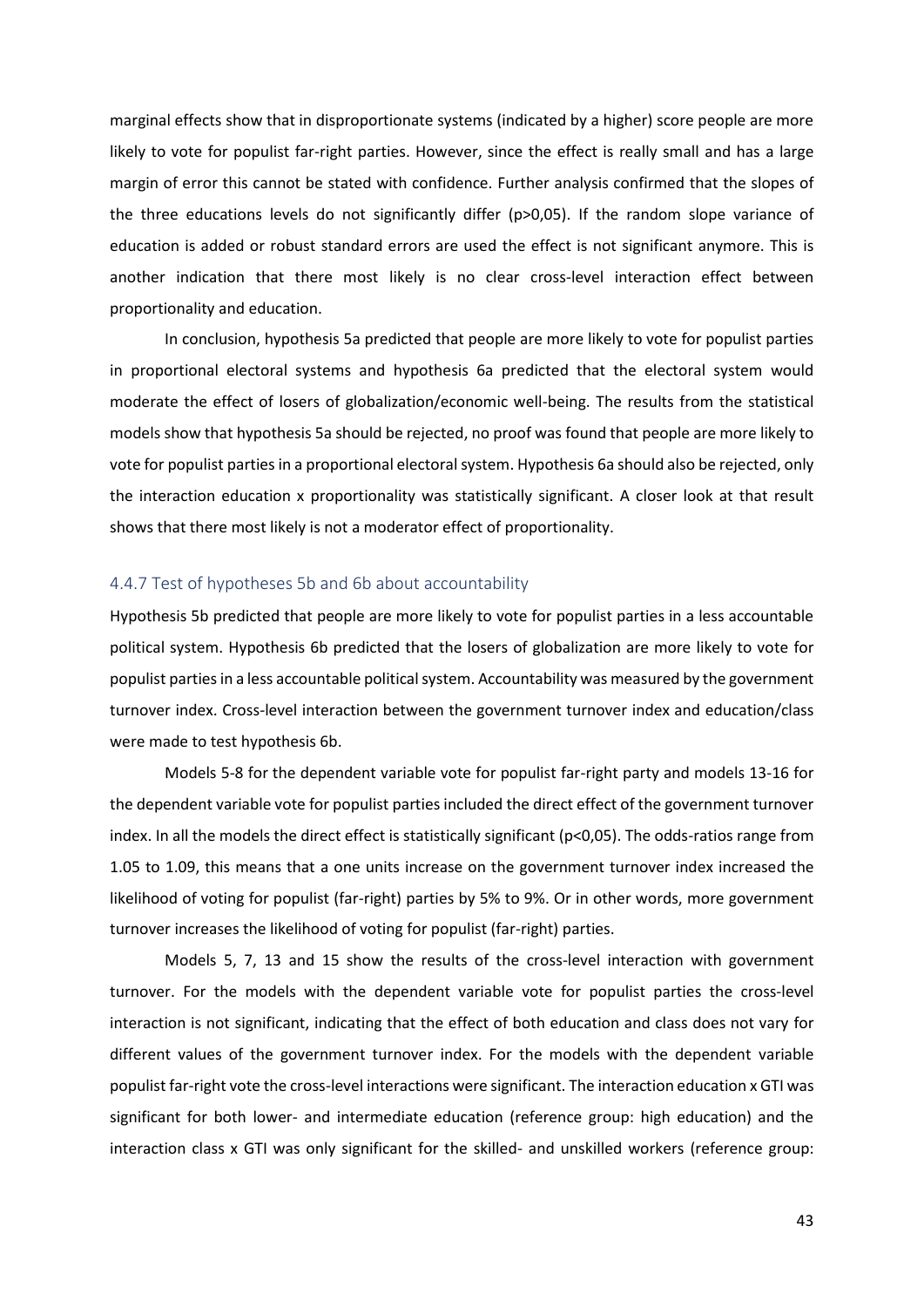higher-grade service class). The marginal effect of the two interactions can be found below. These graph also shows the 95% confidence intervals.



**Figure 4.** *Marginal effects of education* **figure 5.** *Marginal effects of class*

These graphs show that for all groups of education and class the effect seems to increase with a higher score on the government turnover index. However, the margins of errors are large and therefore it is not possible to say that a high score on government turnover significantly increases the effects of the different group on populist far-right voting. So, it is most likely that there is no clear-cut interaction effect between education/class and government turnover. Further analysis also showed that the slopes of the different groups for education did not significantly differ from each other (p>0,05). For class it only differed significantly for both skilled and unskilled workers compared to the higher-grade service class. The resulting graph comparing the differences in slope of the four categories (lowergrade service class, small-business owners, skilled workers and unskilled workers) compared to the higher-grade service class seemed to indicate that (un)skilled workers were less likely to vote for populist far-right parties on higher scores of the government turnover index. However, the 95% confidence intervals for both categories also included the opposite effect, that (un)skilled workers are more likely to vote for populist far-right parties on higher scores of the government turnover index. So it cannot with statistical confidence be concluded that the government turnover index affects the relationship between class and populist far-right voting.

In conclusion, hypothesis 5b predicted that the less accountable a political system is, the more likely it is that a person will vote for a populist (far-right) party. The results from the statistical models do not show that this is the case. It rather is the opposite, the more accountable a political system is, the more likely it is that a person will vote for a populist (far-right) party. Hypothesis 6b predicted that the losers of globalization are more likely to vote for a populist (far-right) party in a less accountable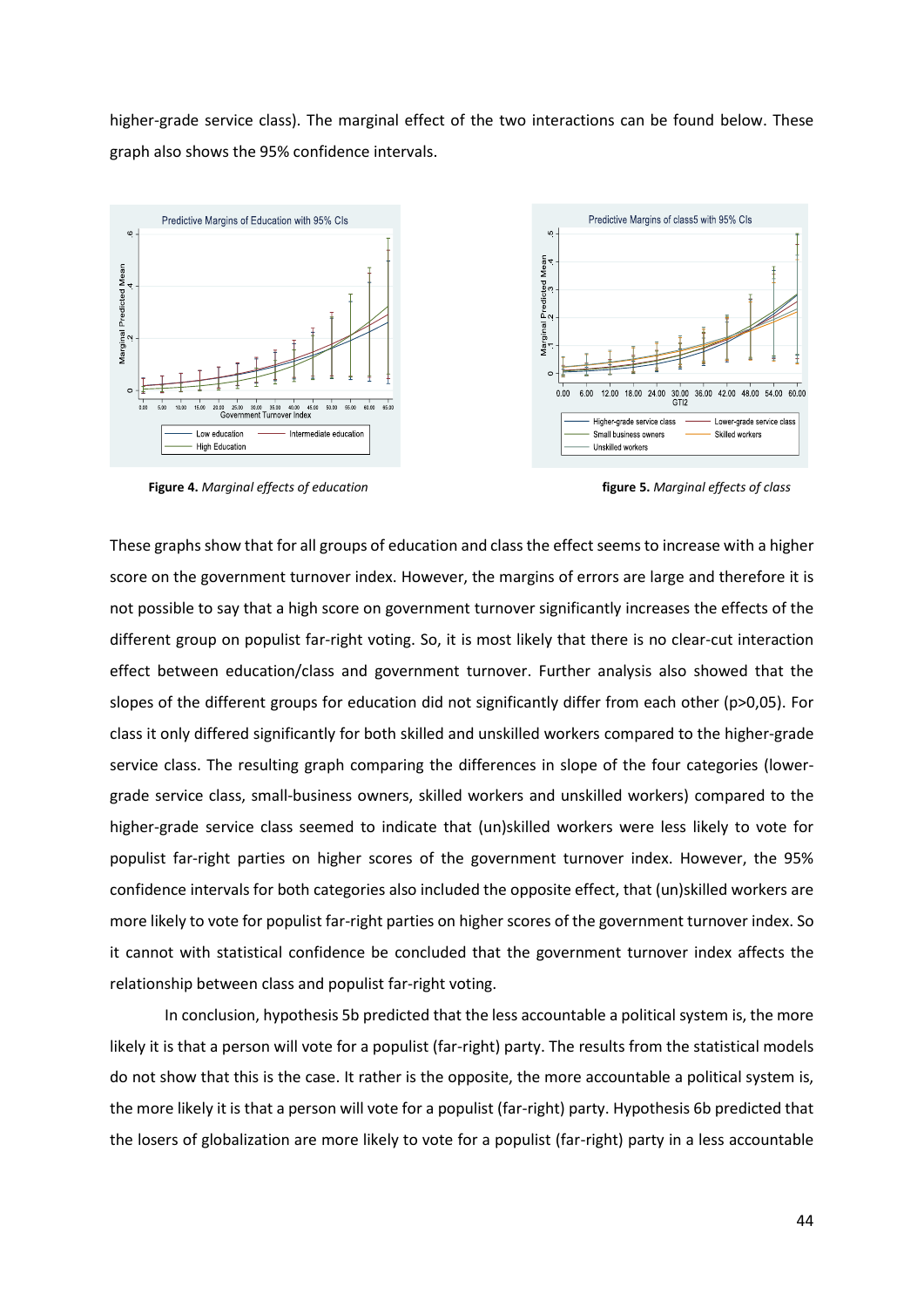political system. The results from the cross-level interactions show that this is not the case, so this hypotheses has to be rejected.

#### <span id="page-44-0"></span>4.4.8 Control variables

Three control variables were added to the analysis, one about how people place themselves on the left-right scale which is a rough indicator of economic attitudes, dissatisfaction with government, which is an indicator of protest votes and unemployment percentage, which is an indicator of aggregate economic circumstances.

The first control variable is left-right placement. The different models (1-8) showed that leftright placement is the most important predictor of a populist far-right vote. The odds-ratio is 1.42 in all models, this means that people who move 1 step to the right on this scale are 42% more likely to vote for populist far-right parties. This effect is highly significant (p<0,001) in models 1 to 8. Models 9- 16 also included four populist far-left parties and not surprisingly the odds-ratios and significance levels decreased in these models. However, the effects remained significant. This leads to the unsurprising conclusion that people who vote for populist far-right parties are more likely to have right-wing attitudes.

The second control variable is dissatisfaction with government. The odds-ratios for this variable is 1.09 in models 1-8 and the effect is also significant in all models (p<0,001). This means that a one-point increase in dissatisfaction with government results in roughly 9% higher likelihood of voting for populist far-right parties. For the models 9-16 the effect is also significant and has an oddsratio of 1.10. This indicates that dissatisfaction with government is also a predictor of voting for the four populist far-left parties included in the analysis.

The third control variable is unemployment percentage. In none of the statistical models (1- 16) the variable is significant. This means that unemployment percentage is not a predictor of voting for populist (far-right) parties.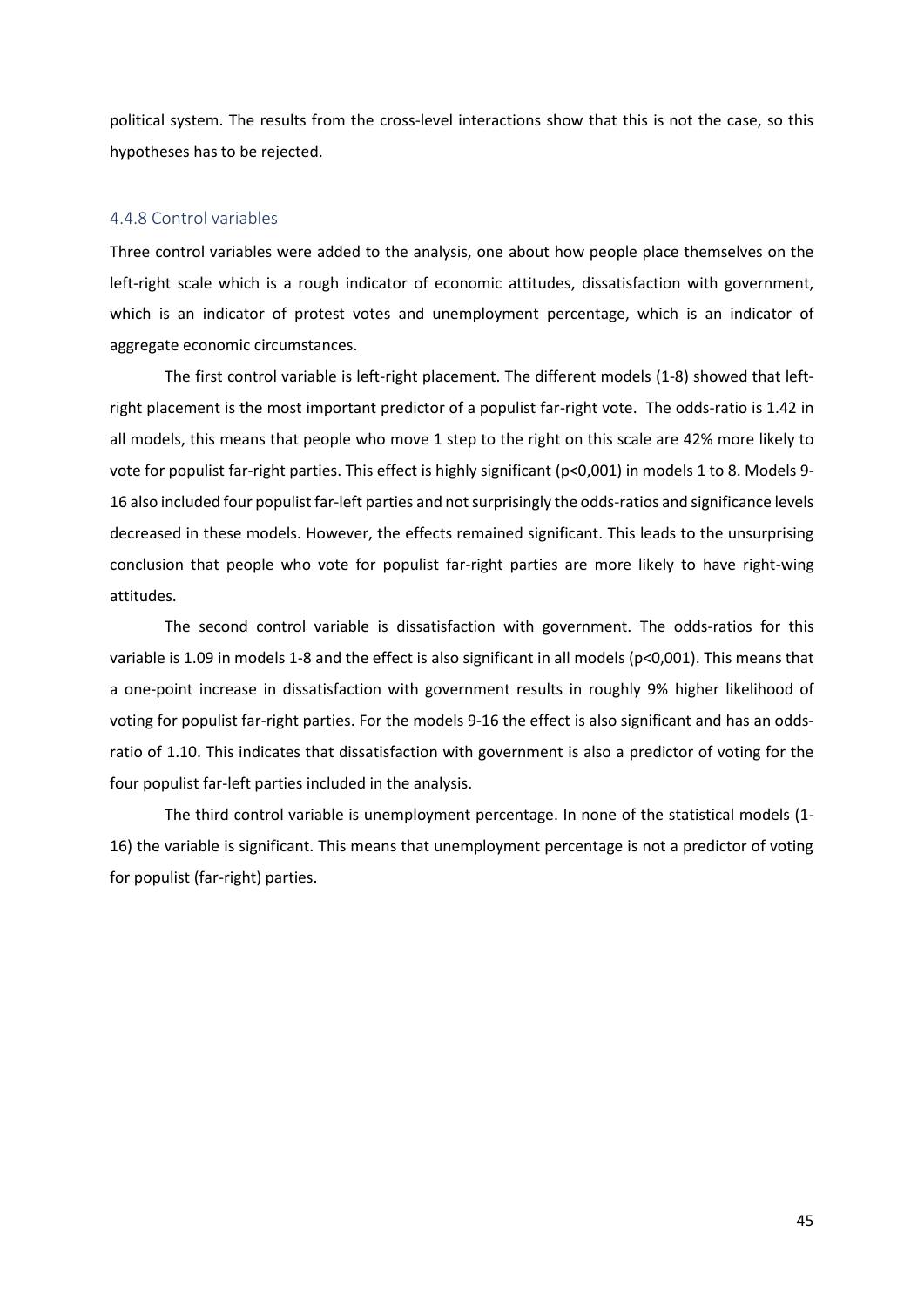# <span id="page-45-0"></span>5. Conclusion

The growth of populist parties in Europe has led to a lot of research trying to explain who votes for these parties and why. This thesis has focused on two debates in the literature. On the one hand there is the debate between the globalization thesis and relative-deprivation theory. The globalization thesis predicted that globalization has created two groups in society, the winners and the losers. It has been hypothesized that the losers group is a major voter potential for populist parties (Kriesi et al., 2006). Relative deprivation theory argued that it is not absolute circumstances that is the explanation for populist voting, but rather that people fear that they are missing out compared to other groups and that this makes them more likely to vote for populist parties (Urbanska & Guimond, 2018; Rooduijn & Burgoon, 2018). On the other hand there is debate about majoritarian versus consensus democracy. Some authors argued that consensus democracy is more prone to populist voting because it suffers from accountability problems (e.g. Andeweg, 2001; Katz, 2016). Whereas others argued that consensus democracy does not suffer from accountability issues, but that the relative success of populist parties in consensus democracy can be explained from the fact that these democracies use proportional representation. This thesis tried to unite these two debates by looking at whether the majoritarian versus consensus debate can act as a moderator affecting the relationship between the losers of globalization or the relatively deprived and voting for populist parties. This lead to the following research question:

*To what extent did the model of democracy of a particular country influence the relationship between the losers of globalization/relatively deprived people and voting for populist parties in 2012 in the European Union?*

In order to test the different hypotheses that were based on the different theories a multilevel logistic regression on the European Social Survey 2012 was conducted. Two dependent variables were created, a variable vote for a populist far-right party and another variable vote for a populist party, this variable also included four populist far-left parties. Several independent variables relating to sociostructural characteristics of populist voters, attitudes of voters and two variables relating to the majoritarian versus consensus debate were included in the analysis.

### <span id="page-45-1"></span>5.1 Main findings

In this section the main findings of this thesis will be summarized and their theoretical implications will be discussed. It consists of three parts: first the findings relating to the socio-structural characteristics of populist voters will be discussed. Second, the findings relating to issue positions of populist voters will be discussed. Finally, the findings relating to the link between the majoritarian/consensus divide and the globalization and relative-deprivation theory will be analyzed. In this part the research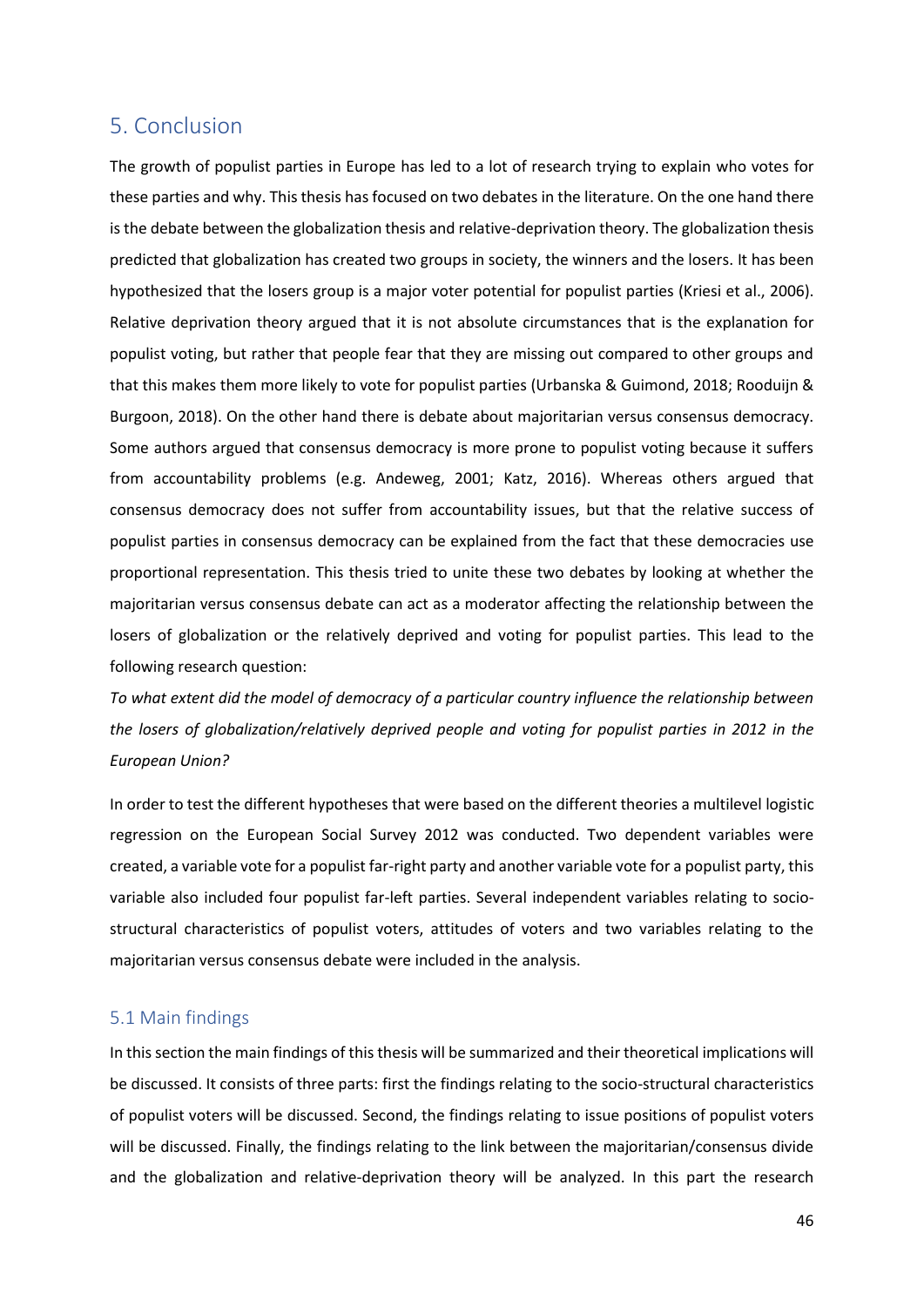question of this thesis will be answered. In each part the different theoretical expectations will be shortly summarized, then the results of the statistical analysis will be summarized and linked to these theoretical expectations.

#### <span id="page-46-0"></span>5.1.1 Socio-structural characteristics of populist voters

Even though it was not the main goal of this thesis to look at differences between types of populist parties, the results of the statistical analysis showed that there were differences between the models that only include populist far-right parties and the models that also include populist far-left parties. These findings will be discussed below.

The globalization thesis predicted that the losers of globalization will be more likely to vote for populist parties. There was disagreement within the globalization thesis as to how this group looked like. On the one hand there was a prediction that the losers of globalization are people with low levels of education and who belong the unskilled workers class (Dolezal & Hutter, 2012). On the other hand there was a prediction that people with an intermediate level of education who belong to the workers class are more likely to vote for populist parties (Bornschier & Kriesi, 2013). Relative-deprivation theory also differed on what constitutes the relatively deprived, on the one hand it was argued that people with low levels of education are more likely to vote for populist parties (Rooduijn & Burgoon, 2018). On the other hand it was also claimed that there is no consistent socio-structural profile of populist voters (Rooduijn, 2018). The statistical analysis did reveal a distinct socio-structural profile of populist voters. Both people with low and intermediate education and people who belong the unskilled and skilled workers class are more likely to vote for populist parties. However, the results also indicated that the effects are the strongest for populist far-right parties. Models that included four populist farleft saw reduced effects for both education and class. The implication of this is that the globalization thesis is most applicable to populist far-right parties. This could explain why one study found that there is no distinct profile of populist voters, it included both populist far-left and far-right parties (ibid.). If there is indeed a distinction in voter profile between these two types of parties there would indeed be not a clear pattern of a populist parties. So, in conclusion the results showed that the globalization thesis and relative-deprivation theory predictions about education and class mainly apply to the electorate of the populist far-right and less to the populist far-left. This implies that these theories are mostly applicable to populist far-right parties.

Relative-deprivation theory also argued that reduced economic well-being, measured in terms of income difficulty, unites the voter base of both types of populist parties (Rooduijn & Burgoon, 2018). Whereas the globalization thesis argued that this does not apply to populist far-right parties (Bornschier & Kriesi, 2013). The results of statistical analysis found support for the latter argument. For populist far-right parties there was no significant effect of income difficulty, when populist far-left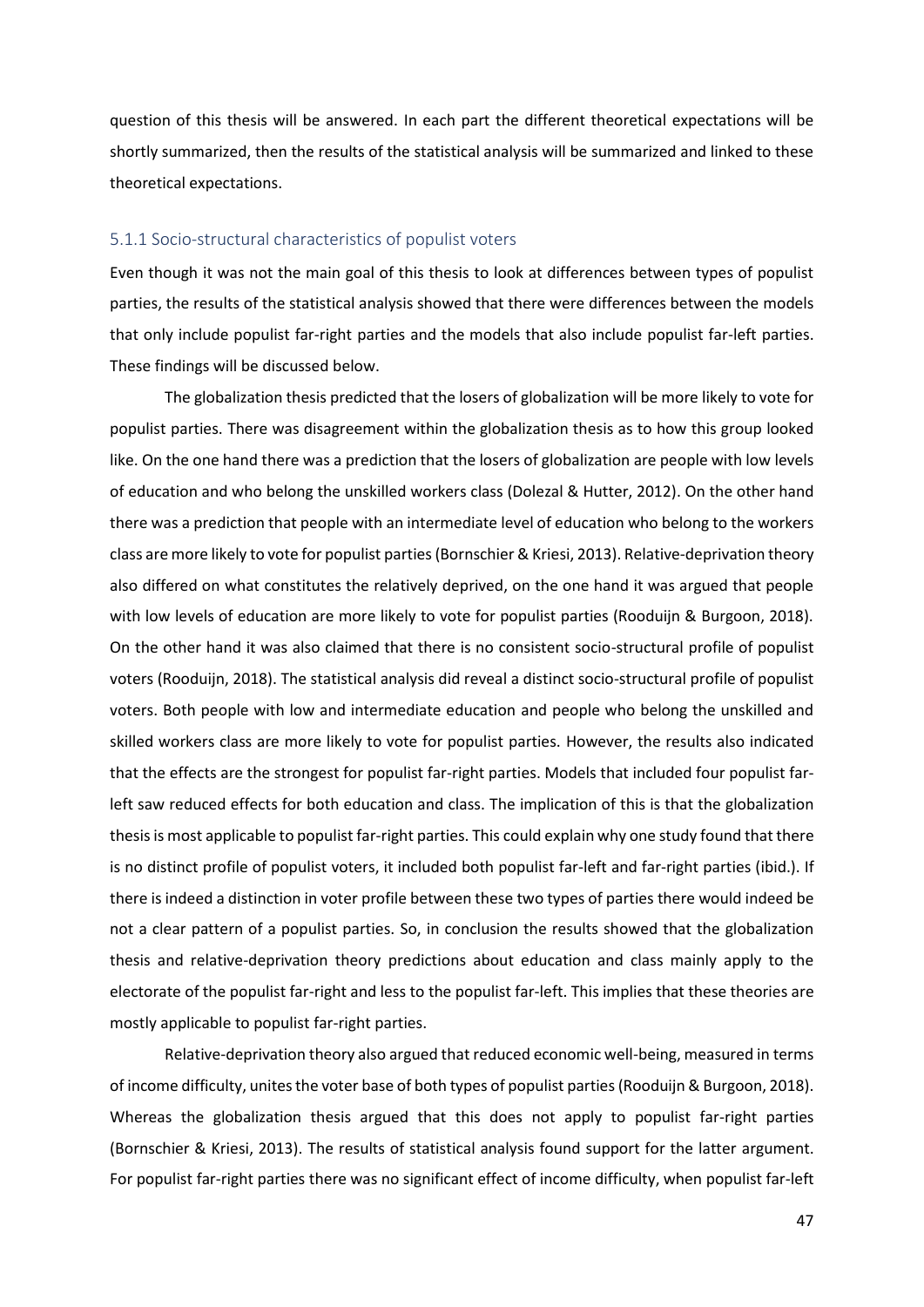parties were included there was a significantly, positive effect of income difficulty on populist voting. This is further evidence that the characteristics of populist far-left and far-right voters differ from each other. The implication of this is that this part of the relative-deprivation argument is most applicable to populist far-left parties.

To summarize, the effects of education and class were the strongest for the models that included populist far-right parties. Whereas the effect of economic well-being (measured in terms of income difficulty) was only significant for parties that included populist far-left parties. The implication of this finding is that the globalization thesis is most applicable to populist far-right parties and that the relative-deprivation thesis is most applicable to populist far-left parties.

#### <span id="page-47-0"></span>5.1.2 Issue positions of populist voters.

In this part the issue positions of populist voters are discussed. This thesis focused on anti-immigration attitudes and controlled for left-right placement, which used as a rough indicator of economic attitudes.

There is a wide variety of literature, for both the globalization thesis and relative-deprivation theory, that linked anti-immigration attitudes on the cultural dimension to populist far-right voting (e.g. Burgoon, Rooduijn, 2018; Kriesi et al., 2006; Dolezal & Hutter, 2012; Van der Brug & Van Spanje, 2005). So, it is not surprising that the results from the statistical analysis indeed found this to be the case. Anti-immigration attitudes were indeed found to be a positive predictor of populist far-right voting. Also, the effect decreased, although it remained significant, when populist far-left parties were included. This confirmed the expectation that anti-immigration attitudes are most applicable to populist far-right parties.

The globalization thesis expected that the cultural issues would be more important than economic issues in determining vote choice in elections (Bornschier & Kriesi, 2013). Even though no independent variables were included that measured economic attitudes directly, a control variable for left-right placement was included as a proxy for economic attitudes. It should be noted that one study found that left-right placement is increasingly viewed in cultural terms (De Vries et al., 2013). So, this is not a perfect proxy of economic attitudes. The results of the statistical analysis showed that leftright placement has the strongest effect on populist far-right voting, even stronger than antiimmigration attitudes. That would indicate that economic attitudes are still an important explanatory factor of populist far-right voting.

#### <span id="page-47-1"></span>5.1.3 The majoritarian-consensus debate

One of the main expectations of this thesis was that the majoritarian-consensus divide could act as a moderator that affect the relationship between the losers of globalization/relatively-deprived and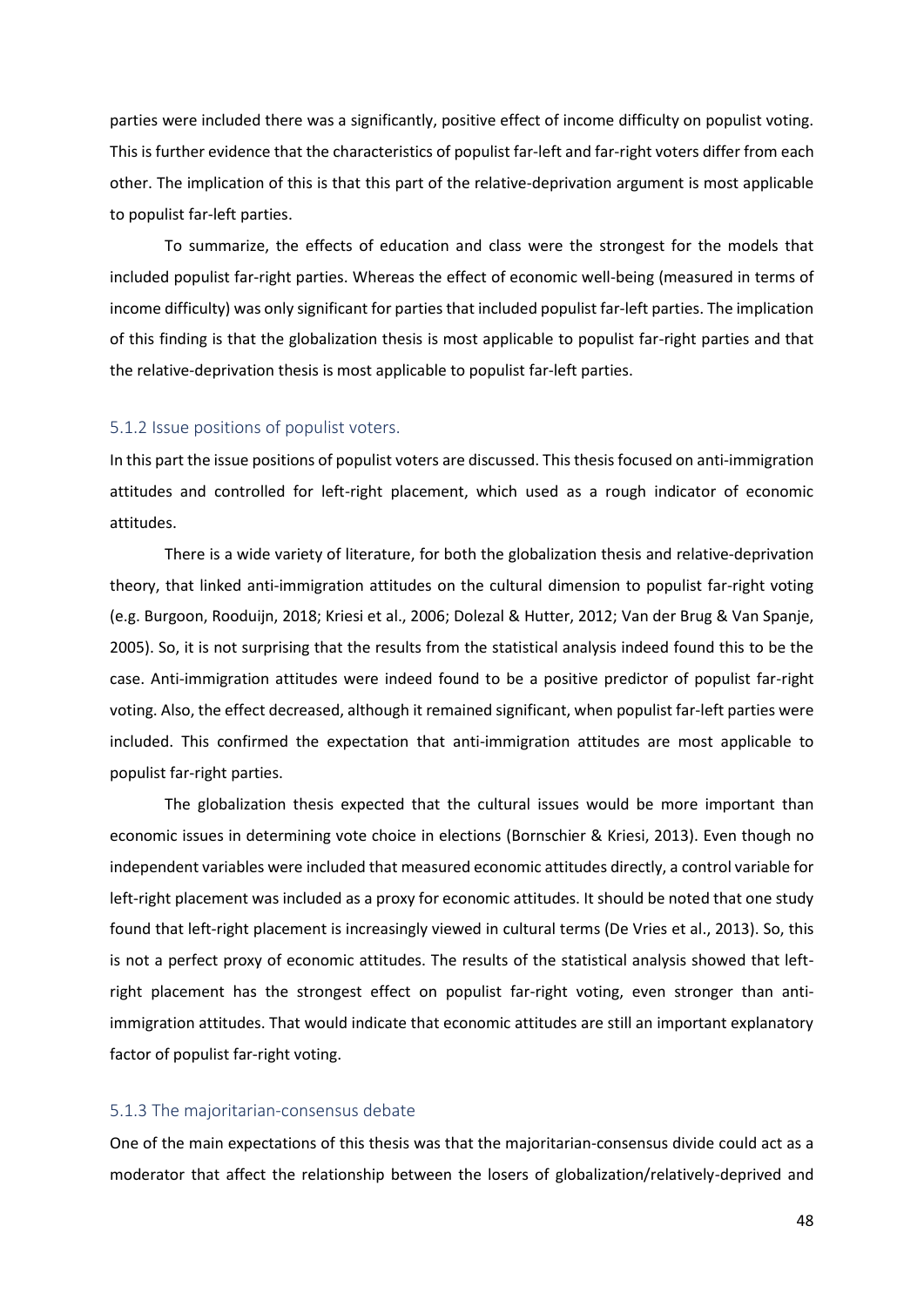populist (far-right) voting. The results of the statistical analysis on this issue will be discussed here and the research question will be answered.

The majoritarian-consensus debate assumed a direct relationship between the type of democracy and populist voting. Both sides of the debate acknowledged that consensus democracies see more successful populist parties, however they offered competing explanations (Andeweg, 2001; Lijphart, 2001). On the one side it was argued that consensus democracies suffer from accountability issues and therefore are more likely to see successful populist parties (Andeweg, 2001; Katz, 2016). On the other side it was argued that proportionality is the reason why consensus democracies see more successful populist parties. These arguments were analyzed by looking at the Gallagher index of disproportionality index and the government turnover index, which is a proxy for accountability. The results from the statistical analysis showed that there was no direct effect between proportionality and populist voting. This is in line with Carter (2002) who also found that proportional representation is no explanatory factor of the success of populist parties. It goes against Lijphart's argument that proportional representation is the reason why consensus democracies have more successful populist parties (Note: the idea that consensus democracies have more successful populist parties than majoritarian democracies has not been tested in this thesis). The government turnover index did have a significant effect on populist voting. However, the effect was contrary to the expectation: more government alternation was positively associated with the likelihood of voting for a populist party. This is an important finding because it is in contrast with the idea that less accountability increases the likelihood of a successful populist party (Andeweg, 2001).

In the previous part a direct relationship between the type of democracy and populist voting was assumed. However, there are indications that the type of democracy moderates the relationship between the losers of globalization/relatively deprived and populist party voting (e.g. Swank & Betz, 2003). The globalization thesis expected that accountability and proportionality played a role in populist voting, whereas the relative-deprivation theory only pointed to the effects of proportional representation. This thesis tried to test this by creating interactions between educations, class and income difficulty (only for proportionality) on the one side and proportionality and government turnover on the other side. The results from the statistical models showed that there is no moderator effect of proportionality on education, class and income difficulty. It also showed that there was most likely no moderator effect of government turnover on education and class, although the picture was less clear than for proportionality. So, to answer the research question: the type of democracy did not influence the relationship between the losers of globalization/relatively deprived and populist party voting.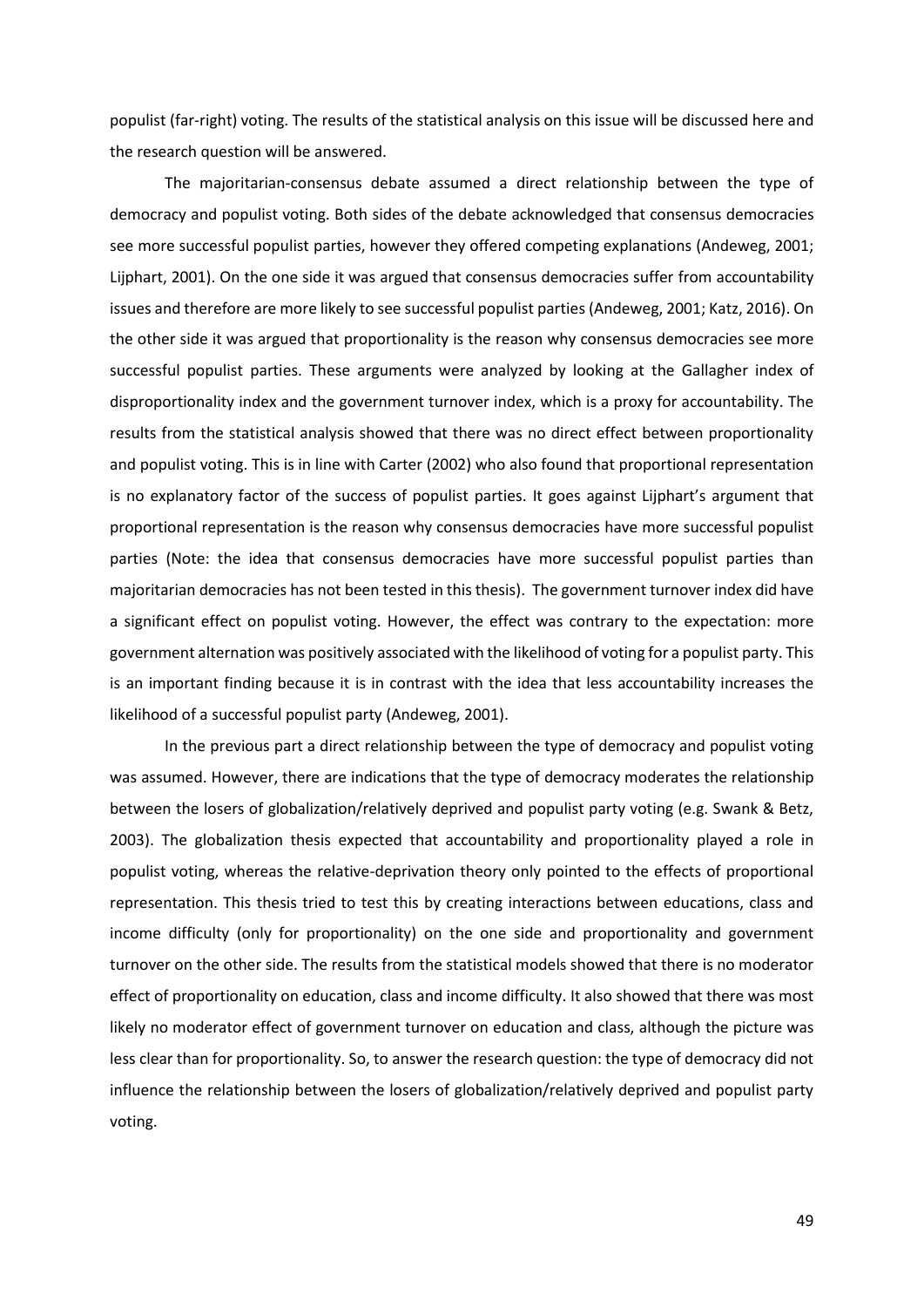#### <span id="page-49-0"></span>2.5 Limitations and recommendations for future research

This study has several limitations that will be discussed in this part, recommendations for solutions to these limitations will also be discussed. Finally, based on the findings of this study recommendations for future research will be provided.

A first statistical limitation is that this study only included a small amount of countries in the analysis. In the European Social Survey of 2012 there were only 17 countries that had populist parties (both far-left and far-right) and only 14 countries had just populist far-right parties. The general recommendation for testing cross-level interactions is that a study should at least have 50+ countries in order to have unbiased estimates of the statistical model (Maas & Hox, 2005). Although it should be noted that another study found a small level two sample size does not automatically lead to biased estimates (Schmidt-Catran et al., 2019). So, caution is required in interpreting the results of the moderator effect of proportionality and government turnover. A way to alleviate this problem in future research could be to pool data from multiple timepoints and conduct a time-series cross section study. If this method is used the country level sample size is increased which should lead to more unbiased estimates.

A second statistical limitation is that this study did not account for the random-slope variance of individual level predictors in the models that included the cross-level interactions. This can have the effect that the p-values are too low and that an effect is significant, whereas it really should not be significant (Heisig & Schaeffer, 2019). This is another reason why caution is required in interpreting the results of the moderator effect of proportionality and government turnover. Future studies on populism could take the random-slope variance of individual level variables into account, which would lead to a more robust test of cross-level interactions.

A third possible limitation is that the variable, the government turnover index, that was used as a proxy for accountability has a long measurement period. It calculated government turnover using data from 1945-2010. It might be that the political systems of the different countries changed in the more recent periods, so the government turnover score could be too low or too high for the most recent period which might affect the results. A recommendation for future research is to include data on accountability and government turnover that was measured in a more recent period. Further investigation into the effects of accountability and government turnover is also interesting, because this study found that, contrary to the expectation, higher government turnover leads to a higher likelihood of populist voting. Future research could look into this in more detail and could investigate whether this relationship also holds true for more countries and years and could investigate why this is the case.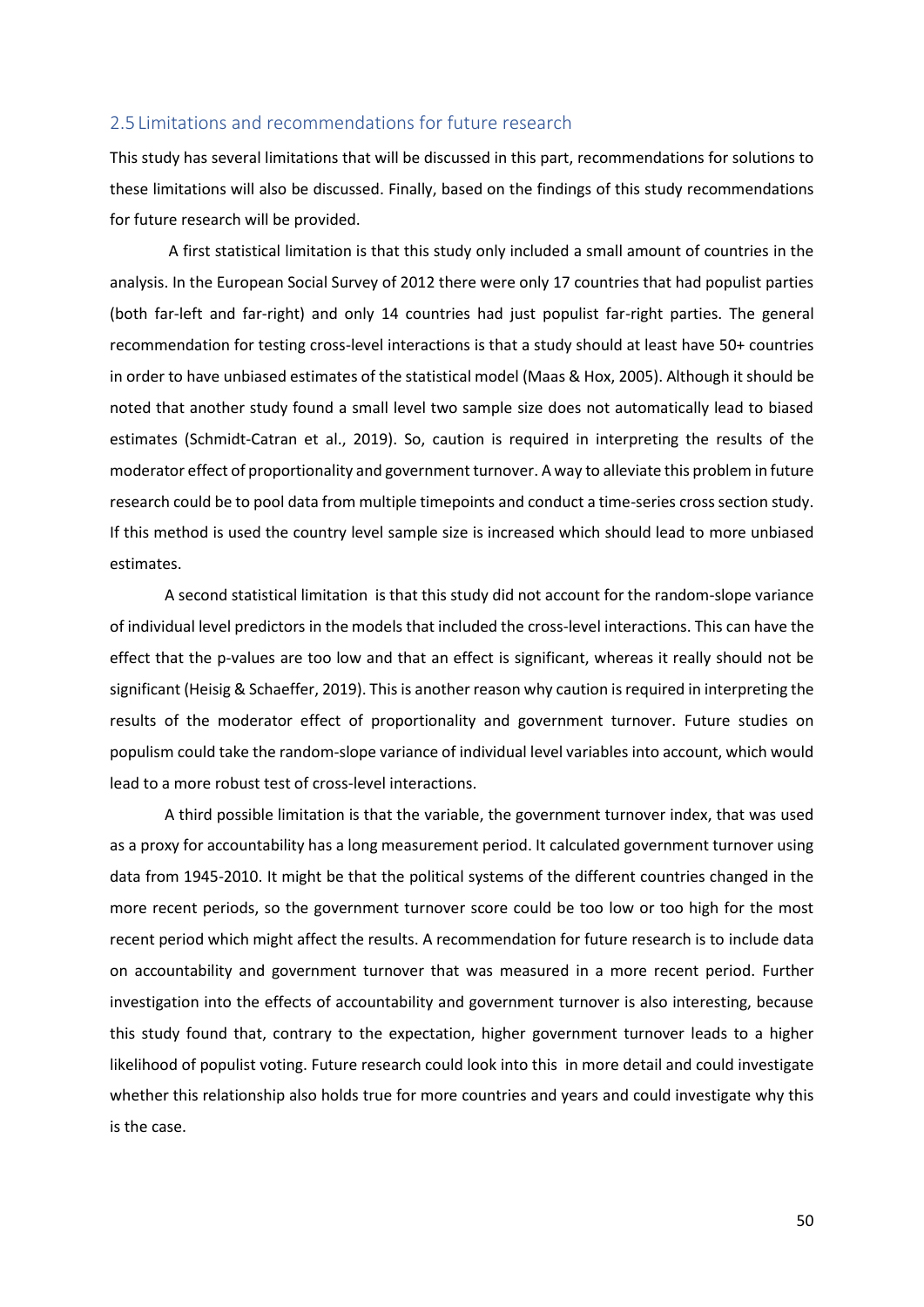A fourth possible limitation of this study is that it included only four populist far-left parties in the analysis. An important finding was that the globalization thesis mainly applied to populist far-right parties and relative-deprivation theory mainly to populist far-left parties. However, a sample size of only four parties is too small to draw a definitive conclusion. So, the results of this study should be seen as an indication that populist far-right and far-right voting need different explanations. However, more research that includes both types of parties is needed to be able to have confidence in this result.

One final recommendation is in order. In this thesis left-right placement was used as an indicator of economic attitudes, however another study found that left-right placement is increasingly viewed in cultural terms (De Vries et al., 2013). Since it was found that left-right placement was the strongest predictor of populist far-right voting it might be interesting to further investigate how leftright placement is framed in the electorate and how it can be linked to vote choice for populist parties.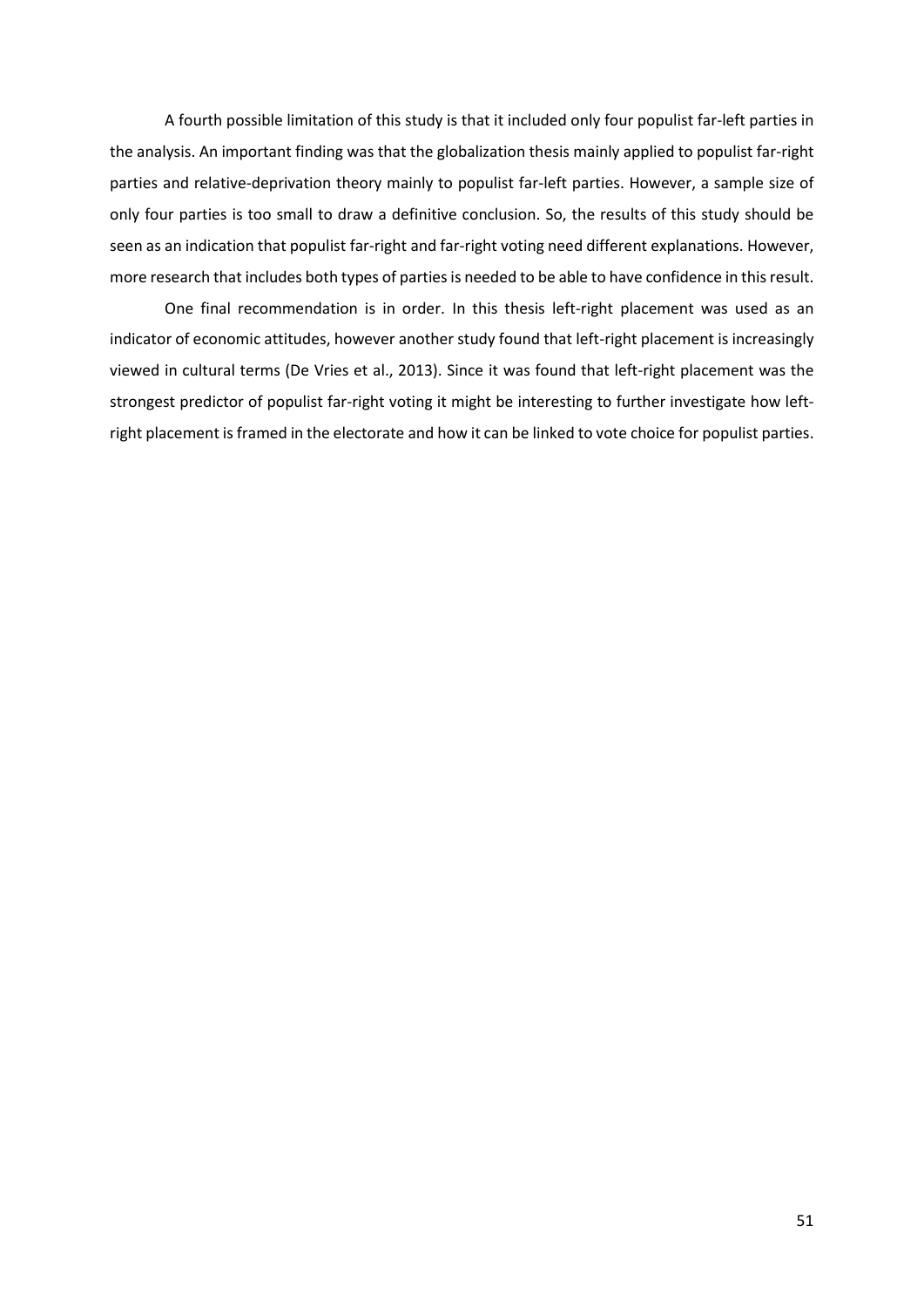# <span id="page-51-0"></span>References

Andeweg, R. (2001). 'Lijphart versus Lijphart': the cons of consensus democracy in homogeneous societies. *Acta Politica,* 36, 117-128.

Bornschier, S., Kriesi, H. (2013). The Populist Right, the Working Class, and the Changing Face of Class Politics. In: J. Rydgren (ed.) *Class Politics and the Radical Right.* New York: Routledge.

Burgoon, B., Van Noort, S., Rooduijn, M., Underhill, G. (2018). *Radical Right Populism and the Role of Positional Deprivation and Inequality.* Retrieved from [https://cepr.org/sites/default/files/events/papers/995\\_Radical%20Right%20Populism.pdf.](https://cepr.org/sites/default/files/events/papers/995_Radical%20Right%20Populism.pdf)

Capello, R., Perucca, G. (2013). *Globalization and Growth Patterns in Eastern European Regions: From the Transition Period to the Economic Crisis.* Retrieved from [https://www.google.com/url?sa=t&rct=j&q=&esrc=s&source=web&cd=&ved=2ahUKEwijyvO3q-](https://www.google.com/url?sa=t&rct=j&q=&esrc=s&source=web&cd=&ved=2ahUKEwijyvO3q-XpAhVLmqQKHdQ2B8sQFjADegQIBRAB&url=http%3A%2F%2Fwww.grincoh.eu%2Fworking-papers%3Fget%3Dbeed4e639abeb99a1b3afa8ce6425463&usg=AOvVaw0jZpVBcExAeIxtcbmKmIZE)[XpAhVLmqQKHdQ2B8sQFjADegQIBRAB&url=http%3A%2F%2Fwww.grincoh.eu%2Fworking](https://www.google.com/url?sa=t&rct=j&q=&esrc=s&source=web&cd=&ved=2ahUKEwijyvO3q-XpAhVLmqQKHdQ2B8sQFjADegQIBRAB&url=http%3A%2F%2Fwww.grincoh.eu%2Fworking-papers%3Fget%3Dbeed4e639abeb99a1b3afa8ce6425463&usg=AOvVaw0jZpVBcExAeIxtcbmKmIZE)[papers%3Fget%3Dbeed4e639abeb99a1b3afa8ce6425463&usg=AOvVaw0jZpVBcExAeIxtcbmKmIZE.](https://www.google.com/url?sa=t&rct=j&q=&esrc=s&source=web&cd=&ved=2ahUKEwijyvO3q-XpAhVLmqQKHdQ2B8sQFjADegQIBRAB&url=http%3A%2F%2Fwww.grincoh.eu%2Fworking-papers%3Fget%3Dbeed4e639abeb99a1b3afa8ce6425463&usg=AOvVaw0jZpVBcExAeIxtcbmKmIZE)

Carter, E.L. (2002). Proportional Representation and the Fortunes of Right-Wing Extremist Parties. *Western European Politics,* 25(3), 125-146.

Clark, N. (2013). Explaining Low Turnout in European Elections: The Role of Issue Salience and Institutional Perceptions in Elections to the European Parliament. *Journal of European Integration,* 36(4), 339-356.

De Vries, C., Hakhverdian, A., Lancee, B. (2013). The Dynamics of Voters' Left/Right Identification: The Role of Economic and Cultural Attitudes. *Political Science and Research Methods,* 1(2), 223-238.

De Vries, C., Hoffmann, I. (2016). Globalisierungsangst oder Wertekonflikt? Wer in Europa populistische Parteien wählt und warum. Retrieved from [https://www.bertelsmann-](https://www.bertelsmann-stiftung.de/fileadmin/files/user_upload/EZ_eupinions_Fear_Studie_2016_DT.pdf)

[stiftung.de/fileadmin/files/user\\_upload/EZ\\_eupinions\\_Fear\\_Studie\\_2016\\_DT.pdf](https://www.bertelsmann-stiftung.de/fileadmin/files/user_upload/EZ_eupinions_Fear_Studie_2016_DT.pdf)

De Wilde, P., Koopmans, R., Zürn, M. (2014). *Conflicts or Cleavage? Contesting Globalization in Western Europe and Beyond.* Paper presented at the EPCR General Conference, [https://ecpr.eu/Filestore/PaperProposal/ce7978ec-3492-4c4f-ba81-459b6ad76667.pdf.](https://ecpr.eu/Filestore/PaperProposal/ce7978ec-3492-4c4f-ba81-459b6ad76667.pdf)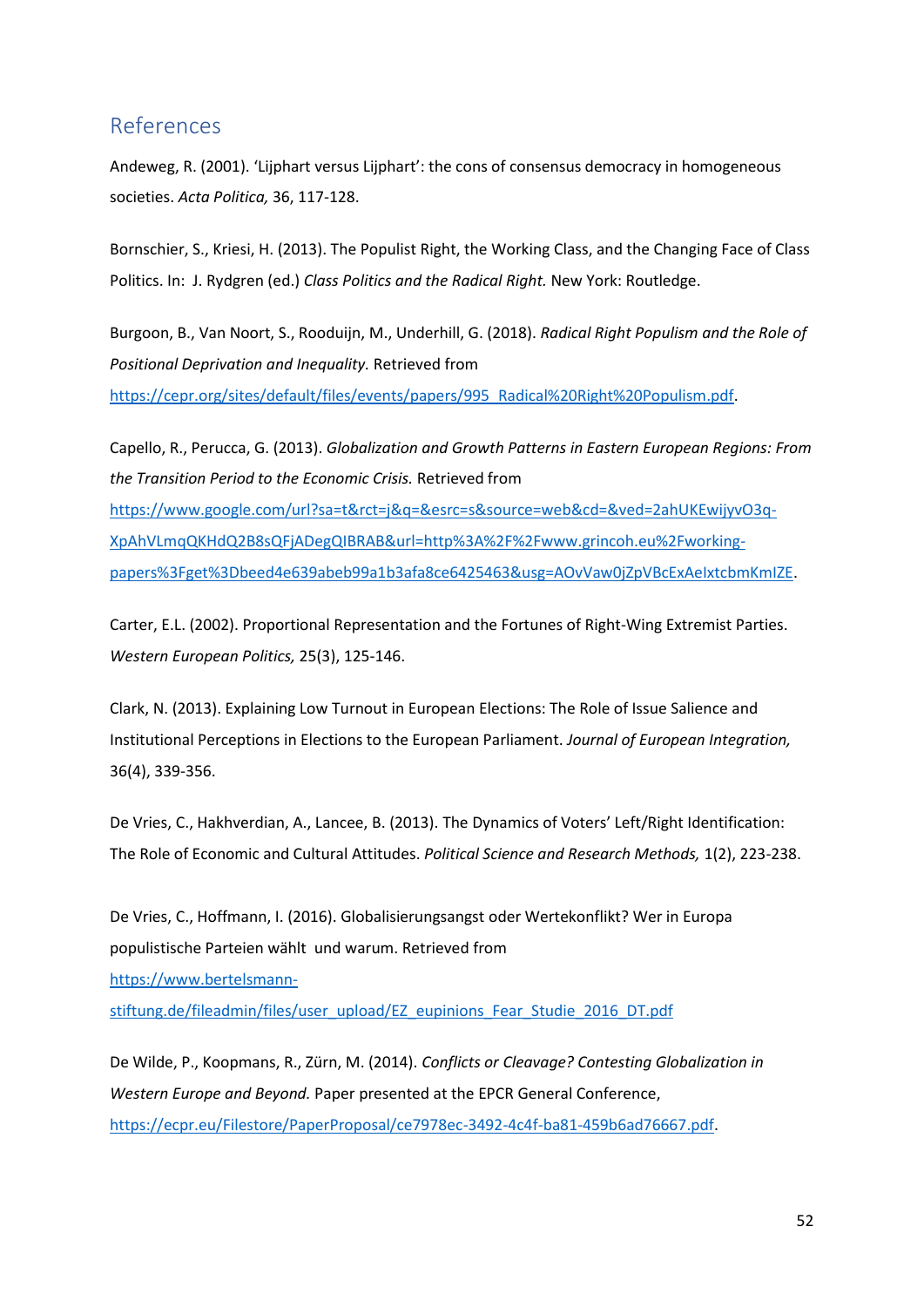Dolezal, M., Hutter, S. (2012). Participation and party choice: comparing the demand side of the new cleavage across arenas. In Kriesi et al. (ed.) *Political Conflict in Western Europe.* Cambridge University Press.

Eurostat (2020). *Unemployment rate - annual data.* Retrieved from [https://ec.europa.eu/eurostat/databrowser/view/tipsun20/default/table?lang=en.](https://ec.europa.eu/eurostat/databrowser/view/tipsun20/default/table?lang=en)

Field, A. (2013) *Discovering statistics using IBM SPSS Statistics.* Los Angeles: Sage.

Gallagher, M. (2019). *Election indices dataset.* Retrieved from [https://www.tcd.ie/Political\\_Science/people/michael\\_gallagher/ElSystems/Docts/ElectionIndices.pdf](https://www.tcd.ie/Political_Science/people/michael_gallagher/ElSystems/Docts/ElectionIndices.pdf)

Gidron, N., Hall, P.A. (2020). Populism as a Problem of Social Integration. *Comparative Social Studies,*  53(7), 1027-1059.

Golder, M. (2003). Explaining Variation In The Success Of Extreme Right Parties. *Western Europe Comparative Political Studies*, 36(4), 432–466.

Grande E., Kriesi, H. (2012). The Transformative Power of Globalization and the Structure of Political Conflict in Western Europe. in Ed. Kriesi et al. *Political Conflict in Western Europe.* Cambridge University Press.

Guardian (2017). *Marine Le Pen rails against rampant globalisation after election success.* Retrieved from

[https://www.theguardian.com/world/2017/apr/24/marine-le-pen-rails-against-rampant](https://www.theguardian.com/world/2017/apr/24/marine-le-pen-rails-against-rampant-globalisation-after-election-success)[globalisation-after-election-success.](https://www.theguardian.com/world/2017/apr/24/marine-le-pen-rails-against-rampant-globalisation-after-election-success)

Guardian (2018). *Revealed: one in four Europeans vote populist.* Retrieved from [https://www.theguardian.com/world/ng-interactive/2018/nov/20/revealed-one-in-four-europeans](https://www.theguardian.com/world/ng-interactive/2018/nov/20/revealed-one-in-four-europeans-vote-populist)[vote-populist.](https://www.theguardian.com/world/ng-interactive/2018/nov/20/revealed-one-in-four-europeans-vote-populist)

Hakhverdian, A., Koop, C. (2007). Consensus Democracy and Support for Populist Parties in Western Europe. *Acta Politica,* 42, 401-420.

Hanley, S., Sikk, A. (2016). Economy, corruption or floating voters? Explaining the breakthroughs of anti-establishment reform parties in eastern Europe. *Party Politics,* 22(4), 522-533.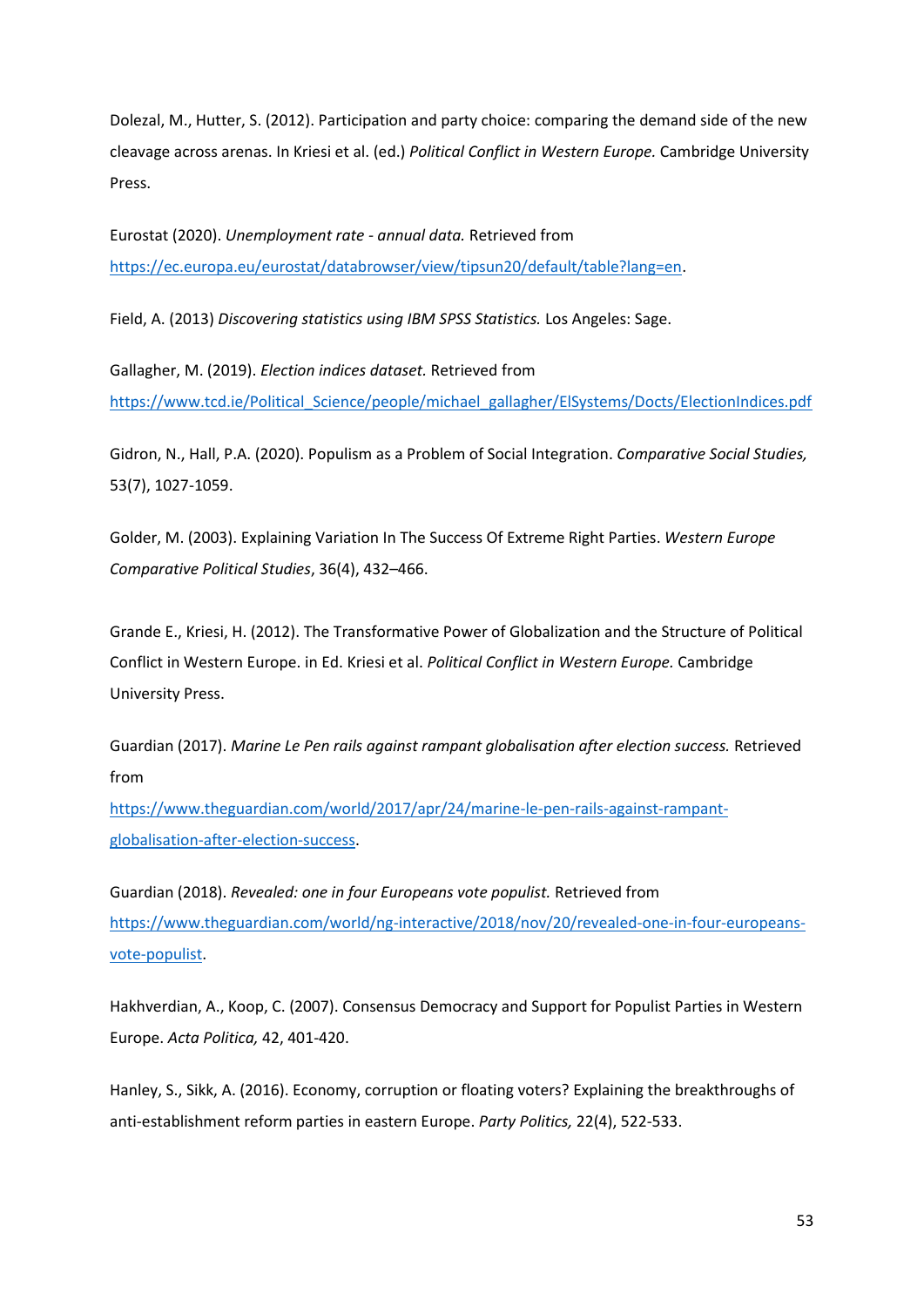Hayes, A.F., Rockwood, N.J. (2017). Regression-based statistical mediation and moderation analysis in clinical research: Observations, recommendations, and implementation. *Behaviour Research and Therapy,* 98, 39-57.

Heisig, J.P., Schaeffer, M. (2019). Why You Should Always Include a Random Slope for the Lower-Level Variable Involved in a Cross-Level Interaction. *European Sociological Review*, 35(2), 258-279.

Hooghe, L., Marks, G. (2017). Cleavage theory meets Europe's crises: Lipset, Rokkan, and the transnational cleavage. *Journal of European Public Policy,* 25(1), 109-135.

Ieraci, G. (2012). Government Alternation and Patterns of Competition in Europe: Comparative Data in Search of Explanations. *West European Politics*, 35(3), 530-550.

Ieraci, G., Poropat, F. (2016). *Governments in Europe (1945-2016). A Data Set.* Retrieved from [https://www.academia.edu/24641803/Governments\\_in\\_Europe\\_1945-2016\\_.\\_A\\_Data\\_Set](https://www.academia.edu/24641803/Governments_in_Europe_1945-2016_._A_Data_Set)

Ivarsflaten, E. (2008). What Unites Right-Wing Populists in Western Europe? Re-Examining Grievance Mobilization Models in Seven Successful Cases. *Comparative Political Studies,* 41(1), 3-23.

Katz, R. S., Mair, P. (1995). Changing Models of Party Organization and Party Democracy. *Party Politics*, 1(1), 5-28.

Katz, R.S., Mair, P. (2018). *Democracy and the cartelization of political parties.* Oxford: Oxford University Press.

Katz, R.S. (2016). The cartel party, consensus democracy and democracy without politics. *Politogia,* 1, 5-23.

Kriesi, H. (2014). The Populist Challenge. *West European Politics,* 37(2), 361-378.

Kriesi, H. et al. (2006). Globalization and the transformation of the national political space: Six European countries compared. *European Journal of Political Research,* 45, 921-956.

Kriesi, H., Grande, E., Lachat, R., Dolezal, M., Bornschier, S., Frey, T. (2008). *West European Politics in the Age of Globalization.* Cambridge: Cambridge University Press.

Kriesi, H., Pappas, T.S. (2015). *European populism in the shadow of the great recession.* Colchester: ECPR Press.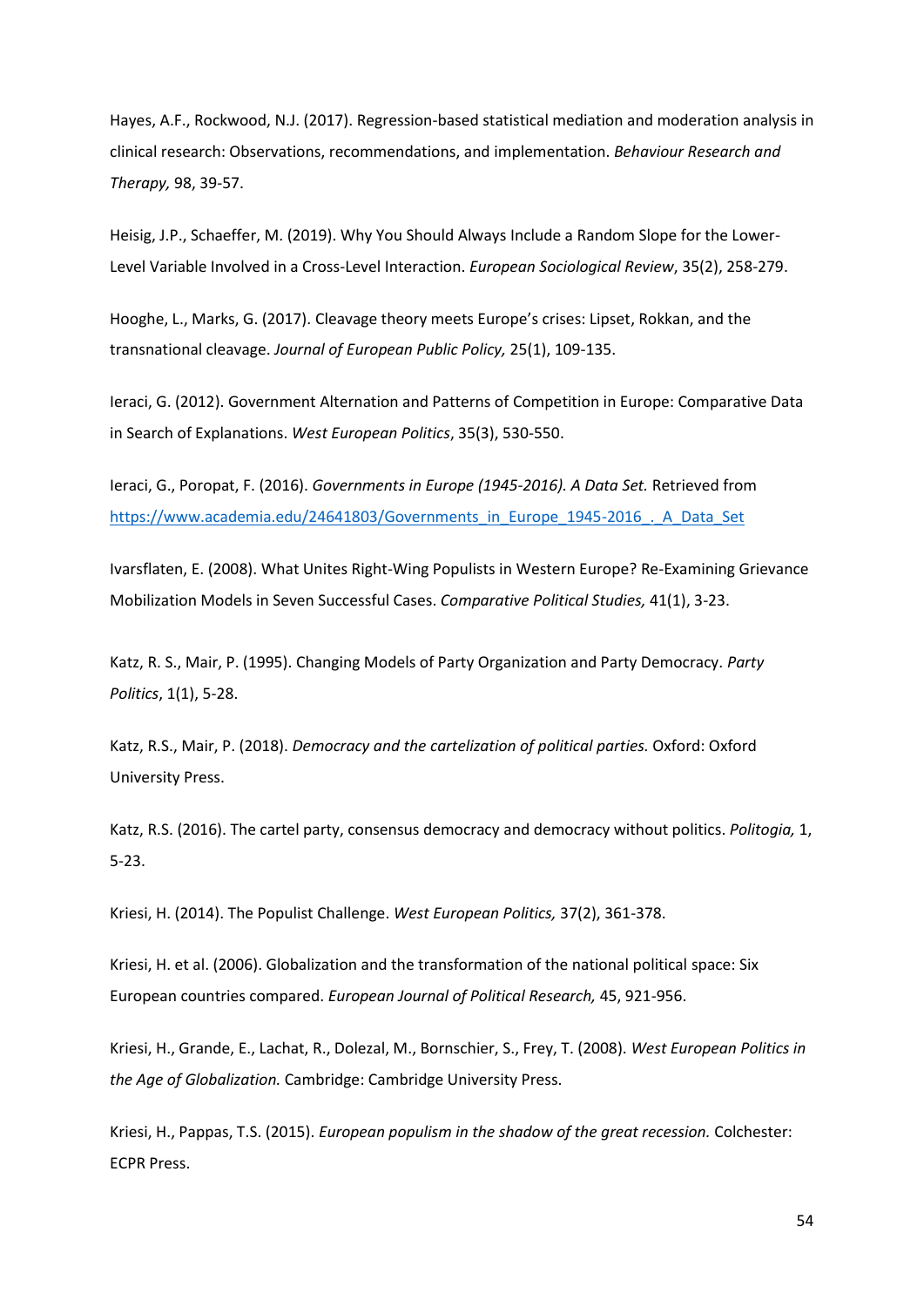Lijphart, A.J. (1984). *Democracies: Patterns of Majoritarian and Consensus Government in Twenty-One Countries.* New Haven: Yale University Press.

Lijphart, A.J. (1999). *Patterns of Democracy. Government Forms and Performance in Thirty-Six Countries (1<sup>st</sup> ed.).* New Haven: Yale University Press.

Lijphart, A.J. (2001). The pros and cons — but mainly pros — of consensus democracy'. *Acta Politica,*  36: 129-139.

Lijphart, A.J. (2012). *Patterns of Democracy. Government Forms and Performance in Thirty-Six*  Countries (2<sup>nd</sup> ed.). New Haven: Yale University Press.

Lipset, S.M., Rokkan, S. (1967). *Party Systems and Voter Alignments: Cross-national Perspectives.*  New York: The Free Press.

Maas, C.J.M., Hox, J.J. (2005). Sufficient Sample Sizes for Multilevel Modeling. *Methodology,* 1(3), 86- 92.

March, L., Rommerskirchen, C. (2015). Out of left field? Explaining the variable electoral success of European radical left parties. *Party Politics,* 21(1), 40-53.

Mau, S., Mewes, J., & Schöneck, N. M. (2012). What determines subjective socio-economic insecurity? Context and class in comparative perspective. *Socio-Economic Review,* 10(4), 655-682.

Miller, T. C. (2001). Impact of globalization on U.S. wage inequality: Implications for policy*. The North American Journal of Economics and Finance*, 12(3), 219-242.

Mishel, L., Gould, E. Bivens, J. (2015). *Wage stagnation in nine charts.* Retrieved from [https://www.epi.org/files/2013/wage-stagnation-in-nine-charts.pdf.](https://www.epi.org/files/2013/wage-stagnation-in-nine-charts.pdf)

Mols, F., Jetten, J. (2016). Explaining the Appeal of Populist Right-Wing Parties in Times of Economic Prosperity. *Political Psychology,* 37(2), 275-292.

Morlan, R. L. (1984). Municipal vs. National Election Voter Turnout: Europe and the United States. *Political Science Quarterly*, 99(3), 457-469.

Mudde, C. (2004). The Populist Zeitgeist. *Government and Opposition,* 39(4), 541-563.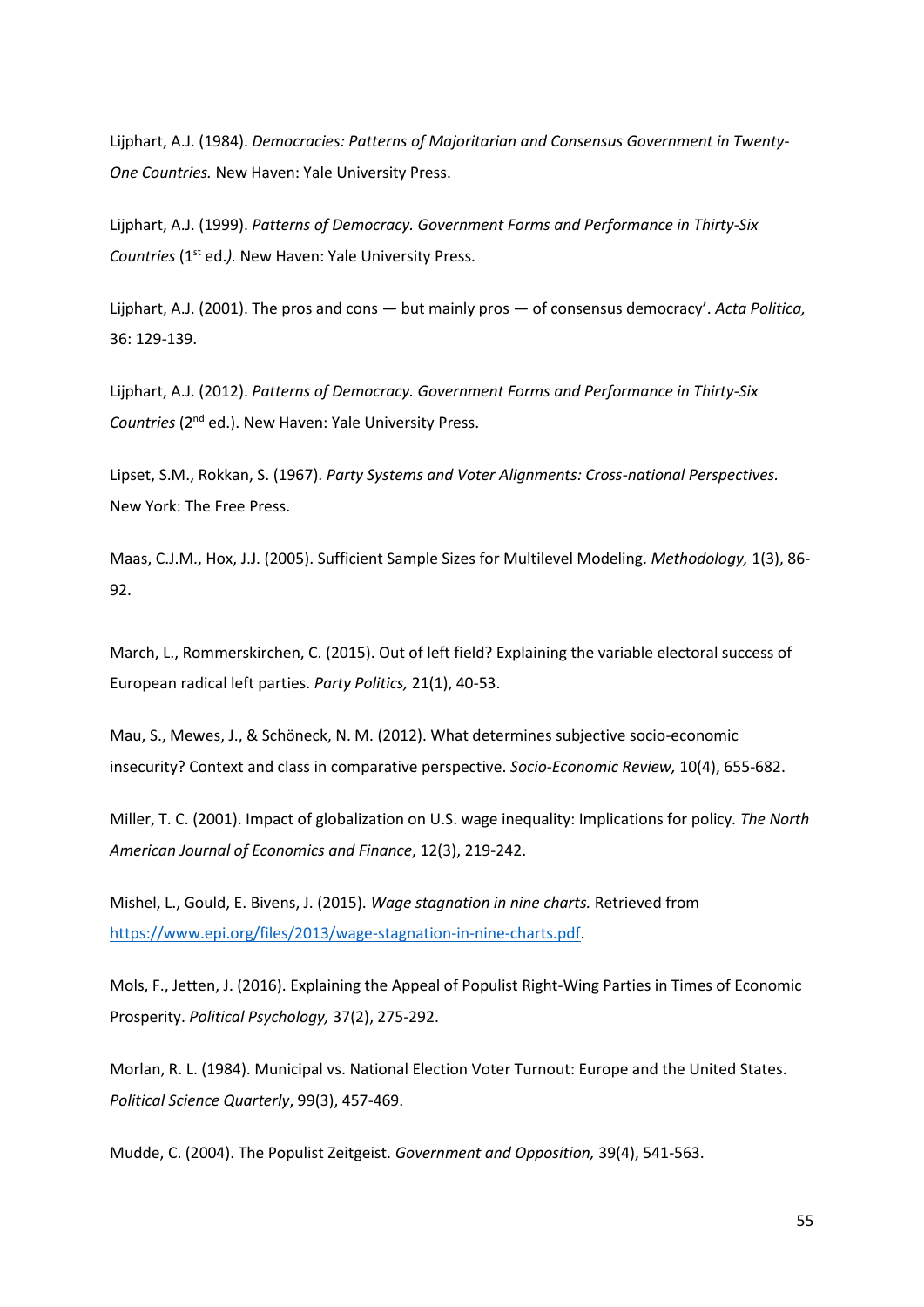Mudde, C. (2007). *Populist Radical Right Parties in Europe.* Cambridge: Cambridge University Press.

Mudde, C., Kaltwasser, R. (2017). *Populism. A very short introduction.* New York: Oxford University Press.

Muis, J., Immerzeel, T. (2017). Causes and consequences of the rise of populist radical right parties and movements in Europe. *Current Sociology Review,* 65(5), 909-930.

Mummendey, A., Kessler, T., Klink, A., Mielke, R. (1999) Strategies to Cope With Negative Social Identity: Predictions by Social Identity Theory and Relative Deprivation Theory. *Journal of Personality and Social Psychology,* 76(2), 229-245.

Oesch, D. (2006). *Redrawing the Class Map. Stratification and Institutions in Britain, Germany, Sweden and Switzerland*. Basingstoke: Palgrave Macmillan.

Oesch, D. (2008). Explaining Workers' Support for Right-Wing Populist Parties in Western Europe: Evidence from Austria, Belgium, France, Norway, and Switzerland. *International Political Science Review,* 29(3), 349-373.

Pellegata, A., Quaranta, M. (2019). Accountability through government alternation: Economic performance and the conditional role of political institutions in fifty countries, 1990–2015. *International Political Science Review*, 40(3), 419-436.

Perez, S.A., Matsaganis, M. (2017). The Political Economy of Austerity in Southern Europe. *New Political Economy,* 23(2), 192-207.

Pettigrew, T.F. (2016). In Pursuit of Three Theories: Authoritarianism, Relative Deprivation, and Intergroup Contact. *Annual Review of Psychology,* 67, 1-21.

Pettigrew, T.F. (2017). Social Psychological Perspectives on Trump Supporters. *Journal of Social and Political Psychology,* 5(1), 107-116.

Rijksoverheid (2019). *Minister Ollongren komt met maatregelen voor vernieuwing van de democratie.* Retrieved from

[https://www.rijksoverheid.nl/actueel/nieuws/2019/06/26/minister-ollongren-komt-met](https://www.rijksoverheid.nl/actueel/nieuws/2019/06/26/minister-ollongren-komt-met-maatregelen-voor-vernieuwing-van-de-democratie)[maatregelen-voor-vernieuwing-van-de-democratie.](https://www.rijksoverheid.nl/actueel/nieuws/2019/06/26/minister-ollongren-komt-met-maatregelen-voor-vernieuwing-van-de-democratie)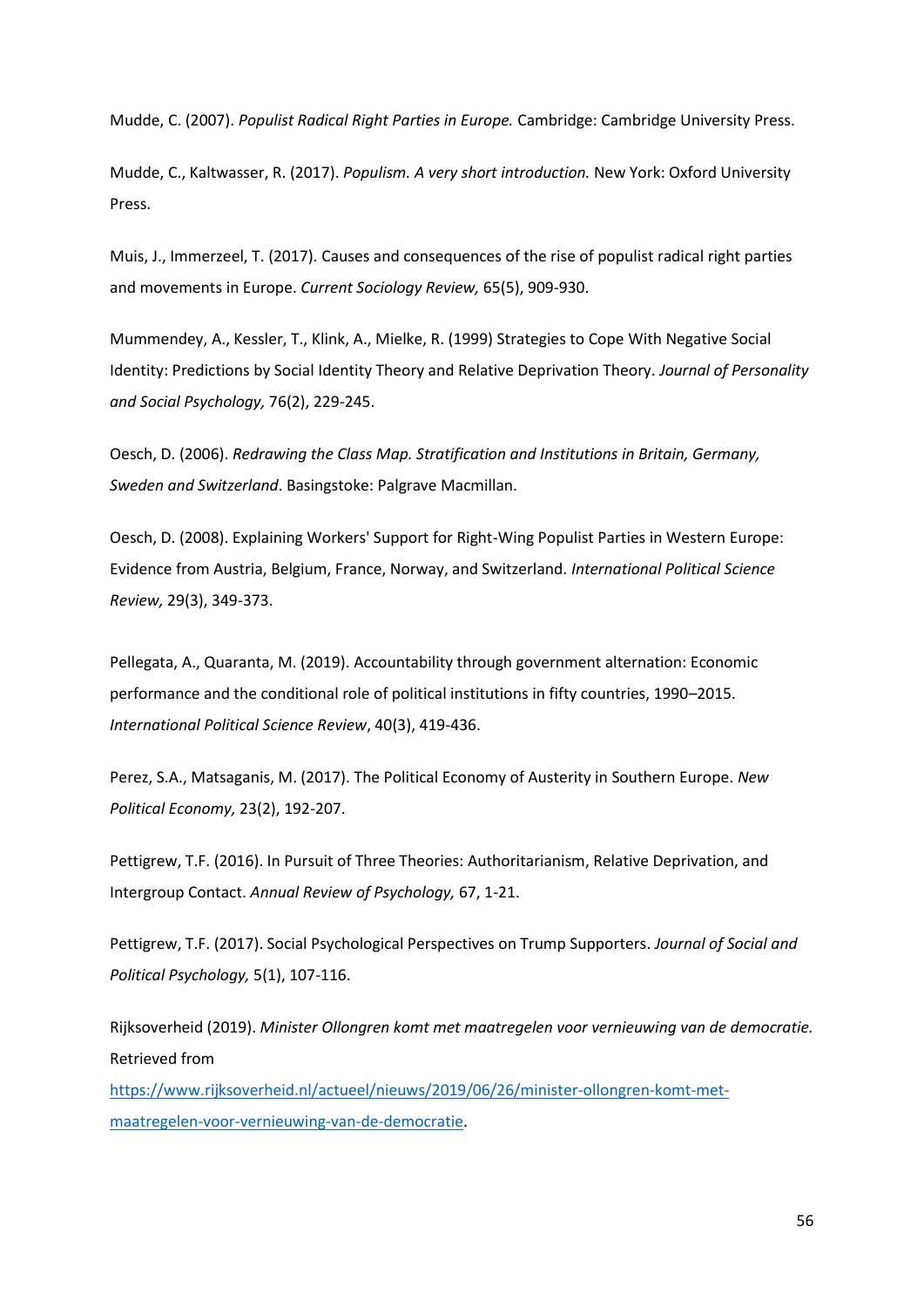Rooduijn, M. (2014). The Nucleus of Populism: In Search of the Lowest Common Denominator. *Government and Opposition*, 49(4), 573-599.

Rooduijn, M. (2018). What unites the voter bases of populist parties? Comparing the electorates of 15 populist parties. *European Political Science Review*, 10(3), 351-368.

Rooduijn, M. (2019). State of the field: How to study populism and adjacent topics? A plea for both more and less focus. *European Journal of Political Research*, 58(1), 362-372.

Rooduijn, M., Burgoon. B. (2018). The Paradox of Well-being: Do Unfavorable Socioeconomic and Sociocultural Contexts Deepen or Dampen Radical Left and Right Voting Among the Less Well-Off? *Comparative Political Studies*, 51(13), 1720-1753.

Rooduijn, M., De Lange, S.L., Van der Brug, W. (2014). A populist Zeitgeist? Programmatic contagion by populist parties in Western Europe. *Party Politics,* 20(4), 563-575.

Rooduijn, M., Van Kessel, S., Froio, C., Pirro, A., De Lange, S., Halikiopoulou, D., Lewis, P., Mudde, C. & Taggart, P. (2019). *The PopuList: An Overview of Populist, Far Right, Far Left and Eurosceptic Parties in Europe*. Retrieved from

[www.popu-list.org.](http://www.popu-list.org/)

Runciman, G.W. (1966). *Relative deprivation and social justice: A study of attitudes to social inequality in twentieth-century England.* Berkeley: University of California Press.

Schmidt-Catran, A.W., Fairbother, M. Andreß, H.J. (2019). Multilevel Models for the Analysis of Comparative Survey Data: Common Problems and Some Solutions. *Kölner Zeitschrift für Soziologie und Sozialpsychologie*, 71, 99-128.

Schneider, M.P.A., Kinsella, S., Godin, A. (2016). Changes in the profile of inequality across Europe since 2005: austerity and redistribution. *European Journal of Economics and Economic Policies: Intervention,* 13(3), 354-374.

Sommet, N., Morselli, D. (2017). Keep calm and learn multilevel logistic modeling: A simplified threestep procedure using Stata, R, Mplus, and SPSS. *International Review of Social Psychology, 30*(1), 203- 218.

State Commission on the Parliamentary System in the Netherlands (2018). *Democracy and the Rule of Law in Equilibrium.* Retrieved from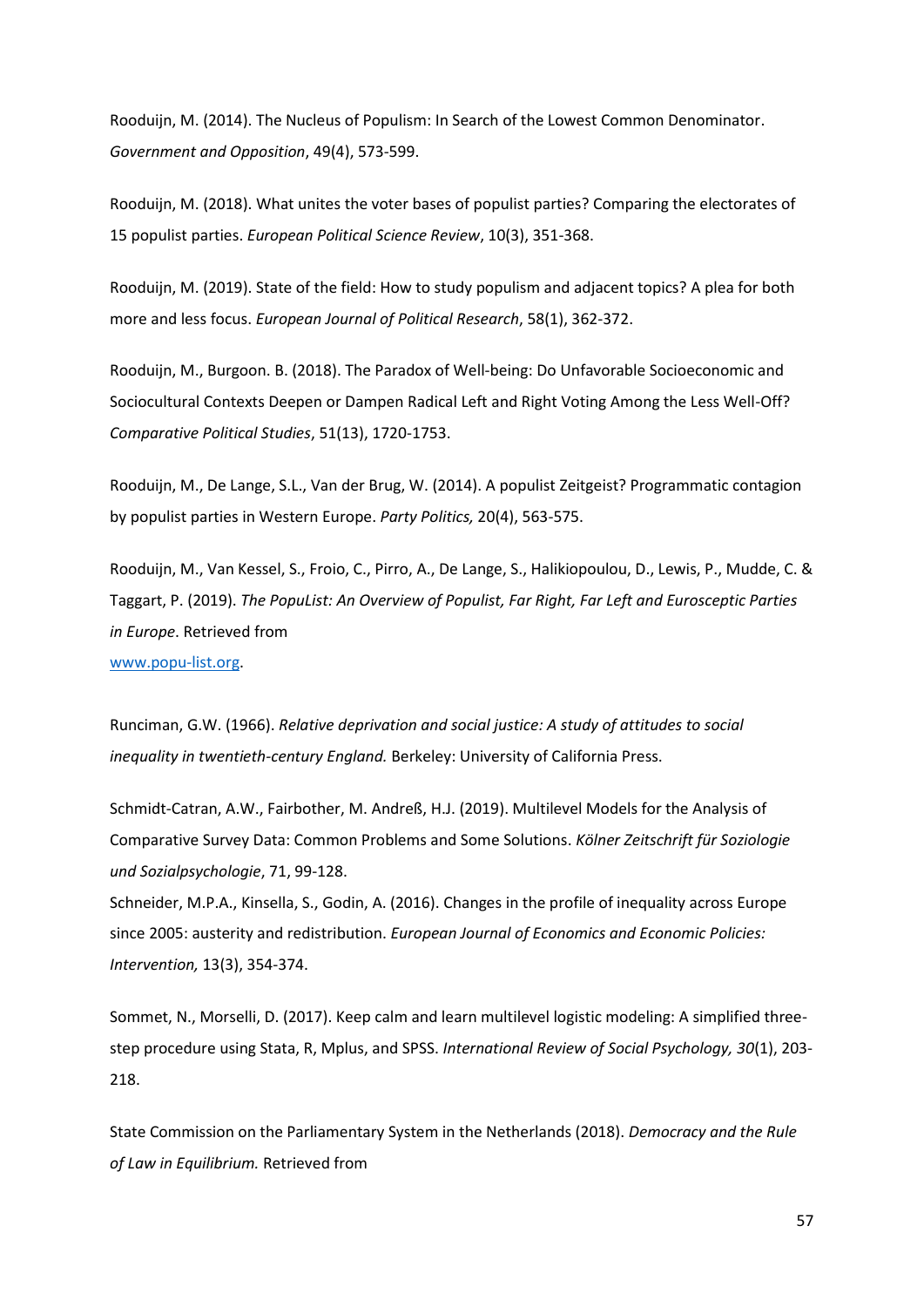[https://www.staatscommissieparlementairstelsel.nl/actueel/nieuws/2019/07/18/download-the](https://www.staatscommissieparlementairstelsel.nl/actueel/nieuws/2019/07/18/download-the-english-translation-of-the-final-report-of-the-state-commission)[english-translation-of-the-final-report-of-the-state-commission.](https://www.staatscommissieparlementairstelsel.nl/actueel/nieuws/2019/07/18/download-the-english-translation-of-the-final-report-of-the-state-commission)

Swank, D., Betz, H.G. (2003). Globalization, the welfare state and right-wing populism in Western Europe. *Socio-Economic Review,* 1, 215-245.

Thomassen, J. (2014). Representation and Accountability. In J. Thomassen (ed.) *Elections and Democracy. Representation and Accountability.* Oxford: Oxford University Press.

Urbanska, K., Guimond, S. (2018). Swaying to the Extreme: Group Relative Deprivation Predicts Voting for an Extreme Right Party in the French Presidential Election. *International Review of Social Psychology,* 31(1).

Van der Brug, W., Fennema, M., Tillie, J. (2005). Why Some Anti-Immigrant Parties Fail and Others Succeed. *Comparative Political Studies*, 38(5), 537–573.

Van der Brug, W., Van Spanje, J. (2009). Immigration, Europe and the 'new' cultural dimension. *European Journal of Political Research,* 48, 309-334.

Voss, D. (2018). *The Political Economy of European Populism: Labour Market Dualisation and Protest Voting in Germany and Spain.* Retrieved from [http://aei.pitt.edu/93611/1/LEQSPaper132.pdf.](http://aei.pitt.edu/93611/1/LEQSPaper132.pdf)

Weldon, S., Dalton, R. (2014). Democratic Structures and Democratic Participation: The Limits of Consensualism Theory. In J. Thomassen (ed.) *Elections and Democracy. Representation and Accountability.* Oxford: Oxford University Press.

Zulianello, M. (2020). Varieties of Populist Parties and Party Systems in Europe: From State-of-the-Art to the Application of a Novel Classification Scheme to 66 Parties in 33 Countries. *Government and Opposition,* 55(2), 327-347.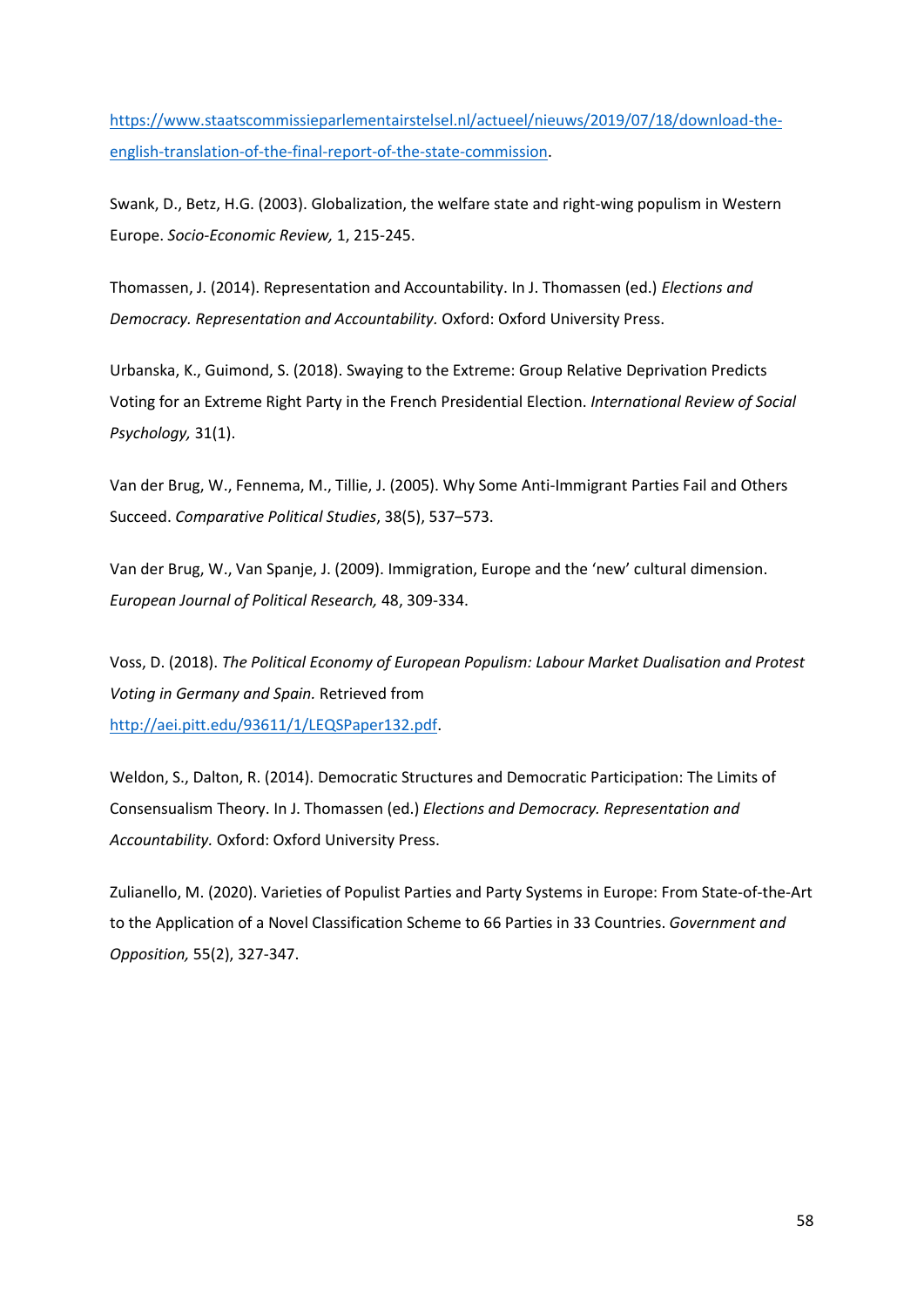# <span id="page-58-0"></span>Appendix

| Country         | Populist far-           | Populist far-   |
|-----------------|-------------------------|-----------------|
|                 | right                   | left            |
| Belgium         | <b>National Front</b>   |                 |
|                 | <b>Flemish Interest</b> |                 |
| <b>Bulgaria</b> | Attack                  |                 |
|                 | Order, Law and          |                 |
|                 | Justice                 |                 |
|                 | <b>IMRO - National</b>  |                 |
|                 | <b>Bulgarian</b>        |                 |
|                 | Movement                |                 |
| Denmark         | Danish People's         |                 |
|                 | Party                   |                 |
| Estonia         | Estonian                |                 |
|                 |                         |                 |
|                 | Conservative            |                 |
|                 | People's Party          |                 |
| Finland         | <b>True Finns</b>       |                 |
| France          | <b>National Front</b>   |                 |
| Germany         |                         | The Left        |
| Hungary         | Fidesz-                 |                 |
|                 | <b>Hungarian Civic</b>  |                 |
|                 | Party / Christian       |                 |
|                 | Democratic              |                 |
|                 | People's Party          |                 |
|                 | Jobbik                  |                 |
|                 | Hungarian               |                 |
|                 | Justice and Life        |                 |
|                 | Party                   |                 |
|                 |                         |                 |
|                 |                         |                 |
| Italy           | Lega Nord               |                 |
|                 | Fratellid'Italia        |                 |
| Ireland         |                         | Sinn Féin       |
| Netherlands     | Party for               | Socialist Party |
|                 | Freedom                 |                 |
|                 |                         |                 |
| Norway          | <b>Progress Party</b>   |                 |
| Poland          | Law and Justice         |                 |
| Slovenia        | Slovenian               |                 |
|                 | Democratic              |                 |
|                 | Party                   |                 |
|                 | Slovenian               |                 |
|                 | <b>National Party</b>   |                 |
|                 |                         |                 |
| Sweden          | Sweden                  |                 |
|                 | Democrats               |                 |
| Switzerland     | <b>Ticino League</b>    |                 |
| United Kingdom  |                         | Sinn Féin       |

**Table 1.** List of populist far-left and far-right included in the analysis